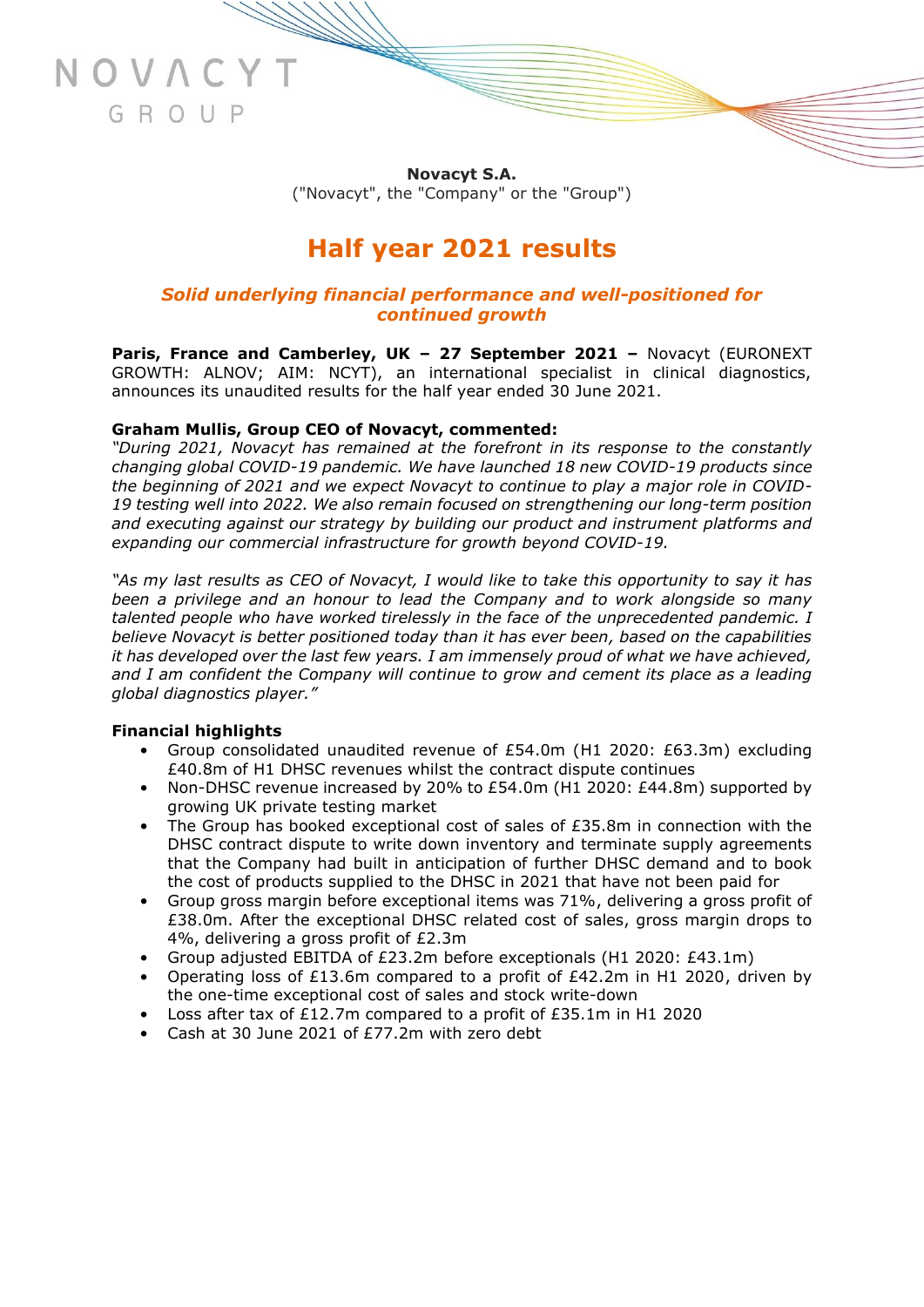| £'000                                                   | H1 2021<br><b>Before</b><br><b>Exceptionals</b> | H1 2021<br><b>After</b><br><b>Exceptionals</b> | H1 2021<br><b>Total</b><br><b>Group</b> | H1 2020<br><b>Total</b><br><b>Group</b> |
|---------------------------------------------------------|-------------------------------------------------|------------------------------------------------|-----------------------------------------|-----------------------------------------|
| Revenue                                                 | 53,950                                          |                                                | 53,950                                  | 63,257                                  |
| Gross profit<br>Gross profit %                          | 38,044<br>71%                                   | (35, 770)                                      | 2,274<br>4%                             | 52,673<br>83%                           |
| <b>EBITDA</b><br>EBITDA %                               | 23,170<br>43%                                   | (35, 770)                                      | (12, 600)<br>$-23%$                     | 43,146<br>68%                           |
| Recurring operating (loss) /<br>profit                  | 22,232                                          | (35, 770)                                      | (13, 538)                               | 42,540                                  |
| Operating (loss) / profit                               | 22,169                                          | (35, 770)                                      | (13, 601)                               | 42,236                                  |
| (Loss) / profit after tax<br>attributable to the owners | 16,299                                          | (28,974)                                       | (12, 675)                               | 35,131                                  |

#### **Operational highlights**

- Rapid development and launch of 18 new assays to support laboratories, clinicians, and private testing for COVID-19 since the beginning of 2021
	- $\circ$  Launch and continued expansion of PCR genotyping portfolio, SNPsig®, to detect variants of SARS-CoV-2, including VariPLEX™ to detect six key mutations in a single test
		- Portfolio included in the NHS England Framework for detecting Variants of Concern
	- $\circ$  Expansion of PROmate® COVID-19 PCR portfolio for workflow efficiency in a near-to-patient setting
	- Expansion of genesig® COVID-19 PCR portfolio
	- $\circ$  Expansion of PathFlow® LFT portfolio with antibody and antigen tests for COVID-19
- Launch of VersaLab™ mobile processing laboratories and VersaLab™ Portable to expand near-patient testing opportunities in private sector testing
- Inclusion in PHE National Framework Agreement, resulting in a new contract with the DHSC for the supply of PROmate® COVID-19 tests to the NHS (post period)
- Secured new contracts with WHO and UNICEF for the supply of COVID-19 products
- Strengthened executive team and commercial operations to support future growth
	- o Appointment of James McCarthy as Chief Financial Officer
	- o Anthony Dyer assumed a new role of Chief Corporate Development Officer to focus on business development
	- o Appointment of Guillermo Raimondo to newly formed role of Chief Commercial Officer to lead global commercial operations
	- o Appointment of US General Manager and set-up of Novacyt US Inc
- David Allmond appointed as Chief Executive Officer, effective from 18 October 2021, following Graham Mullis' decision to retire (post period)

This announcement contains inside information for the purposes of Article 7 of Regulation (EU) 596/2014.

**Contacts Novacyt SA**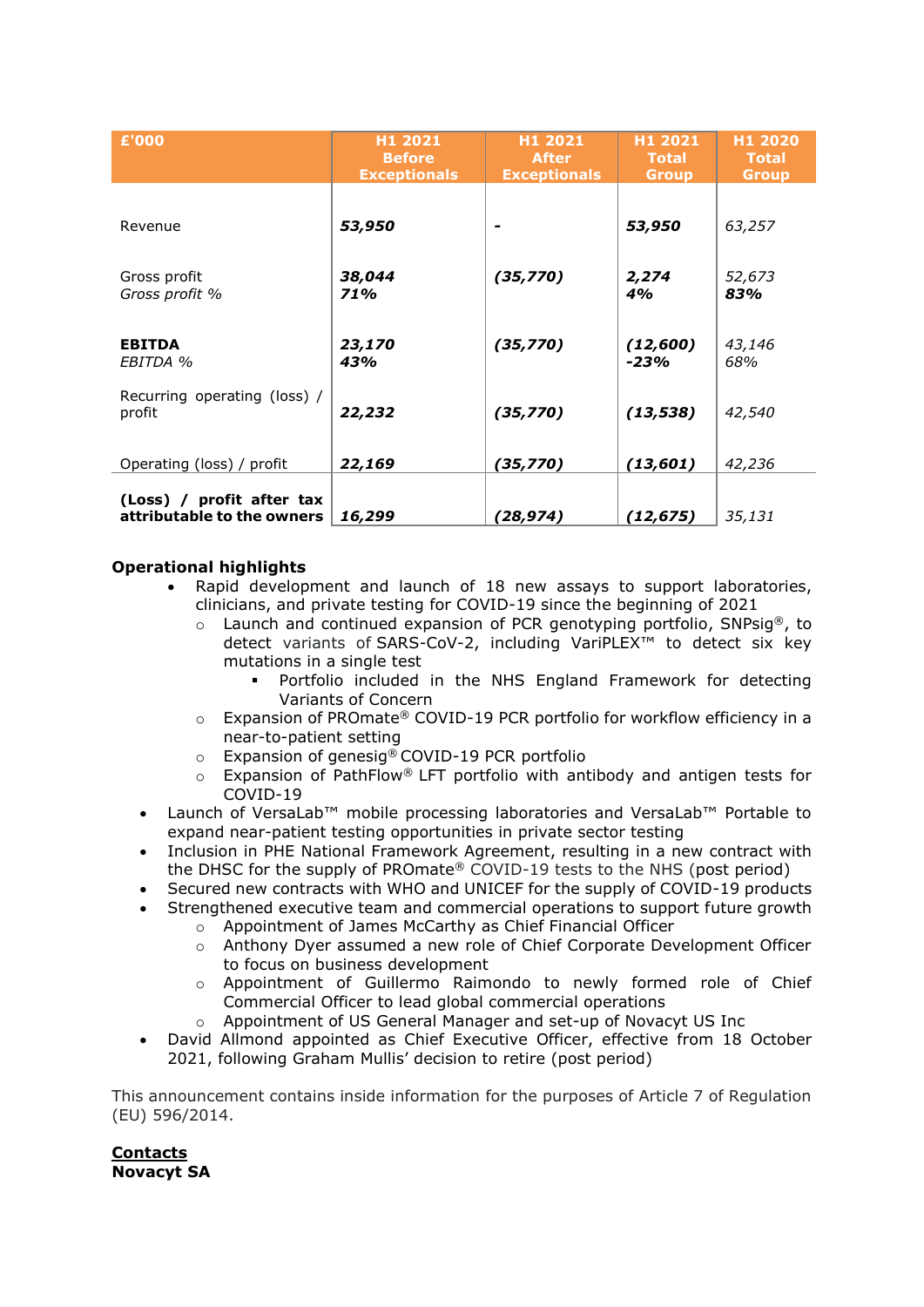Graham Mullis, Chief Executive Officer James McCarthy, Chief Financial Officer +44 (0)1276 600081

#### **SP Angel Corporate Finance LLP (Nominated Adviser and Broker)**

Matthew Johnson / Charlie Bouverat (Corporate Finance) Vadim Alexandre / Rob Rees (Corporate Broking) +44 (0)20 3470 0470

#### **Numis Securities Limited (Joint Broker)**

Freddie Barnfield / James Black +44 (0)20 7260 1000

#### **Allegra Finance (French Listing Sponsor)**

Rémi Durgetto / Yannick Petit +33 (1) 42 22 10 10 [r.durgetto@allegrafinance.com](mailto:r.durgetto@allegrafinance.com) / [y.petit@allegrafinance.com](mailto:y.petit@allegrafinance.com)

#### **FTI Consulting (International)**

Victoria Foster Mitchell / Alex Shaw +44 (0)20 3727 1000 [victoria.fostermitchell@fticonsulting.com](mailto:victoria.fostermitchell@fticonsulting.com) / [Alex.Shaw@fticonsulting.com](mailto:Alex.Shaw@fticonsulting.com)

#### **FTI Consulting (France)**

Arnaud de Cheffontaines +33 (0)147 03 69 48 [arnaud.decheffontaines@fticonsulting.com](mailto:arnaud.decheffontaines@fticonsulting.com)

#### **About Novacyt Group**

The Novacyt Group is an international diagnostics business generating an increasing portfolio of in vitro and molecular diagnostic tests. Its core strengths lie in diagnostics product development, commercialisation, contract design and manufacturing. The Company's lead business units comprise of Primerdesign and Lab21 Products, supplying an extensive range of high-quality assays and reagents worldwide. The Group directly serves microbiology, haematology and serology markets as do its global partners, which include major corporates.

For more information, please refer to the website: www.novacyt.com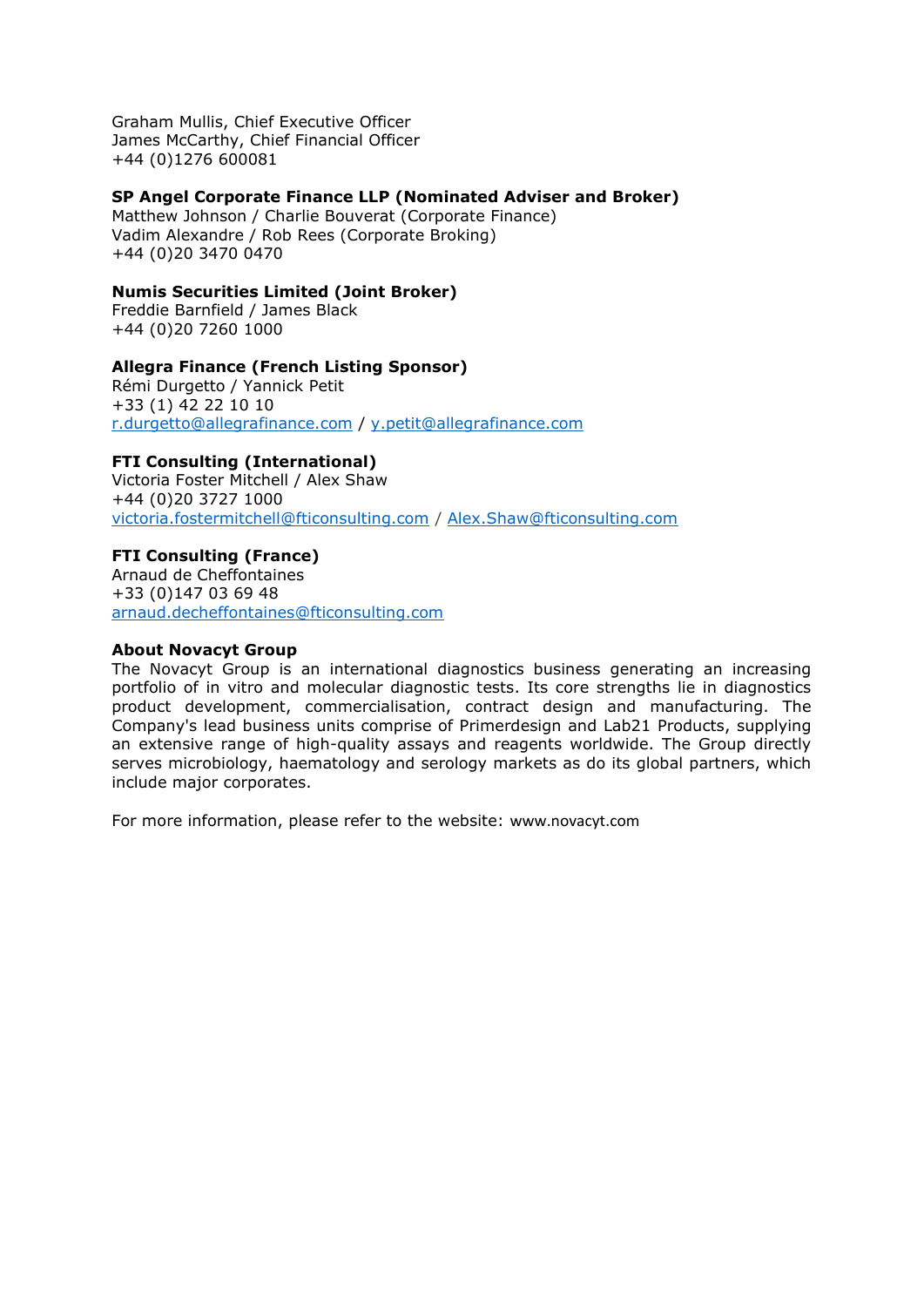#### **Chief Executive Officer's Review**

#### **Continued strong momentum in H1 2021**

Novacyt has continued to experience strong demand for its COVID-19 products during 2021, following its early mover advantage in 2020 and continued innovation, strengthening the Company's reputation as a global clinical diagnostics player. This has been demonstrated by the launch of 18 new products since the beginning of 2021 and the generation of £54.0m in revenues from customers, excluding the DHSC.

Novacyt has continued to drive revenue growth from new customers, particularly in private testing markets which is expected to be a key part of the Company's future success. Alongside strong sales into private testing in markets, such as the UK and Germany, the Company secured, post-period, new or extended supply contracts with non-governmental organisations, including with the World Health Organization (WHO) for the supply of its genesig® COVID-19 tests and UNICEF, where the Company has received confirmation that its existing Long-Term Agreement with the organisation has been extended by 12 months to July 2022. The Group has also signed a new contract with the DHSC under the PHE National Microbiology Framework, as announced on 18 August 2021, for the supply of PROmate® COVID-19 tests to the NHS until 31 March 2022.

In H1 2021, the Group delivered revenue of £54.0m, excluding DHSC revenue, compared to total group revenue of £63.3m in H1 2020. Excluding H1 2020 DHSC revenue, the Group delivered 20% year-on-year revenue growth. Group gross margin before exceptional items was 71%, delivering a gross profit of  $E38.0m$  and EBITDA, excluding exceptional charges, was £23.2m compared to £43.1m last year. The Group finished H1 2021 with £77.2m of cash and zero debt. This strong underlying financial performance provides the Company with a solid foundation as it continues to grow the business in line with the updated strategy, as announced at the time of the Company's full year results on 22 June 2021.

As announced on 22 June 2021, the Company is focused on key areas of test menu, instrument, and geographic expansion. The test portfolio expansion in COVID-19 and beyond COVID-19 will be achieved by leveraging the Company's strong bioinformatics and design expertise. With instruments, the Company is focused on improving capabilities in near-patient testing and offering full work-flow solutions which will include extraction and sample handling automation. Expanding the geographic footprint will be helped by selective investment in key countries and by leveraging the international relationships and reputation Novacyt has built up over the last 18 months.

Novacyt has continued to make good progress in these areas during H1 2021, including expansion of the Company's respiratory portfolio for COVID-19 testing combined with a growing patent portfolio, expansion of VersaLab™ to provide further near-patient testing solutions in the private sector, and expansion and establishment of the Company's commercial infrastructure in the UK and the US, respectively. This growth has been supported by a strengthened leadership team during the period.

#### **Novacyt is well-positioned to continue its trajectory towards becoming a leading global diagnostics player**

Novacyt is building upon its reputation for the innovation and high performance of its diagnostic products and believes it is well positioned as a global manufacturer rapidly developing and commercialising market leading and proprietary technologies in high value and growing markets. This confidence stems from the key competitive advantages the Company has established over a number of years and validated during Novacyt's successful response to the COVID-19 pandemic.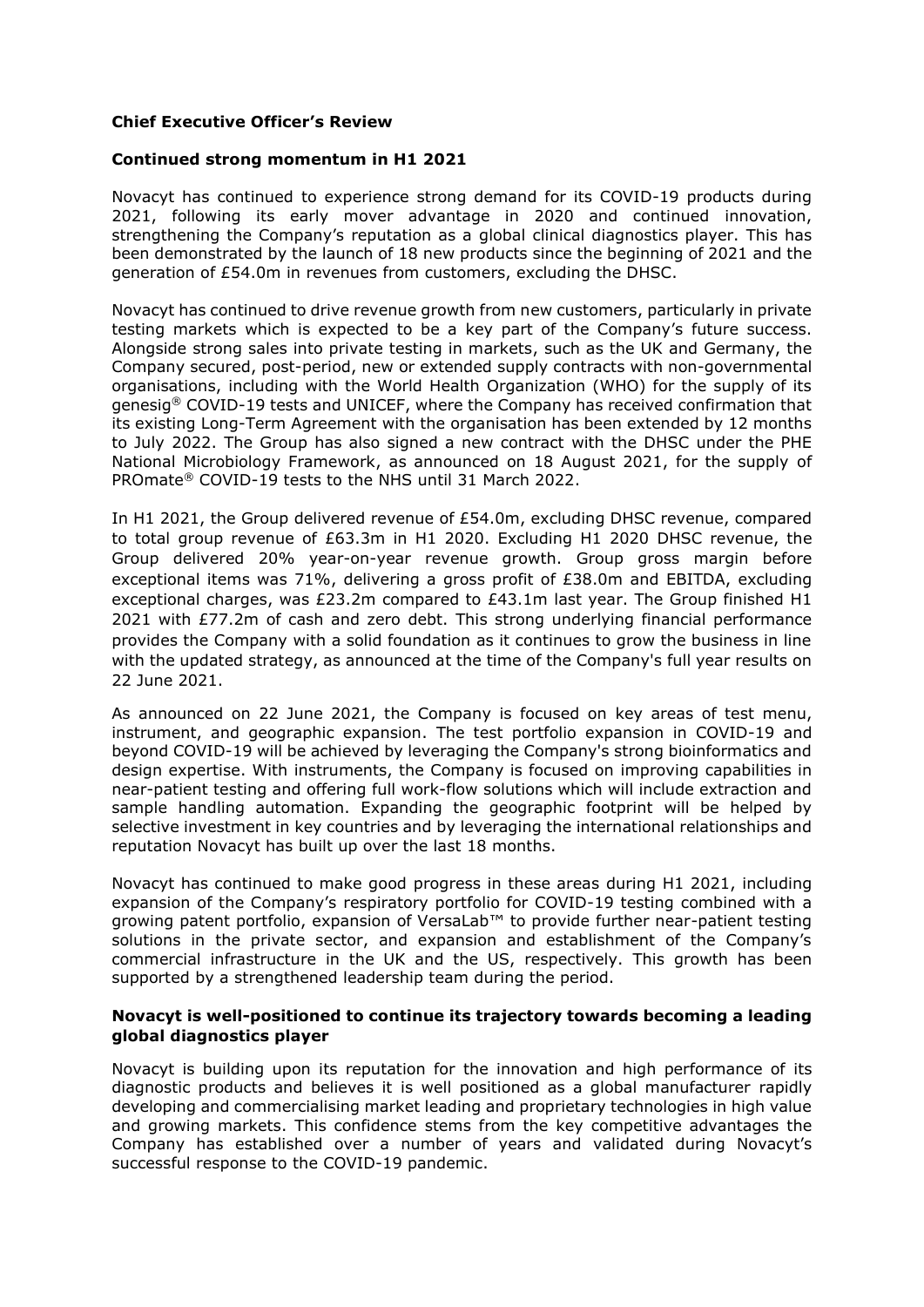#### These features of the Novacyt business include:

#### *Market leading molecular diagnostics development capability*

- A leading development capability of in-vitro diagnostics which enables Novacyt to design, prototype, develop and optimize PCR tests rapidly and deliver best-in-class clinical performance. Consequently, Novacyt has been at the forefront of a number of global disease responses, including Zika, Ebola, SARS and now COVID-19
- This includes a proprietary and automated bioinformatics capability which enables the Company to evaluate over 30,000 full genome sequences daily for the design of probes and primers to support accelerated product development for first-tomarket PCR assays
- The Company continues to scale this rapid development capability to enable Novacyt to deliver significant numbers of new PCR tests in the future
- A vertically integrated PCR business which is able to design, develop and manufacture instruments and reagents in-house to control costs, quality and performance. The Company can deliver complete PCR work-flow solutions to its growing customer base

#### *Ability to leverage existing core business to underpin future growth*

- An extensive portfolio of over 250 research-use-only (RUO) PCR diagnostic pathogen tests, which can be leveraged further into existing life science markets due to the Company's growing distribution channels and brand reputation
- Expansion of the Company's PathFLOW® brand for new lateral-flow tests (LFTs), particularly into new and emerging sales channels such as private testing markets
- Able to leverage Novacyt's COVID-19 business into other related respiratory diseases, such as Winterplex®, the Company's test panel technology able to differentiate between respiratory diseases

#### *A significant clinical trial infrastructure*

- A clinical trial capability of skilled scientists across the Company's two R&D sites for the planning, running and validation of new clinical trials covering new technologies, new products, or regulatory/market studies for current products
- The Company also has a growing network of international clinical specialists to support its clinical trial capability on a global scale as the business continues to expand its geographic footprint
- This capability, established over the past 18 months, has supported the Company's rapid response to innovation, having conducted more than 15 trials in over 20 locations in the UK and worldwide, and will continue to enable the business to launch new products and new technologies in a rapid and cost-effective ways

#### *Expanding patent portfolio to protect and secure future growth*

• The Company has invested in growing its patent portfolio, with 22 patents filed since the beginning of 2020 to protect its proprietary position. This will be a continued focus for Novacyt in the future and cover specific products in terms of design sequences, processes and workflow solutions

#### *Highly flexible manufacturing capability*

- Able to rapidly scale, up and down, internal manufacturing capacity to address changes in the market and add the complexity of more new products
- A responsive and flexible third-party supply-chain to boost capacity as required

*Core business values to support employee and business development*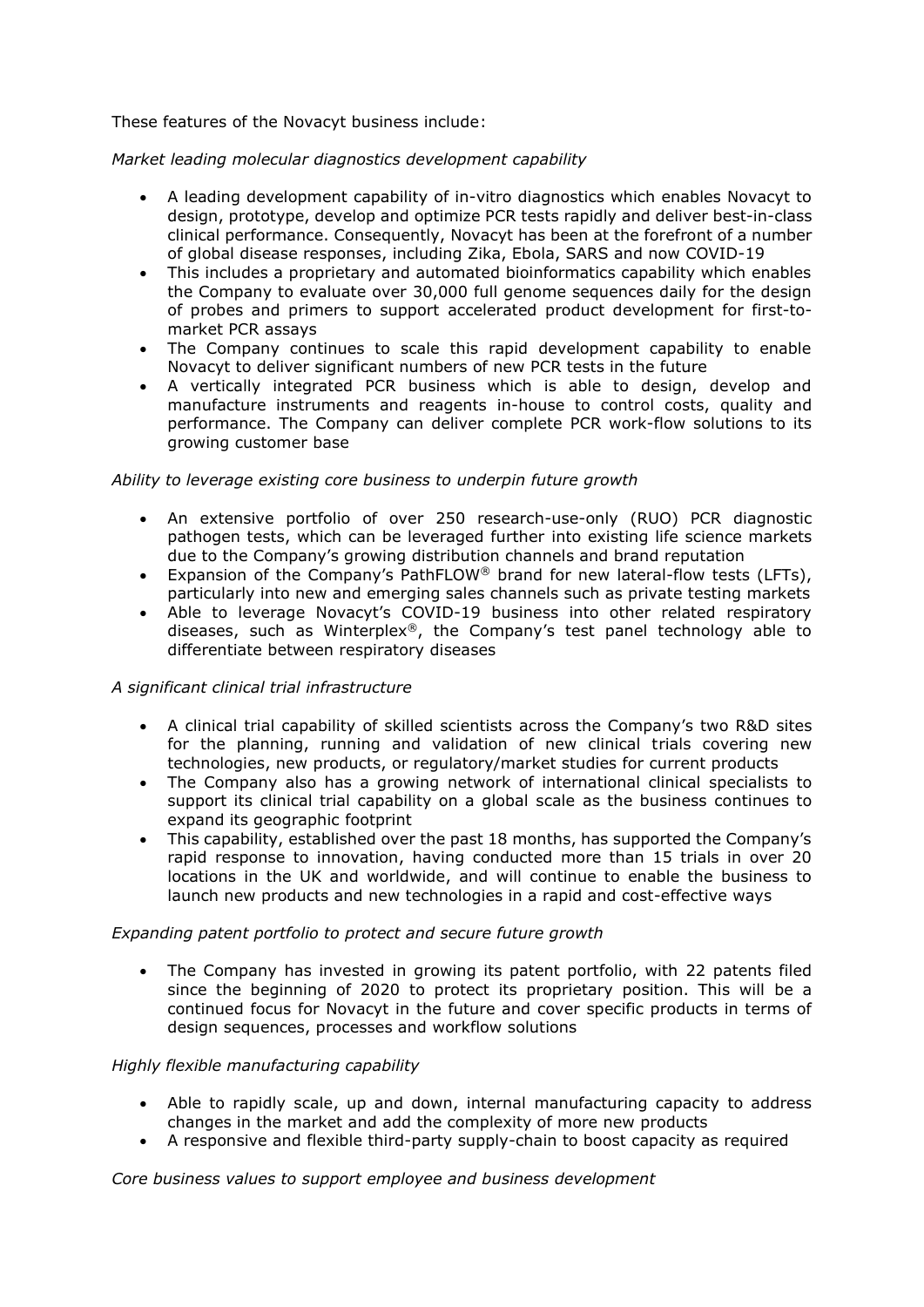• Underpinning the business are the core values of the Novacyt team which include integrity, creativity, a can-do attitude, and an environment which allows its employees to challenge and grow with the Company

#### **Outlook**

The Company reiterates full year 2021 revenue and EBITDA guidance announced on 16 September 2021.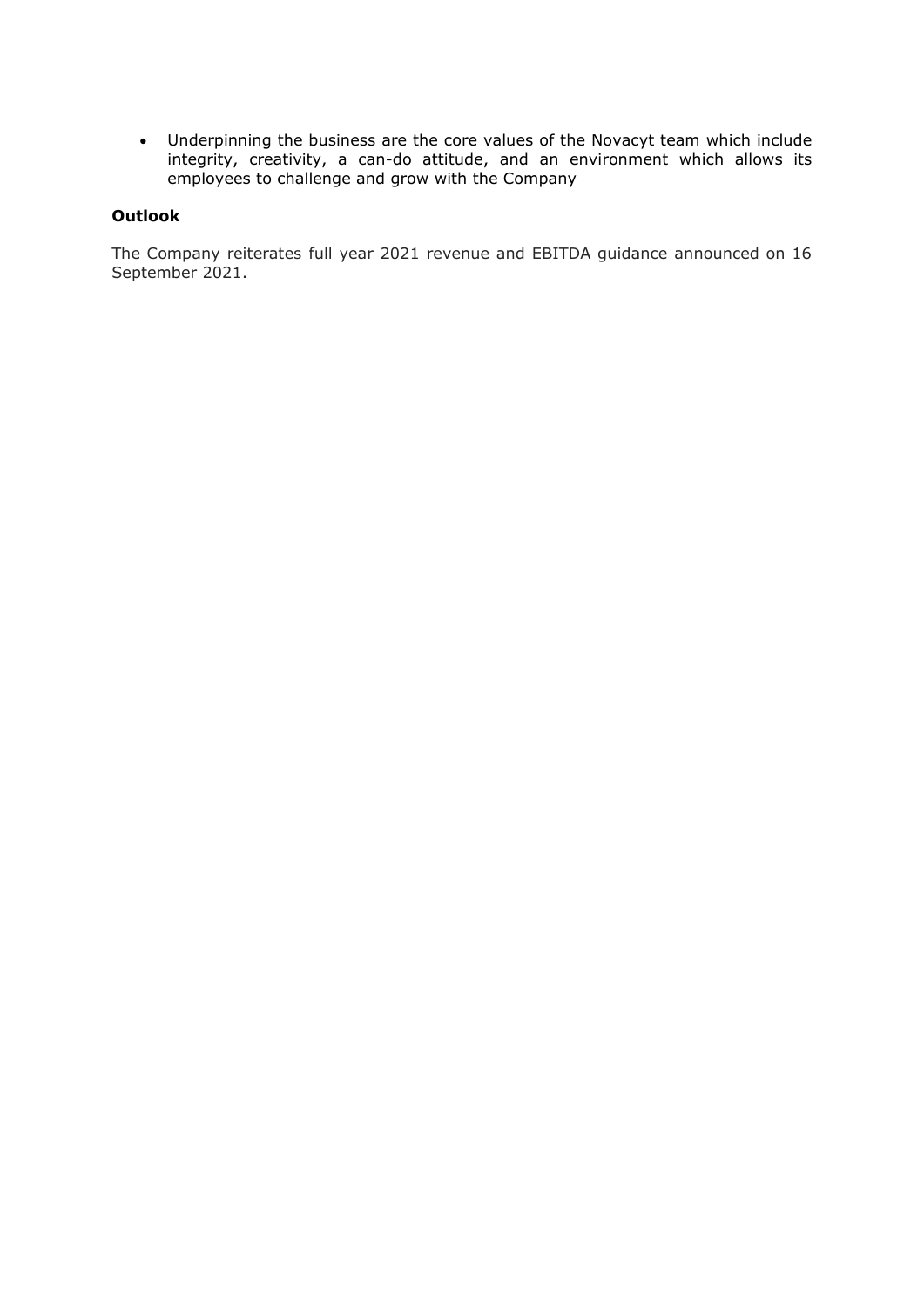#### **Financial Review**

#### **Overview**

**Unaudited revenue** for the first half of 2021 was £54.0m compared to revenue for 2020 of £63.3m. This £54.0m excludes all H1 2021 DHSC revenue and represents a 20% or £9.2m growth versus the equivalent sales in 2020 if the DHSC revenue is excluded for this comparator period. This growth is driven by sales to private laboratories driven by a shift in demand from central government led testing to more devolved private testing to support the re-opening of businesses and international travel.

H1 2021 revenue excludes £49.0m (including VAT) of product that was delivered and invoiced to the DHSC and this has now also been included as part of the contract dispute. Payment for the £49.0m invoiced remains outstanding at the time of signing these interim accounts. As announced on 16 September 2021, the Board has made the decision that, in accordance with IFRS 15 accounting standard on revenue from contracts with customers and while the dispute with the DHSC remains unresolved, the Company will not recognise H1 2021 revenue from the DHSC. The Company continues to work with its legal advisers to progress the dispute with the DHSC and believes it has strong grounds to assert its contractual rights.

| £'000                                                | H1 2021<br><b>Consol</b> | H1 2020<br><b>Consol</b> |
|------------------------------------------------------|--------------------------|--------------------------|
| Revenue                                              | 53,950                   | 63,257                   |
| Gross profit                                         | 2,274                    | 52,673                   |
| Gross profit %                                       | 4%                       | 83%                      |
| <b>Adjusted EBITDA</b>                               | 23,170                   | 43,146                   |
| <b>EBITDA</b>                                        | (12,600)                 | 43,146                   |
| Recurring operating (loss) / profit                  | (13, 538)                | 42,540                   |
| Operating (loss) / profit                            | (13, 601)                | 42,236                   |
| (Loss) / profit after tax attributable to the owners | (12, 675)                | 35,131                   |

The underlying business before exceptional cost of sales delivered a **gross profit** of £38.0m or 71%, but after exceptional cost of sales items gross profit fell to £2.3m or 4%, compared to £52.7m (83%) in the first half of last year. This margin, at 71%, is slightly below Primerdesign's historic margin predominantly as a result of booking a higher stock provision than normal. There was margin dilution year-on-year as a result of significantly higher instrument sales in H1 2021 totalling  $£1.4m$  as the Group builds its installed base versus sales of £0.1m in H1 2020 and as a result of commencing the donation of approximately one million test kits to UNICEF, of which as at the end of June 2021 over 194,000 had been delivered free of charge.

**Group operating costs** increased in the first half of 2021 by £5.4m, to £14.9m compared with £9.5m in H1 2020. This reflects the step-change in investment in R&D, Sales & Marketing and General Admin over the past 12 months as the Company continued its significant scale up of the business. This is also evident in headcount which has increased from 110 at the start of 2020 to in excess of 275 at the end of June 2021, driving up costs year-on-year.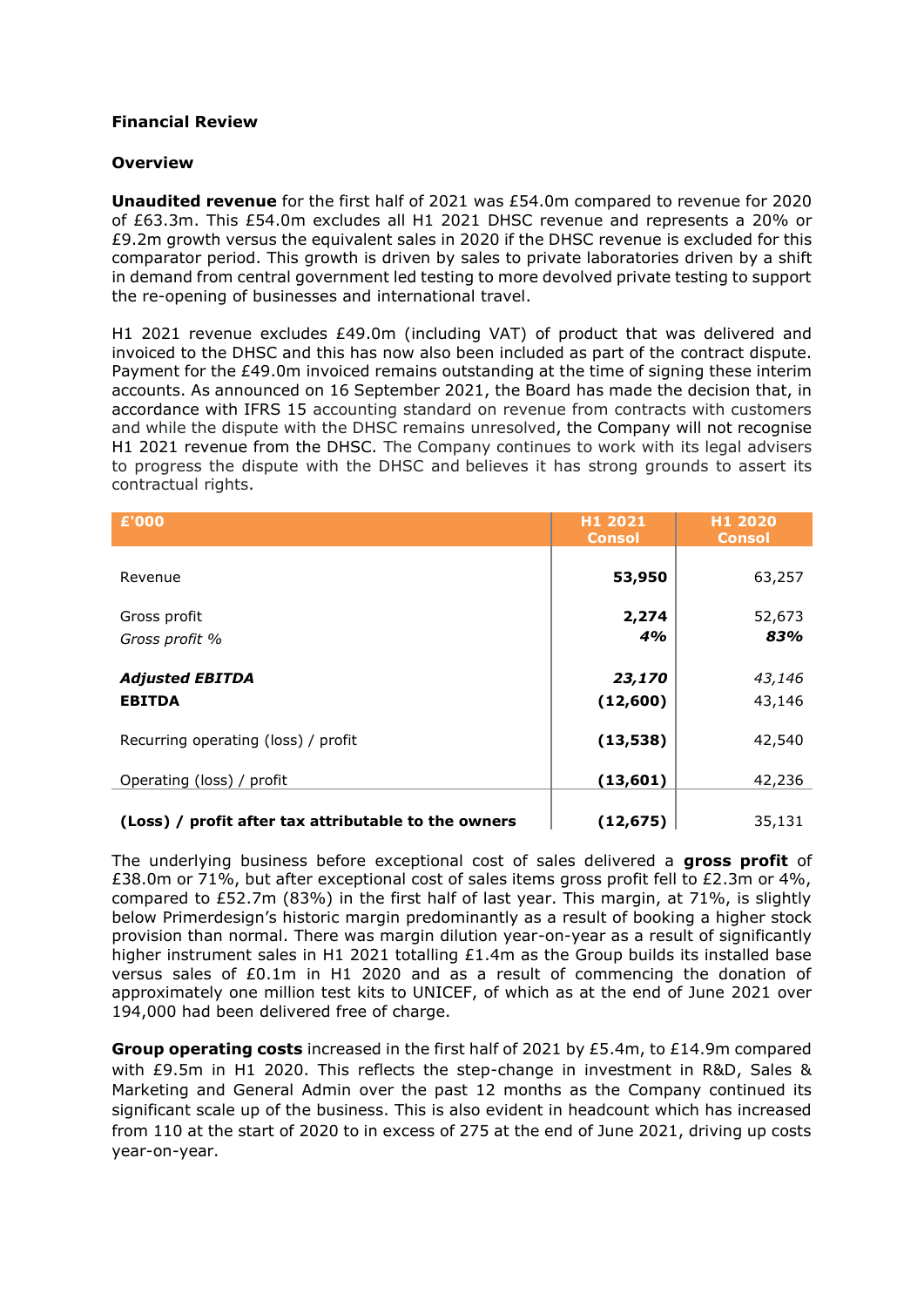The Group delivered an **adjusted EBITDA** of £23.2m or 43% in line with guidance given. This is £20.0m lower than in H1 2020, driven by a lower gross profit contribution of £14.6m as a result of lower sales and a reduced gross margin percentage, with the remainder being due to an increase in operating expenditure.

The Group delivered an **EBITDA** loss of £12.6m after taking a one-off exceptional cost of sales charge of £35.8m due to the DHSC contract dispute. This includes £28.9m to write down inventory that the Company had built in anticipation of further DHSC demand and to terminate supply commitments with third parties in respect of this supply that are no longer required and £6.9m of manufacturing costs relating to the 2021 disputed sales.

#### *Operating Loss / Profit*

The Group delivered an operating loss of £13.6m compared with a H1 2020 profit of £42.2m. The swing from a profitable position to a loss in H1 2021 is driven by the onetime exceptional cost of sales items. Year-on-year, exceptional charges and depreciation/amortisation costs are only £0.1m higher in H1 2021 at £1.0m (H1 2020: £0.9m), with higher depreciation being driven by increased capital expenditure.

#### *Net Loss / Profit After Tax*

The Group delivered a net loss after tax of £12.7m in H1 2021 from a profit of £35.1m in H1 2020. Financial income and expense fell by £0.4m to a net charge of £1.5m driven by the settlement of all outstanding Group debt in June 2020 resulting in lower borrowing costs but offset by higher non-operational financial foreign exchange expenses. Tax has moved from a £5.2m charge in H1 2020 to a £2.5m credit in H1 2021, the intent is to carry back the credit against 2020 profits.

#### **Divisional performance**

**Primerdesign** has grown its revenue in the UK private testing market in the first half of 2021, currently including COVID-19 testing in film, media, travel, and corporate industries, which has gone some way to offsetting the reduced DHSC revenue in H1 2021 (£ nil) versus H1 2020 (£18.4m). The international distribution business, which focuses on providing diagnostic tests and reagents on a reseller basis has seen strong growth. In Europe (excluding the UK), Primerdesign delivered year-on-year revenue growth of £3.8m or 23%, in the America's year-on-year revenue growth of £1.7m or 54%, and in Asia Pacific year-on-year revenue growth  $£1.2m$  or  $51\%$ , representative of the increased need for testing in these regions as the pandemic continues to evolve.

**Lab21 Products** revenue of £3.1m (before intercompany eliminations), is up 98% from sales of  $£1.6$ m in H1 2020 as the pre-COVID-19 customer base returns after focusing their attention on COVID-19 testing. There is £1.4m of intercompany sales included in the £3.1m of Lab21 Products segment sales that are eliminated in the Group consolidated accounts. This intercompany revenue relates to services that Microgen Bioproducts provided to Primerdesign in its manufacturing of COVID-19 test, rather than outsourcing the task to a third party and to avoid diluting the gross margin.

**IT-IS International** sales for the first half of 2021 totalled £7.4m, including £5.9m of intercompany sales that are eliminated in the Group consolidated accounts.

#### **Balance Sheet**

| £'000               | $Jun-21$ | <b>Dec-20</b> | £'000                     | $Jun-21$ | <b>Dec-20</b> |
|---------------------|----------|---------------|---------------------------|----------|---------------|
| Goodwill            | 17,457   | 17,877        | Share capital and premium | 54,661   | 54,675        |
| Right of use assets | 1,890    | 2,259         | Retained earnings         | 83,890   | 96,035        |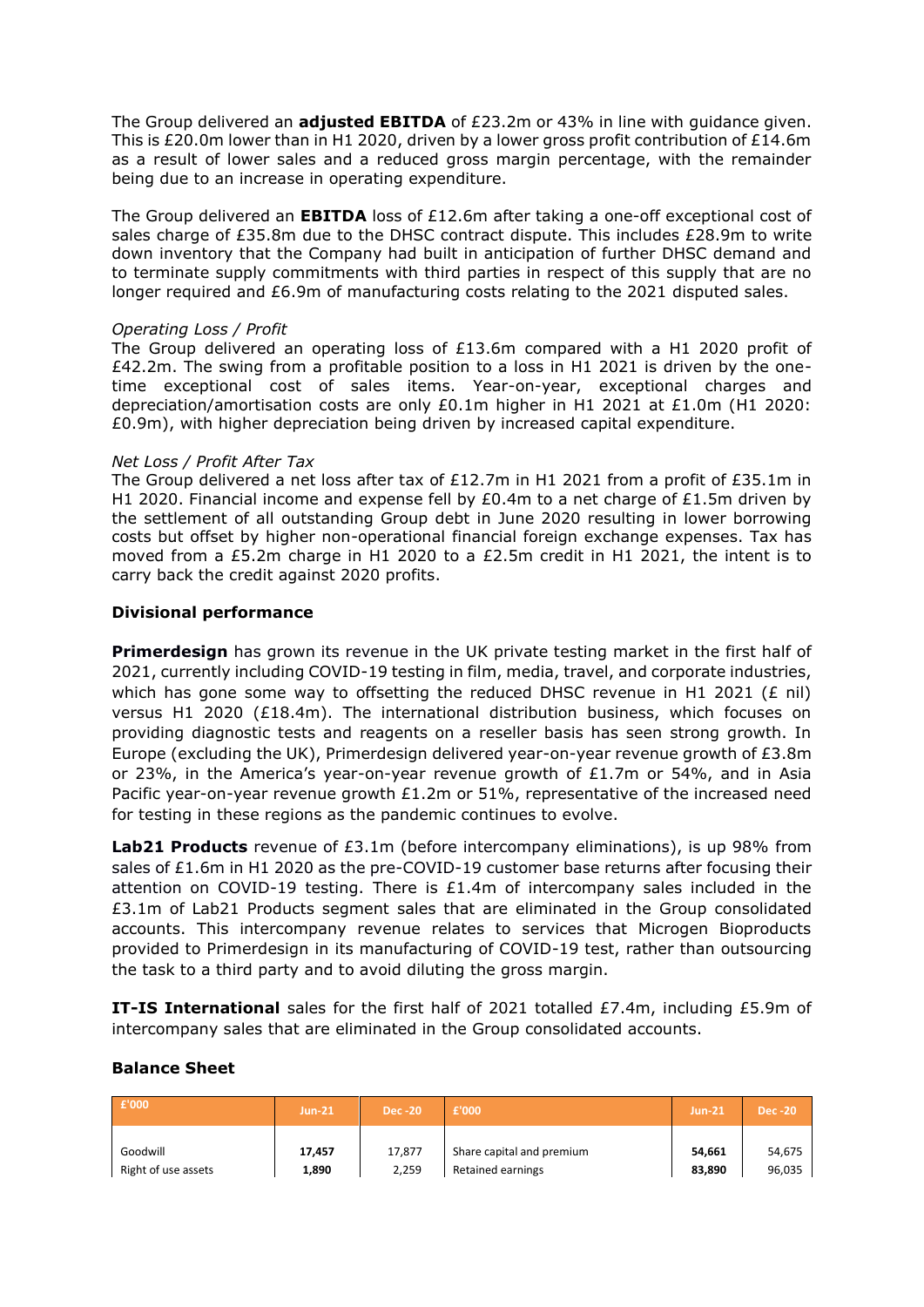| Deferred Tax assets             | 2,535   | 3,023   | <b>Total equity</b>                         | 138,551 | 150,710 |
|---------------------------------|---------|---------|---------------------------------------------|---------|---------|
| Other non-current assets        | 7,367   | 6,132   |                                             |         |         |
| <b>Total non-current assets</b> | 29,249  | 29,291  | Borrowings $(>1$ yr)                        |         |         |
|                                 |         |         | LTIP liabilities long-term                  | 5,608   | 5,606   |
|                                 |         |         | Lease liabilities long-term                 | 1,707   | 1,964   |
|                                 |         |         | Other provisions and long-term liabilities  | 2,039   | 1,854   |
|                                 |         |         | <b>Total non-current liabilities</b>        | 9,354   | 9,424   |
| Inventories                     | 15,127  | 29,888  |                                             |         |         |
| Trade and other receivables     | 40,570  | 79,592  | Borrowings $(< 1 yr)$                       |         |         |
| Tax receivables                 | 17,725  |         | Trade and other liabilities                 | 12,826  | 36,784  |
| Other current assets            | 2,302   | 3,740   | Tax Liability                               |         | 15,116  |
| Cash and cash equivalents       | 77,204  | 91,765  | Other provisions and short-term liabilities | 21,446  | 22,242  |
| <b>Total current assets</b>     | 152,928 | 204,985 | <b>Total current liabilities</b>            | 34,272  | 74,142  |
|                                 |         |         |                                             |         |         |
| <b>TOTAL ASSETS</b>             | 182,177 | 234,276 | <b>TOTAL EQUITY AND LIABILITIES</b>         | 182,177 | 234,276 |

Gross inventory has increased since the year end to  $E46.6m$  from  $E33.0m$  as a result of buying stock in the expectation of securing additional contracts with the DHSC that have now not materialised. The stock was ordered in advance due to the lead times for obtaining some raw materials and the Group wanting to ensure there were no supply chain issues. As such, the stock provision has increased from £3.1m at 31 December 2020 to £31.4m at 30 June 2021, of which £26.1m relates to not securing additional contracts with the DHSC and £5.3m relates to the underlying business. This has resulted in a closing net inventory balance of £15.1m at 30 June 2021.

Trade receivables have fallen by  $E47.0m$  since the year end to  $E32.2m$ , predominantly driven by the payment of an invoice totalling £47.9m by the DHSC in February 2021. £24.0m of the trade receivables balance is in respect of products delivered to the DHSC in 2020, the recovery of this balance is dependent on the outcome of the dispute.

Tax receivables – Value Added Tax balance of £8.3m at 30 June 2021 relates to VAT paid in the UK on sales invoices in dispute with the DHSC. As these sales have not been recognised in accordance with IFRS 15, the revenue, trade receivable and VAT element of the transactions have been reversed, resulting in a VAT debtor balance.

The Group had a tax receivable balance of  $£17.7m$  at the end of H1 2021. There are three key items that make up the corporation tax receivable balance; i) a  $E4.3m$  overpayment of corporation tax in relation to 2020, ii) an overpayment of £10.0m in relation to 2021, as a result of the late impact the DHSC contract dispute had on the financial results after payments had been made, and iii) £3.2m related to 2021 losses that can be carried back to be offset against 2020 taxable profits.

Trade and other liabilities have fallen from £36.8m at 31 December 2020 to £12.8m at 30 June 2021. Trade payables and accrued invoices have decreased from  $£13.2m$  at 31 December 2020 to £6.2m at 30 June 2021 in line with reduced sales in Q2 2021 versus Q4 2020. The closing 2020 Tax liability - Value Added Tax balance of £16.8m relates to VAT payable to HMRC in the UK covering the months of November and December 2020 and was paid in Q1 2021 reducing the balance to £0.1m at 30 June 2021.

#### **Cash Flow**

The Group held £77.2m of cash at 30 June 2021 compared to £91.8m at 31 December 2020. At 31 December 2020 the Group owed £16.8m of VAT covering November and December 2020 which it settled in Q1 2021. In January 2021, the Company paid £19.5m UK corporation tax for what it believed to be its outstanding liability, this has subsequently changed primarily driven by the late impact the DHSC dispute had on the 2020 results. In Q1 2021, the Group made the first quarterly instalment of its projected 2021 UK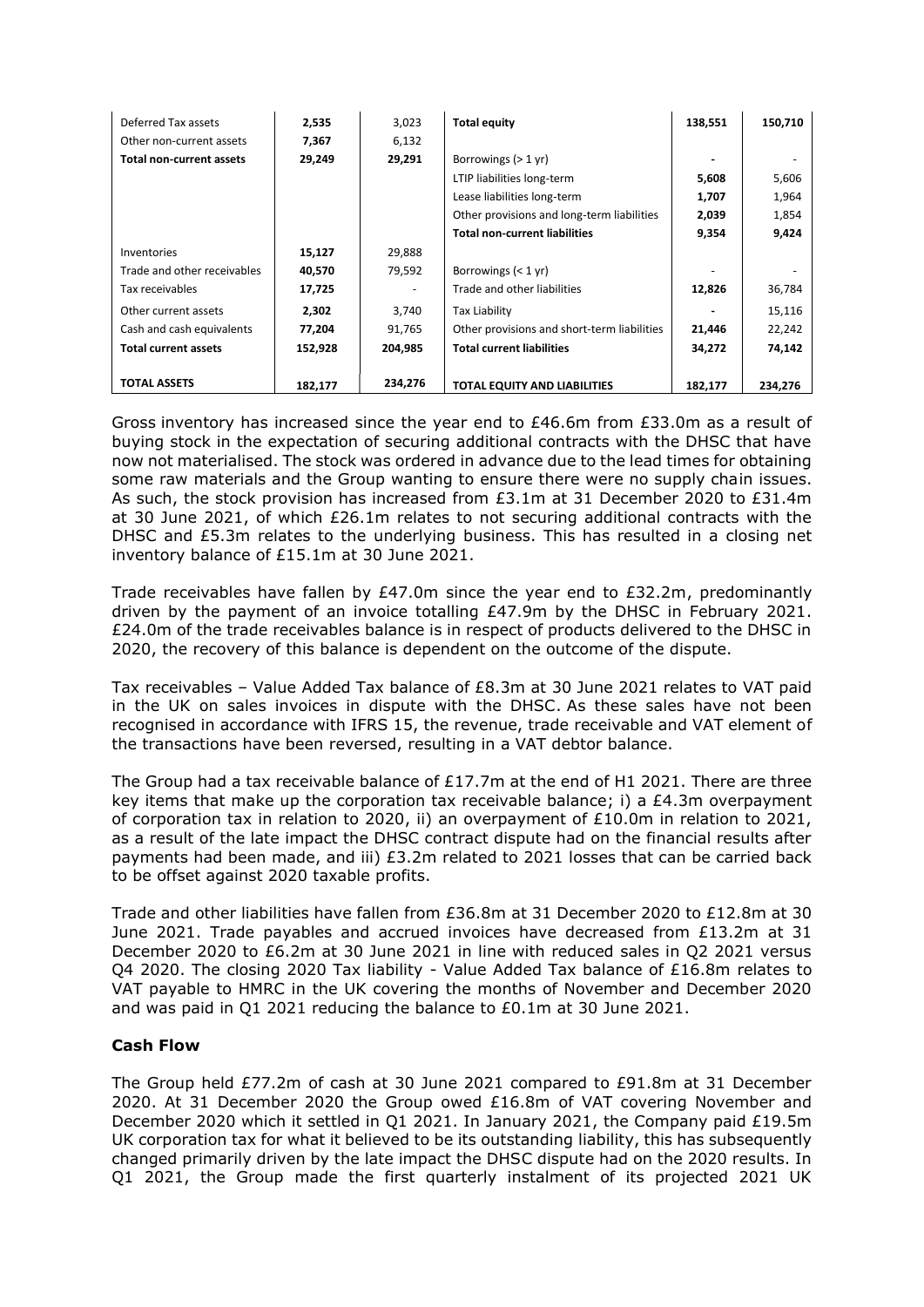corporation tax liability, paying £10.0m to HMRC prior to the impact of the DHSC dispute being formalised. This £10.0m resides on account with HMRC and the Group will look to see if this can be refunded in the near future as, based on the 2021 interim results, no corporation tax was due for H1 2021.

The Group saw an operating cash outflow of £12.2m in H1 2021. Cash outflows from financing activities reduced considerably year-on-year, falling by £4.6m as a result of the Group settling all outstanding debts in H1 2020. The H1 2021 balance of £0.4m predominantly covers lease payments. Capital expenditure in H1 2021 was £2.0m, up significantly from H1 2020 expenditure as the Group invests in infrastructure to bring previously outsourced work in-house and to drive further automation, leading to improved margins and process controls.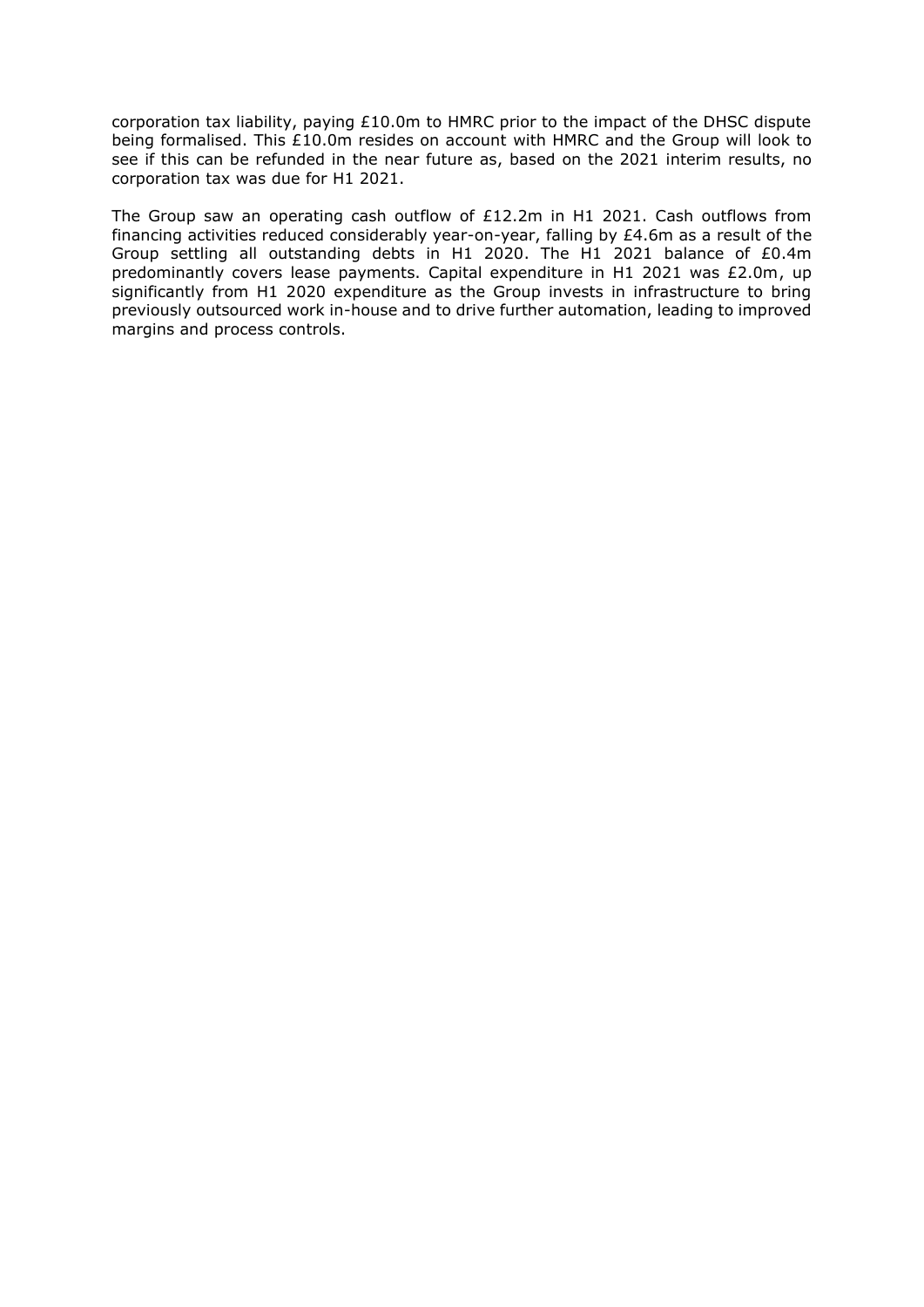# **Consolidated income statement as at 30 June 2021**

|                                                                  |                | (Unaudited)<br><b>Six month</b><br>30 June | (Unaudited)<br>Six month<br>30 June |
|------------------------------------------------------------------|----------------|--------------------------------------------|-------------------------------------|
| Amounts in £'000                                                 | <b>Notes</b>   | 2021                                       | 2020 (*)                            |
| <b>Continuing Operations</b>                                     |                |                                            |                                     |
|                                                                  |                |                                            |                                     |
| Revenue                                                          | $\overline{4}$ | 53,950                                     | 63,257                              |
| Cost of sales                                                    | 6              | $-15,906$                                  | $-10,584$                           |
| Cost of sales - exceptional                                      | 7              | $-35,770$                                  |                                     |
| <b>Gross profit</b>                                              | 8              | 2,274                                      | 52,673                              |
| Sales, marketing and distribution expenses                       |                | $-3,370$                                   | $-1,718$                            |
| Research and development expenses                                |                | $-1,881$                                   | $-518$                              |
| General and administrative expenses                              |                | $-10,769$                                  | $-7,897$                            |
| Governmental subsidies                                           |                | 208                                        |                                     |
| <b>Operating (loss)/profit before exceptional items</b>          |                | $-13,538$                                  | 42,540                              |
| Other operating income                                           |                |                                            | 4                                   |
| Other operating expenses                                         |                | $-63$                                      | $-308$                              |
| <b>Operating (loss)/profit after exceptional items</b>           |                | $-13,601$                                  | 42,236                              |
| Financial income                                                 | 9              | 233                                        | 76                                  |
| Financial expense                                                | 9              | $-1,773$                                   | $-2,002$                            |
|                                                                  |                |                                            |                                     |
| (Loss)/profit before tax                                         |                | $-15,141$                                  | 40,310                              |
| Tax income/(expense)                                             | 10             | 2,466                                      | $-5,179$                            |
| (Loss)/profit after tax attributable to owners of the<br>company |                | $-12,675$                                  | 35,131                              |
|                                                                  |                |                                            |                                     |
| (Loss)/profit per share (£)                                      | 11             | $-0.18$                                    | 0.53                                |
| Diluted (loss) /profit per share (£)                             | 11             | $-0.18$                                    | 0.53                                |

(\*) The comparative information for 2020 has been restated to reflect the change in presentation currency of the Group (see Note 2).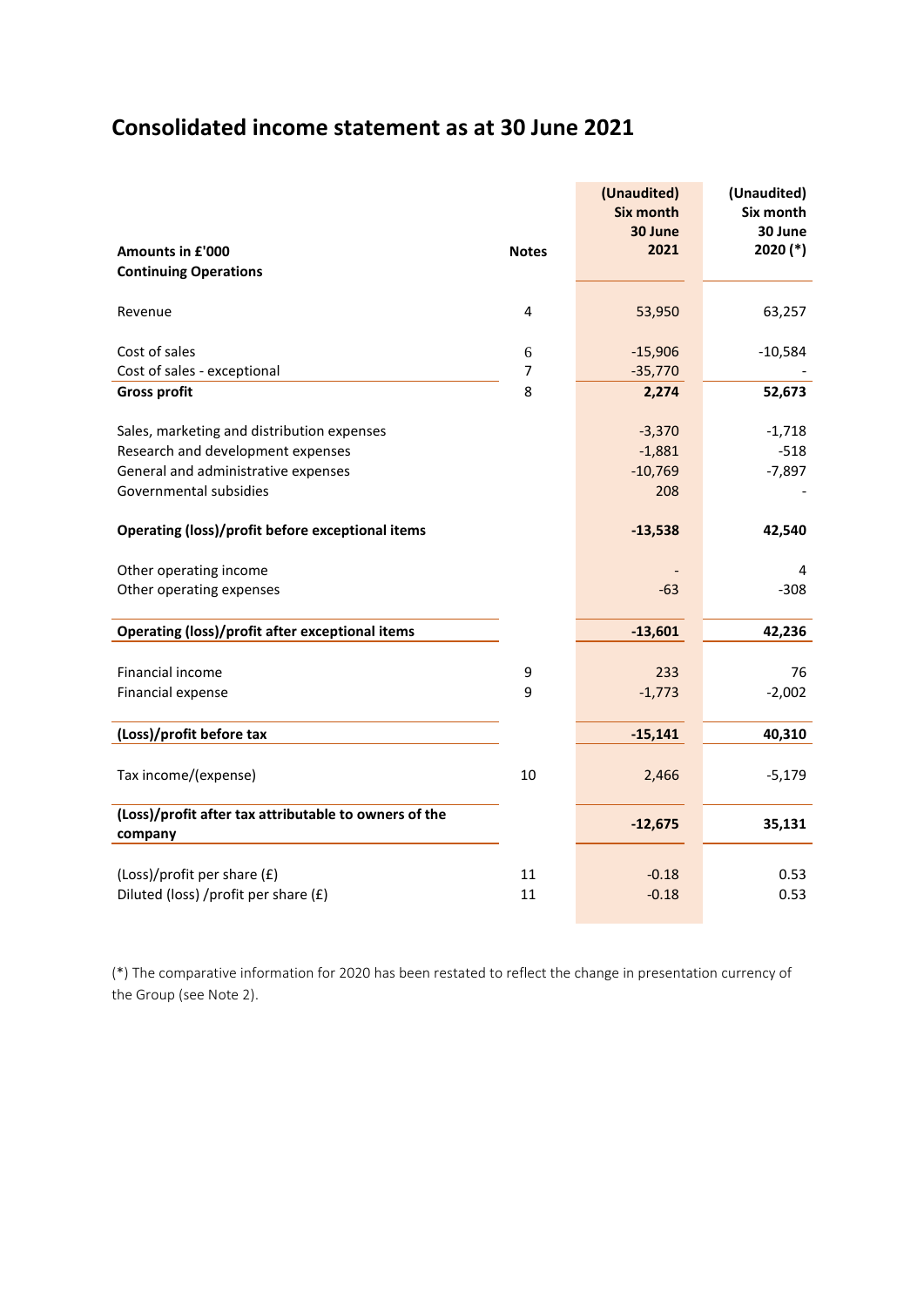# **Consolidated statement of comprehensive income as at 30 June 2021**

| Amounts in £'000                                                                                 | (Unaudited)<br><b>Six month</b><br>30 June<br>2021 | (Unaudited)<br>Six month<br>30 June<br>$2020$ $(*)$ |
|--------------------------------------------------------------------------------------------------|----------------------------------------------------|-----------------------------------------------------|
| (Loss)/profit after tax                                                                          | $-12,675$                                          | 35,131                                              |
| Items that may be reclassified subsequently to profit<br>or loss:<br><b>Translation reserves</b> | 530                                                | 771                                                 |
|                                                                                                  |                                                    |                                                     |
| Total comprehensive (loss)/profit                                                                | $-12,145$                                          | 35,902                                              |
| Comprehensive (loss)/profit attributable to:                                                     |                                                    |                                                     |
| Owners of the company (**)                                                                       | $-12,145$                                          | 35,902                                              |

(\*) The comparative information for 2020 has been restated to reflect the change in presentation currency of the Group (see Note 2).

(\*\*) There are no non-controlling interests.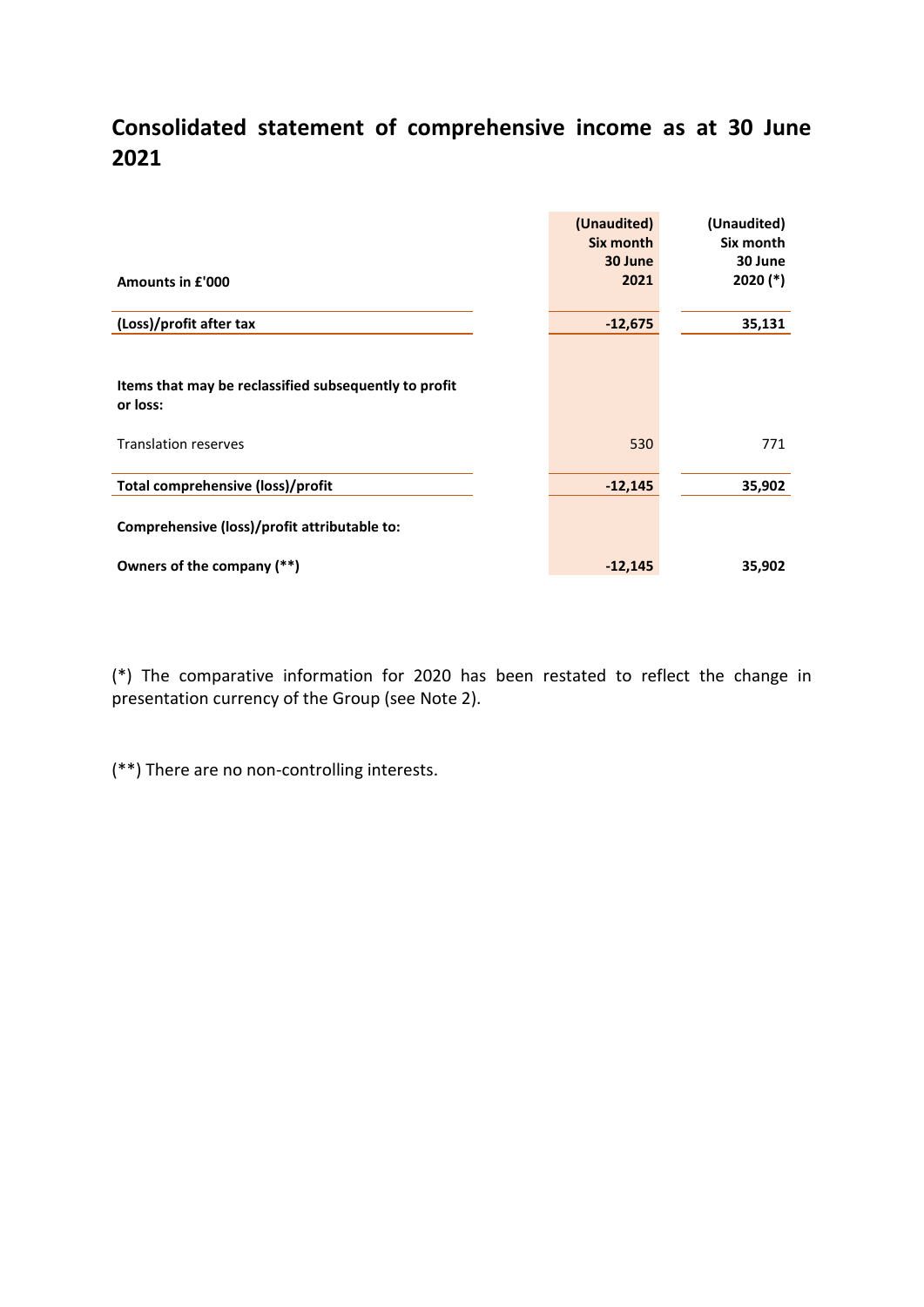# **Statement of financial position as at 30 June 2021**

|                                                          |              | (Unaudited)<br>Six month<br>30 June | (Audited)<br>Year ended<br>31 December |
|----------------------------------------------------------|--------------|-------------------------------------|----------------------------------------|
| Amounts in £'000                                         | <b>Notes</b> | 2021                                | 2020                                   |
|                                                          |              |                                     |                                        |
| Goodwill                                                 |              | 17,457<br>3,901                     | 17,877<br>4,255                        |
| Other intangible assets<br>Property, plant and equipment |              | 3,236                               | 1,643                                  |
| Right of use assets                                      |              | 1,890                               | 2,259                                  |
| Non-current financial assets                             |              | 126                                 | 138                                    |
| Deferred tax assets                                      |              | 2,535                               | 3,023                                  |
| Other long-term assets                                   |              | 104                                 | 96                                     |
| <b>Total non-current assets</b>                          |              | 29,249                              | 29,291                                 |
|                                                          |              |                                     |                                        |
| Inventories and work in progress                         | 12           | 15,127                              | 29,888                                 |
| Trade and other receivables                              | 13           | 40,570                              | 79,592                                 |
| Tax receivables                                          | 14           | 17,725                              |                                        |
| Prepayments and short-term deposits                      |              | 2,293                               | 3,731                                  |
| Investments short-term                                   |              | 9                                   | 9                                      |
| Cash and cash equivalents                                |              | 77,204                              | 91,765                                 |
| <b>Total current assets</b>                              |              | 152,928                             | 204,985                                |
| <b>Total assets</b>                                      |              | 182,177                             | 234,276                                |
| Bank overdrafts and current portion of long-term         |              |                                     |                                        |
| borrowings                                               |              |                                     |                                        |
| Lease liabilities short-term                             |              | 365                                 | 414                                    |
| Contingent consideration short-term                      |              | 1,037                               | 1,022                                  |
| Provisions short-term                                    | 15           | 19,852                              | 19,856                                 |
| Trade and other liabilities                              | 16           | 12,826                              | 36,784                                 |
| <b>Tax liabilities</b>                                   | 10           |                                     | 15,116                                 |
| Other current liabilities                                |              | 192                                 | 950                                    |
| <b>Total current liabilities</b>                         |              | 34,272                              | 74,142                                 |
| Net current assets/(liabilities)                         |              | 118,656                             | 130,843                                |
|                                                          |              |                                     |                                        |
| Lease liabilities long-term                              |              | 1,707                               | 1,964                                  |
| Contingent consideration long-term                       |              | 824                                 | 812                                    |
| Provisions long-term                                     | 15           | 181                                 | 242                                    |
| Deferred tax liabilities                                 |              | 1,034                               | 800                                    |
| Other liabilities long-term                              |              | 5,608                               | 5,606                                  |
| <b>Total non-current liabilities</b>                     |              | 9,354                               | 9,424                                  |
| <b>Total liabilities</b>                                 |              | 43,626                              | 83,566                                 |
|                                                          |              |                                     |                                        |
| <b>Net assets</b>                                        |              | 138,551                             | 150,710                                |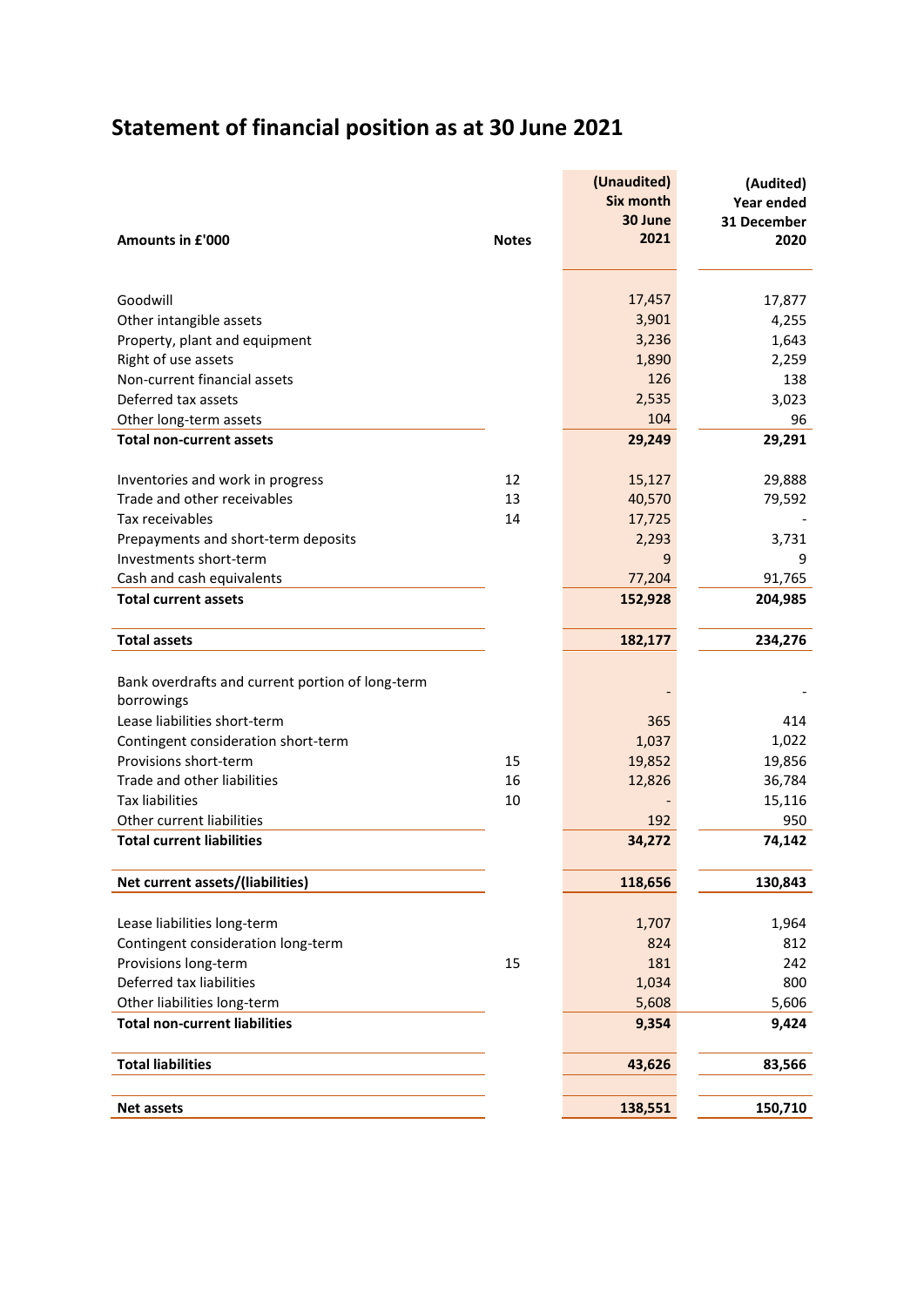# **Statement of financial position as at 30 June 2021 (continued)**

|                                      |              | (Unaudited)<br>Six month<br>30 June | (Audited)<br>Year ended<br>31 December |
|--------------------------------------|--------------|-------------------------------------|----------------------------------------|
| Amounts in £'000                     | <b>Notes</b> | 2021                                | 2020                                   |
|                                      |              |                                     |                                        |
| Share capital                        | 17           | 4,053                               | 4,053                                  |
| Share premium account                |              | 50,671                              | 50,671                                 |
| Own shares                           |              | $-63$                               | -49                                    |
| Other reserves                       |              | $-1,506$                            | $-2,036$                               |
| Equity reserve                       |              | 1,155                               | 1,155                                  |
| Retained earnings                    |              | 84,241                              | 96,916                                 |
| Total equity - owners of the company |              | 138,551                             | 150,710                                |
|                                      |              |                                     |                                        |
| <b>Total equity</b>                  |              | 138,551                             | 150,710                                |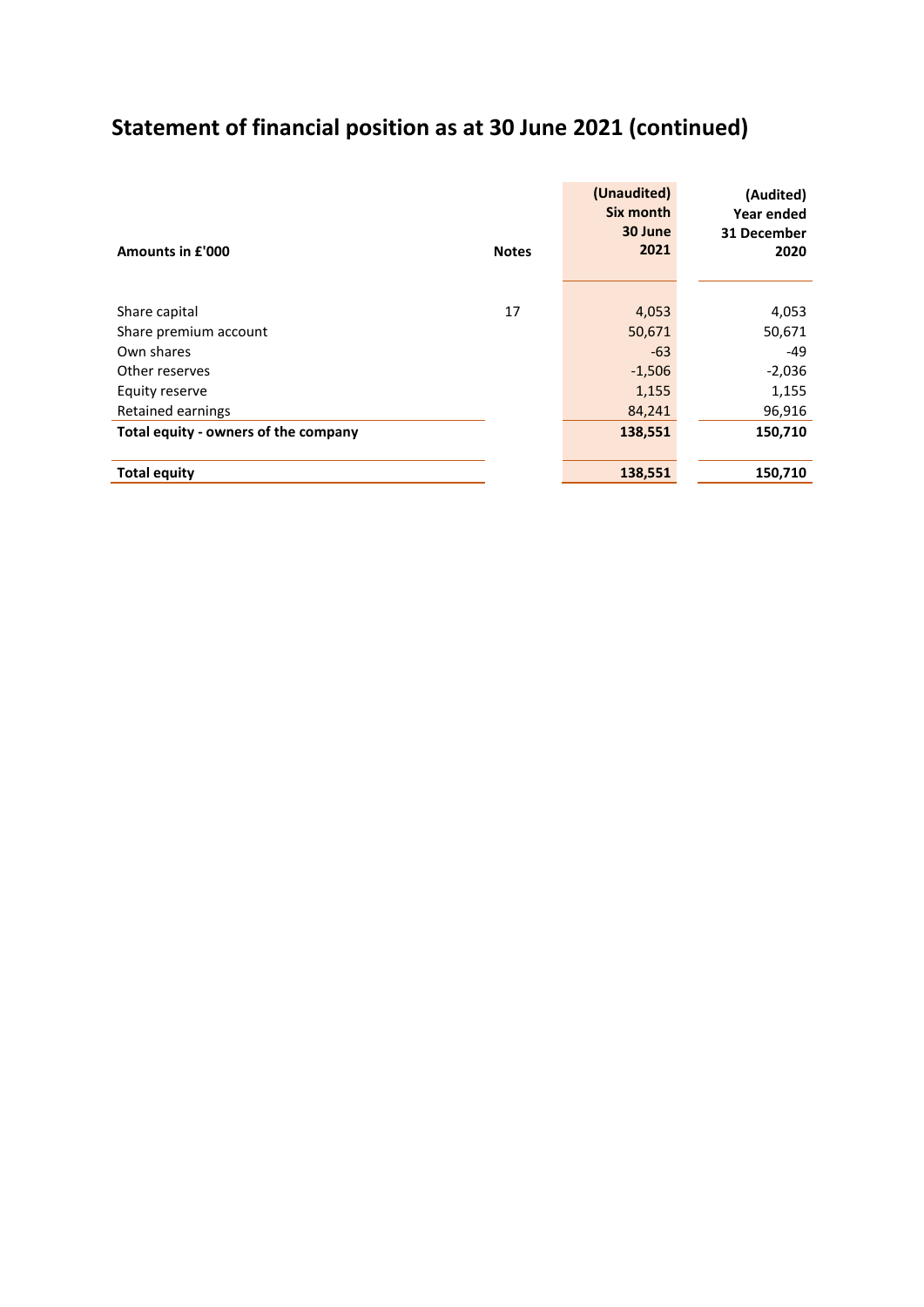# **Statement of changes in equity as at 30 June 2021**

| Amounts in £'000                                           |              |              |        |               |                   | Other group reserves |              |              |                          |                        |
|------------------------------------------------------------|--------------|--------------|--------|---------------|-------------------|----------------------|--------------|--------------|--------------------------|------------------------|
|                                                            |              |              |        |               | <b>Acquisitio</b> |                      | Other        |              |                          |                        |
|                                                            |              |              |        |               | n of the          |                      | comprehensi  |              | Retaine                  |                        |
|                                                            | <b>Share</b> | <b>Share</b> | Own    | <b>Equity</b> | shares of         |                      | ve income on |              | d                        |                        |
|                                                            | capit        | premiu       | share  | reserve       | Primer            | <b>Translatio</b>    | retirement   |              | earning                  | <b>Total</b>           |
|                                                            | al           | m            | s      | S             | Design            | n reserve            | benefits     | <b>Total</b> | S                        | equity                 |
|                                                            |              |              |        |               |                   |                      |              |              |                          |                        |
| Balance at 1 January 2020                                  | 3,311        | 46,999       | $-141$ | 336           | $-2,407$          | 491                  | -8           | 1,924        | $-36,119$                | 12,462                 |
| <b>Translation differences</b>                             |              |              |        |               |                   | $-112$               |              | $-112$       |                          | $-112$                 |
| Profit for the period                                      |              |              |        |               |                   |                      |              |              | 132,423                  | 132,42<br>3            |
| <b>Total comprehensive</b><br>income/(loss) for the period |              |              |        |               |                   | $-112$               |              | $-112$       | 132,423                  | 132,31<br>$\mathbf{1}$ |
| Issue of share capital                                     | 567          | 2,011        |        |               |                   |                      |              |              | $\overline{\phantom{a}}$ | 2,578                  |
| Own shares acquired/sold in<br>the period                  |              |              | 92     |               |                   |                      |              |              | $\overline{\phantom{a}}$ | 92                     |
| Conversion of warrants and<br>debts                        | 175          | 1,661        |        | 819           |                   |                      |              |              | 612                      | 3,267                  |
| <b>Balance at 31 December 2020</b>                         | 4,053        | 50,671       | $-49$  | 1,155         | $-2,407$          | 379                  | -8           | 2,036        | 96,916                   | 150,71<br>0            |
| <b>Translation differences</b>                             |              |              |        |               |                   | 530                  |              | 530          |                          | 530                    |
| Loss for the period                                        |              |              |        |               |                   |                      |              |              | $-12,675$                | 12,675                 |
| <b>Total comprehensive</b><br>(loss)/income for the period |              |              |        |               |                   | 530                  |              | 530          | $-12,675$                | 12,145                 |
| Own shares acquired/sold in<br>the period                  |              |              | $-14$  |               |                   |                      |              |              |                          | $-14$                  |
| Balance at 30 June 2021                                    | 4,053        | 50,671       | $-63$  | 1,155         | $-2,407$          | 909                  | -8           | 1,506        | 84,241                   | 138,55<br>$\mathbf{1}$ |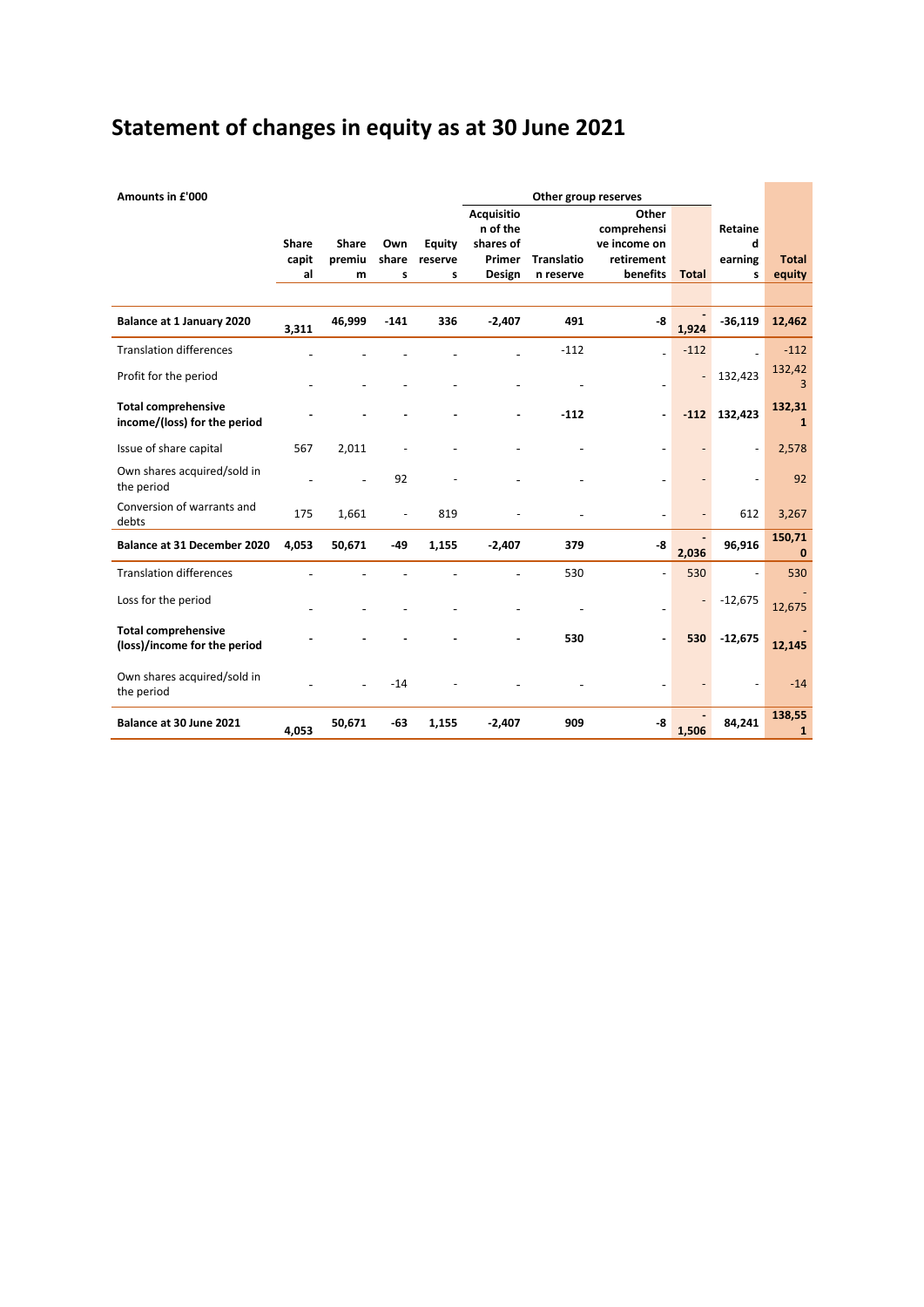# **Statement of cash flows as at 30 June 2021**

| Amounts in £'000                                         | <b>Notes</b> | (Unaudited)<br>Six month<br>30 June<br>2021 | (Unaudited)<br>Six month<br>30 June<br>$2020$ (*) |
|----------------------------------------------------------|--------------|---------------------------------------------|---------------------------------------------------|
| Net cash (used in)/from operating activities             | 18           | $-12,179$                                   | 21,504                                            |
| <b>Investing activities</b>                              |              |                                             |                                                   |
| Proceeds from disposal of property, plant and equipment  |              |                                             | 3                                                 |
| Purchases of patents and trademarks                      |              | $-115$                                      | $-38$                                             |
| Purchases of property, plant and equipment               |              | $-1,924$                                    | $-234$                                            |
| Variation of deposits                                    |              | 63                                          | 68                                                |
| Acquisition of subsidiaries net of cash acquired         |              | 17                                          | 6                                                 |
| Net cash used in investing activities                    |              | $-1,959$                                    | $-195$                                            |
| <b>Financing activities</b>                              |              |                                             |                                                   |
| Repayments of lease liabilities                          |              | $-230$                                      | $-177$                                            |
| Repayments of other borrowings and financial liabilities |              |                                             | $-5,060$                                          |
| Proceeds from issue of shares                            |              |                                             | 2,542                                             |
| (Purchase)/disposal of own shares - Net                  |              | $-50$                                       | 31                                                |
| Repayment of other short-term financing facilities       |              |                                             | $-677$                                            |
| Interest paid                                            |              | $-91$                                       | $-1,580$                                          |
| Net cash used in financing activities                    |              | $-371$                                      | $-4,921$                                          |
|                                                          |              |                                             |                                                   |
| Net (decrease)/increase in cash and cash equivalents     |              | $-14,509$                                   | 16,388                                            |
| Cash and cash equivalents at beginning of year           |              | 91,765                                      | 1,578                                             |
| Effect of foreign exchange rate changes                  |              | $-52$                                       | $-730$                                            |
| Cash and cash equivalents at end of period               |              | 77,204                                      | 17,236                                            |

(\*) The comparative information for 2020 has been restated to reflect the change in presentation currency of the Group (see Note 2).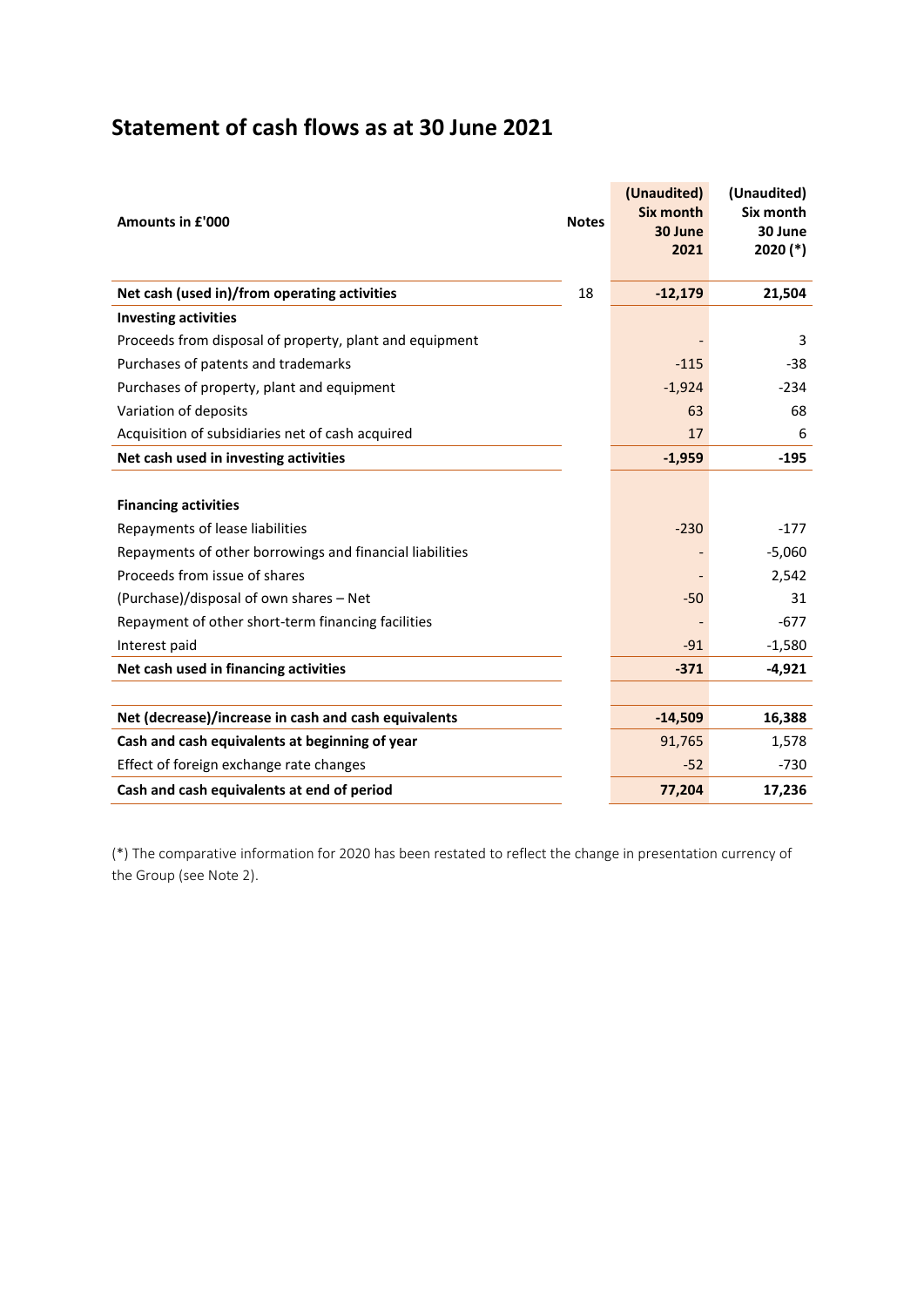# **1. GENERAL INFORMATION AND BASIS OF PREPARATION**

The Novacyt Group is an international diagnostics business generating an increasing portfolio of invitro and molecular diagnostic tests. Its core strengths lie in diagnostics product development, commercialisation, contract design and manufacturing. The Group's lead business units comprise of Primerdesign and Lab21 Products, supplying an extensive range of high-quality assays and reagents worldwide. The Group directly serves microbiology, haematology and serology markets as do its global partners, which include major corporates. Novacyt S.A. (the "Company") is the parent company of the Novacyt Group and its registered office is located at 13 Avenue Morane Saulnier, 78140 Vélizy Villacoublay.

The financial information contained in this report comprises the consolidated financial statements of the Company and its subsidiaries (hereinafter referred to collectively as the "Group"). They are prepared and presented in '000s of Great British Pounds "GBP".

This condensed consolidated interim financial information does not constitute full statutory accounts. It does not include all of the information required for full annual financial statements and should be read in conjunction with the consolidated financial statements for the twelve months ended 31 December 2020. Statutory accounts for the year ended 31 December 2020 were approved by the Board of Directors and have been delivered to the Registrar of Companies. The auditor's report on those accounts was unqualified. The financial information for the half years 30 June 2021 and 30 June 2020 is unaudited and the twelve months to 31 December 2020 is audited.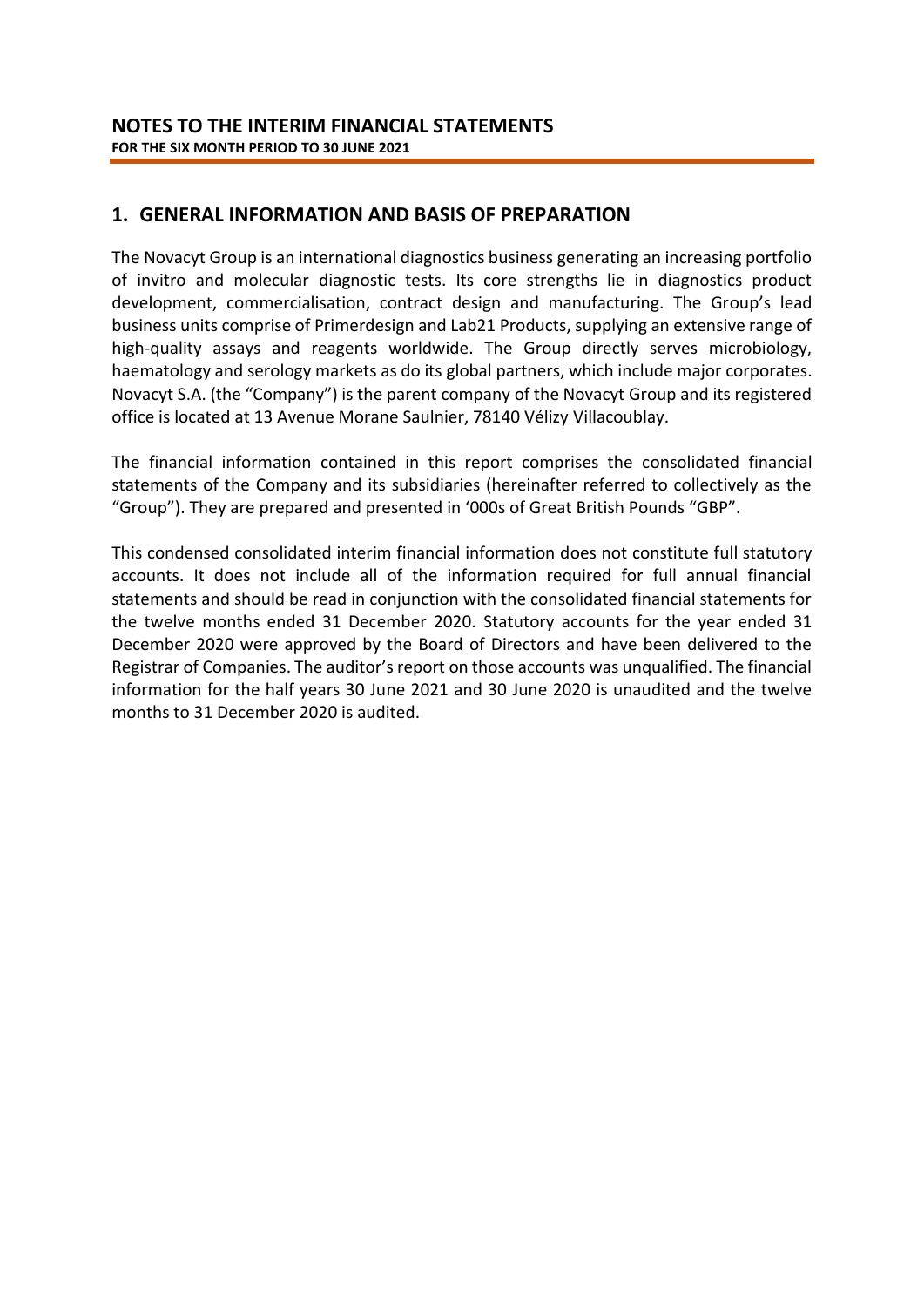All intragroup assets and liabilities, equity, income, expenses and cash flows relating to transactions between the members of the Group are eliminated on consolidation. The Group's scope of consolidation included the following companies, all fully consolidated when included in the scope.

|                                | At 30 June 2021 and |                      |                 |                      |  |
|--------------------------------|---------------------|----------------------|-----------------|----------------------|--|
|                                | 31 December 2020    |                      | At 30 June 2020 |                      |  |
|                                |                     |                      |                 |                      |  |
| <b>Companies</b>               | <b>Interest</b>     | <b>Consolidation</b> | <b>Interest</b> | <b>Consolidation</b> |  |
|                                | percentage          | method               | percentage      | method               |  |
|                                |                     |                      |                 |                      |  |
| <b>Biotec Laboratories Ltd</b> | 100%                | FC                   | 100%            | <b>FC</b>            |  |
| <b>IT-IS International Ltd</b> | 100%                | FC                   | 0%              |                      |  |
| Lab 21 Healthcare Ltd          | 100%                | FC                   | 100%            | <b>FC</b>            |  |
| Microgen Bioproducts Ltd       | 100%                | FC                   | 100%            | FC                   |  |
| Novacyt S.A.                   | 100%                | <b>FC</b>            | 100%            | FC                   |  |
| Novacyt Asia Ltd               | 100%                | FC                   | 100%            | FC                   |  |
| Novacyt China Ltd              | 100%                | <b>FC</b>            | 100%            | <b>FC</b>            |  |
| Novacyt UK Holdings Ltd        | 100%                | FC                   | 100%            | FC                   |  |
| Primer Design Ltd              | 100%                | FC                   | 100%            | FC                   |  |

# **2. SUMMARY OF ACCOUNTING POLICIES APPLIED BY THE GROUP**

The financial statements have been prepared in accordance with International Financial Reporting Standards ("IFRSs"). The financial statements have also been prepared in accordance with IFRSs adopted by the European Union and therefore the Group financial statements comply with Article 4 of the EU IAS Regulation.

The financial information has been prepared on the historical cost basis except in respect of those financial instruments that have been measured at fair value. Historical cost is generally based on the fair value of the consideration given in exchange for the goods and services.

Fair value is the price that would be received to sell an asset or paid to transfer a liability in an orderly transaction between market participants at the measurement date, regardless of whether that price is directly observable or estimated using another valuation technique. In estimating the fair value of an asset or a liability, the Group takes into account the characteristics of the asset or liability if market participants would take those characteristics into account when pricing the asset or liability at the measurement date.

Fair value for measurement and/or disclosure purposes in the financial information is determined on such a basis, except for leasing transactions that are within the scope of IFRS 16, and measurements that have some similarities to fair value but are not fair value, such as net realisable value in IAS 2 or value in use in IAS 36.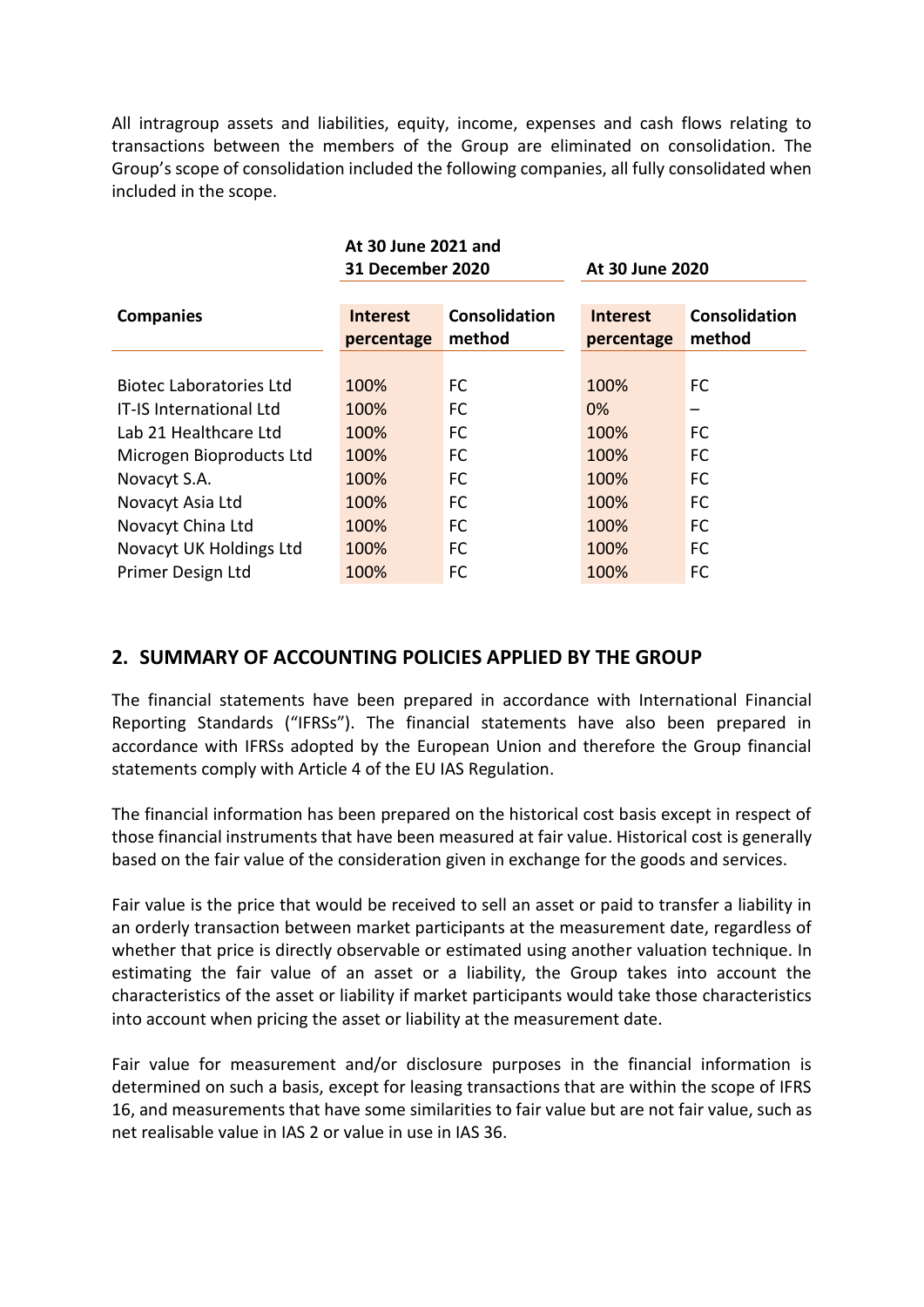The areas where assumptions and estimates are material in relation to the financial information are the measurement of goodwill (see Note 15 of the 2020 Statutory Accounts for further details), the carrying amounts and useful lives of intangible assets (see Note 16 of the 2020 Statutory Accounts for further details), deferred taxes (see Note 20 of the 2020 Statutory Accounts for further details), trade receivables (see Note 23 of the 2020 Statutory Accounts for further details) and provisions for risks and other provisions related to the operating activities (see Note 30 of the 2020 Statutory Accounts for further details).

The accounting policies set out below have been applied consistently to all periods presented in the financial information.

The accounting policies applied by the Group in these condensed consolidated interim financial statements are substantially the same as those applied by the Group in its financial statements for the year ended 31 December 2020 and which form the basis of the 2021 financial statements. The methodology for selecting assumptions underpinning the fair value calculations has not changed since 31 December 2020.

#### **Change of presentation currency**

The Group has opted to change its presentation currency to Great British Pounds, "GBP", to better reflect the Group's trading activities, which are mainly conducted in GBP. This change was made for the year end 2020 accounts.

Following this change in accounting policy, the comparative consolidated financial statements are presented in GBP. Consolidation translation differences were reset to zero as of 1 January 2014, the date of creation of the consolidated Group. The cumulative translation differences on consolidation are presented as if the Group had used the GBP as its presentation currency for its consolidated financial statements since that date, 1 January 2014.

The functional currency of the parent company, Novacyt S.A., remains the Euro. Translation differences arising from the parent company are presented in "other reserves".

#### **Going concern**

The Directors have, at the time of approving the financial statements, a reasonable expectation that the Group has adequate resources to continue in operational existence for the foreseeable future. Thus, they continue to adopt the going concern basis of accounting in preparing the financial statements.

In making this assessment the Directors have considered the following elements:

- The working capital requirements of the business:
- A positive cash balance at 30 June 2021 of £77,204,000;
- Payment of the second tranche of the Long-Term Incentive Plan ("LTIP") that commenced in November 2017 and concluded in November 2020;
- Payment of the first earn-out milestone related to the IT-IS International acquisition; and
- Management's confidence in settling the outstanding commercial dispute (see Note 20).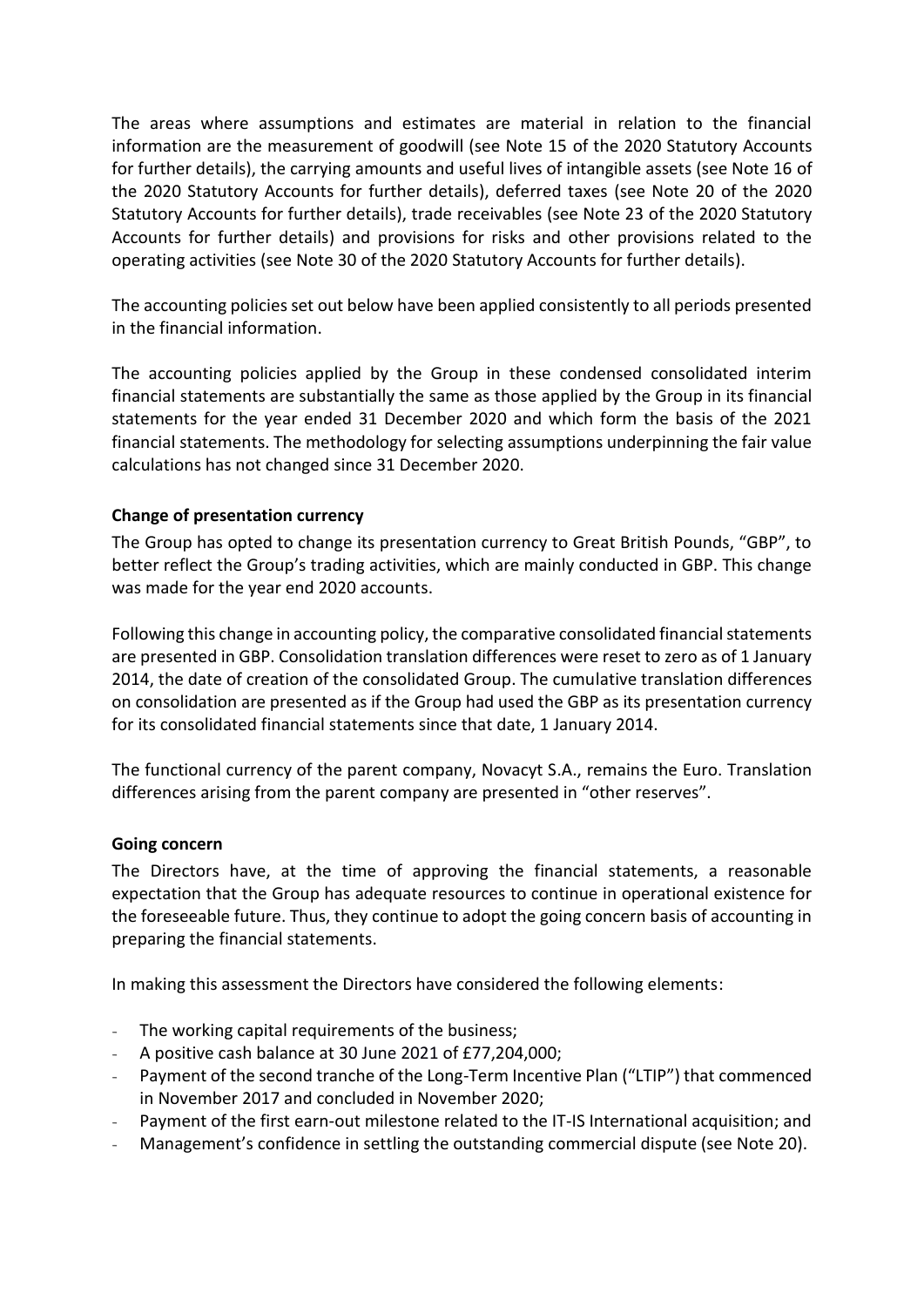#### <sup>o</sup> **Measurement of goodwill**

Goodwill is broken down by cash-generating unit ("CGU") or group of CGUs, depending on the level at which goodwill is monitored for management purposes. In accordance with IAS 36, none of the CGUs or groups of CGUs defined by the Group are greater in size than an operating segment.

#### <sup>o</sup> **Impairment testing**

Goodwill is not amortised, but is subject to impairment testing when there is an indication of loss of value, and at least once a year at the reporting date.

Such testing consists of comparing the carrying amount of an asset to its recoverable amount. The recoverable amount of an asset, a CGU or a group of CGUs is the greater of its fair value less costs to sell and its value in use. Fair value less costs to sell is the amount obtainable from the sale of an asset, a CGU or a group of CGUs in an arm's length transaction between wellinformed, willing parties, less the costs of disposal. Value in use is the present value of future cash flows expected to arise from an asset, a CGU or a group of CGUs.

It is not always necessary to determine both the fair value of an asset less costs to sell and its value in use. If either of these amounts exceeds the carrying amount of the asset, the asset is not impaired and it is not necessary to estimate the other amount.

#### **Inventories**

Inventories are carried at the lesser of their acquisition cost and their recoverable amount. The acquisition cost of inventories includes materials and supplies, and, where applicable, personnel expenses incurred in transforming inventories into their current state. It is calculated using the weighted average cost method. The recoverable amount represents the estimated selling price less any marketing, sales and distribution expenses.

The gross value of goods and supplies includes the purchase price and incidental expenses.

A provision for impairment, equal to the difference between the gross value determined in accordance with the above terms and the current market price or the realisable value less any proportional selling costs, is recognised when the gross value is greater than the other stated item.

#### **Trade receivables**

The Group has an established credit policy under which the credit status of each new customer is reviewed before credit is advanced, including external credit evaluations where possible. Credit limits are established for all significant or high-risk customers, which represent the maximum amount permitted to be outstanding without requiring additional approval from the appropriate level of senior management. Outstanding debts are continually monitored by each division. Credit limits are reviewed on a regular basis, and at least annually. Customers that fail to meet the Group's benchmark creditworthiness may only transact with the Group on a prepayment basis.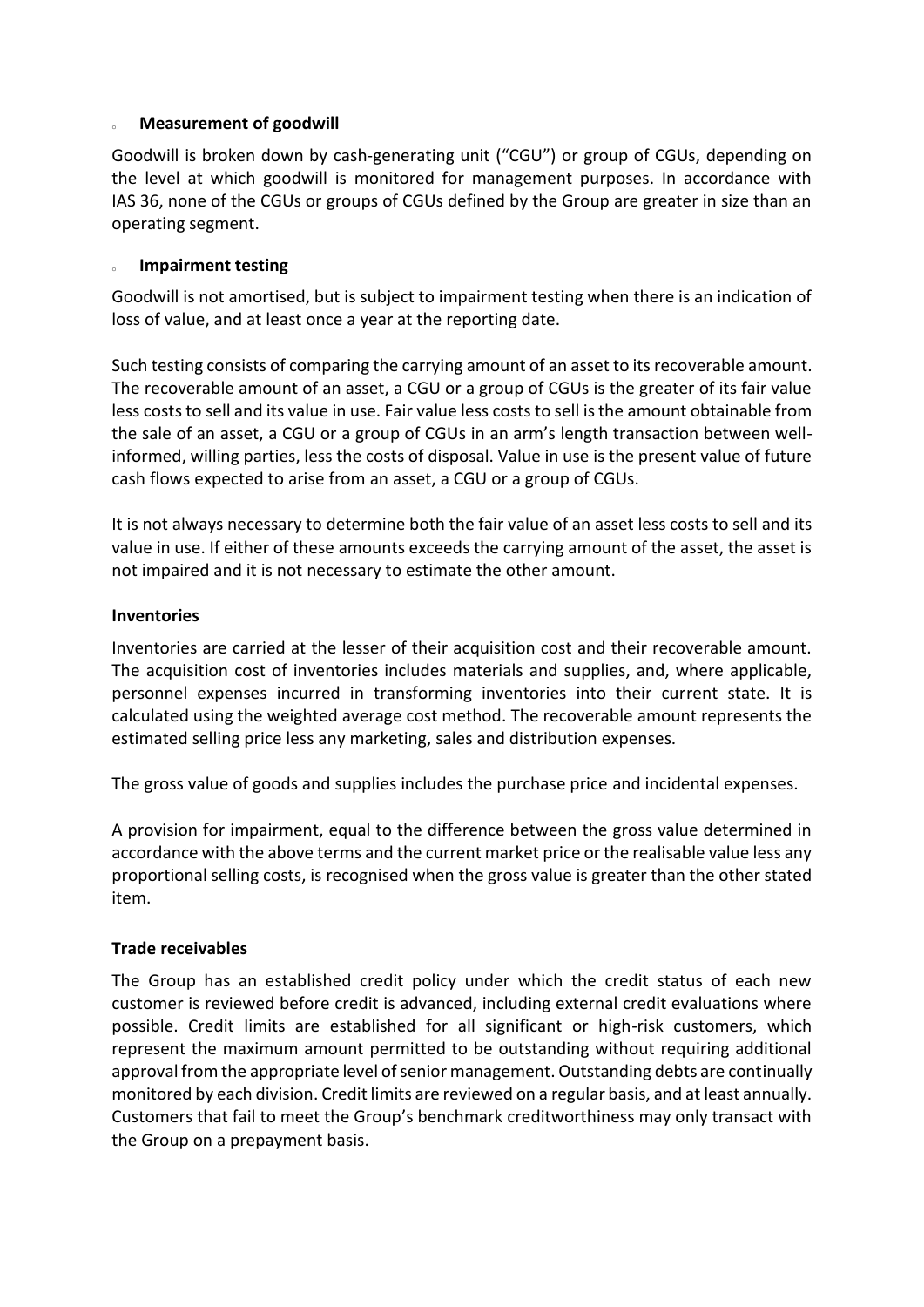Trade receivables are recorded initially at fair value and subsequently measured at amortised cost. This generally results in their recognition at nominal value less an allowance for any doubtful debts. Trade receivables in foreign currency are transacted in their local currency and subsequently revalued at the end of each reporting period, with any foreign exchange differences being recognised in the income statement as an income/expense.

The allowance for doubtful debts is recognised based on management's expectation of losses without regard to whether an impairment trigger happened or not (an "expected credit loss" model). Through implementation of IFRS 9, the Group concluded that no real historical default rate could be determined due to a low level of historical write offs across the business. The Group therefore recognises an allowance for doubtful debts on the basis of invoice ageing. Once an invoice is overdue from its due date, based on agreed upon credit terms, by more than 90 days, this invoice is then more likely to default than those invoices operating within 90 days of their due date. As such, these invoices will be provided for in full as part of an expected credit loss model, except where management have reviewed and judged otherwise.

Trade receivables are written off when there is no reasonable expectation of recovery. Indicators that there may be no reasonable expectation of recovery may include the failure of the debtor to engage in a payment plan, and failure to make contractual payments within 365 days of the original due date.

#### **Cash and cash equivalents**

Cash equivalents are held to meet short-term cash commitments rather than for investment or other purposes. For an investment to qualify as a cash equivalent, it must be readily convertible into a known amount of cash and be subject to an insignificant risk of change in value. Cash and cash equivalents comprise cash funds, current bank accounts and marketable securities (cash Undertakings for Collective Investment in Transferable Securities ("UCITS"), negotiable debt securities, etc.) that can be liquidated or sold within a very short time (generally with original maturities of three months or less) and which have a negligible risk of change in value. All such items are measured at fair value, with any adjustments recognised in profit or loss.

#### **Trade payables**

Trade payables are obligations to provide cash or other financial assets. They are recognised in the balance sheet when the Group becomes a party to a transaction generating liabilities of this nature. Trade and other payables are recognised in the balance sheet at fair value on initial recognition, except if settlement is to occur more than 12 months after recognition. In such cases, they are measured using the amortised cost method. The use of the effective interest rate method will result in the recognition of a financial expense in the income statement. Trade and other payables are eliminated from the balance sheet when the corresponding obligation is extinguished.

Trade payables have not been discounted, because the effect of doing so would be immaterial.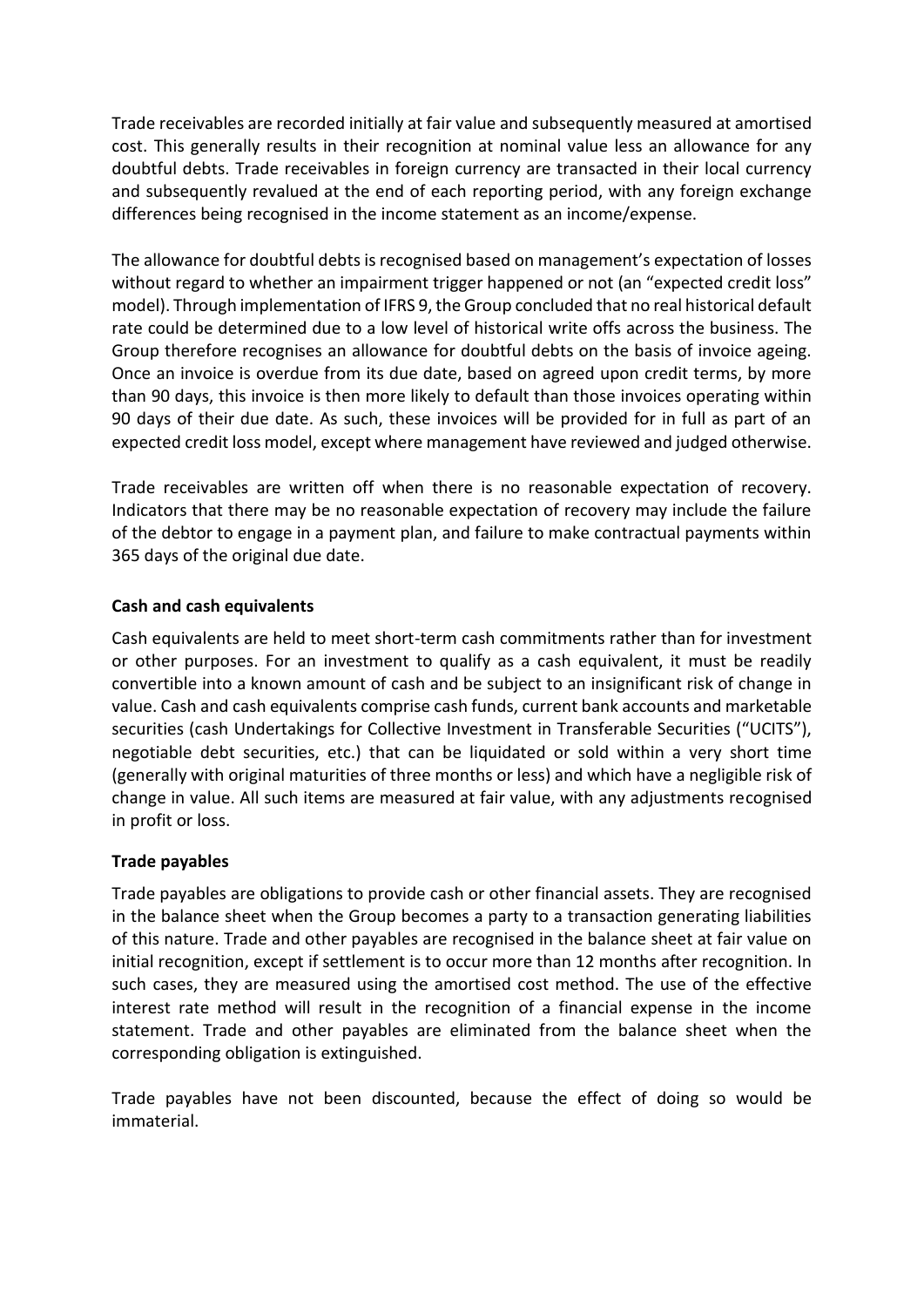#### **Provisions**

In accordance with IAS 37 "Provisions, Contingent Liabilities and Contingent Assets", a provision is recognised when the Group has a current obligation as of the reporting date in respect of a third party and it is probable or certain that there will be an outflow of resources to this third party, without at least equivalent consideration from the said third party. Provisions for risks and charges cover the amount corresponding to the best estimate of the future outflow of resources required to settle the obligation.

The provisions are for the restoration of leased premises, an industrial relations litigation, a long-term management incentive plan and product warranties.

#### **Long Term Incentive Plan**

Novacyt granted to certain employees shares under a long-term management incentive plan adopted on 1 November 2017. The exercise price is set at the share price on the grant date and the options will be settled in cash. The options fully vested on the third anniversary of the grant date, 1 November 2020. The payment expenses are calculated under IFRS 2 "Share-Based Payments". The accounting charge has been spread across the vesting period to reflect the services received and a liability recognised on the statement of financial position.

#### **Consolidated revenue**

IFRS 15 "Revenue from Contracts with Customers" establishes a principles-based approach to recognising revenue only when performance obligations are satisfied, and control of the related goods or services is transferred. It addresses items such as the nature, amount, timing and uncertainty of revenue, and cash flows arising from contracts with customers. IFRS 15 replaces IAS 18 "Revenue" and other related requirements. IFRS 15 applies a five-step approach to the timing of revenue recognition and applies to all contracts with customers except those in the scope of other standards.

- Step  $1$  Identify the contract(s) with a customer
- Step 2 Identify the performance obligations in the contract
- Step 3 Determine the transaction price
- Step 4 Allocate the transaction price to the performance obligations in the contract
- Step 5 Recognise revenue when (or as) the entity satisfies a performance obligation

The Group principally satisfies its performance obligations at a point in time and the amounts of revenue recognised relating to performance obligations satisfied over time are not significant. Therefore, the accounting for revenue under IFRS 15 does not represent a substantive change for recognising revenue from sales to customers.

The Group's revenue recognition processes are generally straightforward, with recognition of revenue at the point of sale and little significant judgement required in determining the timing of transfer of control. Given that, the Group principally satisfies its performance obligations at a point in time and the amounts of revenue recognised relating to performance obligations satisfied over time are not significant.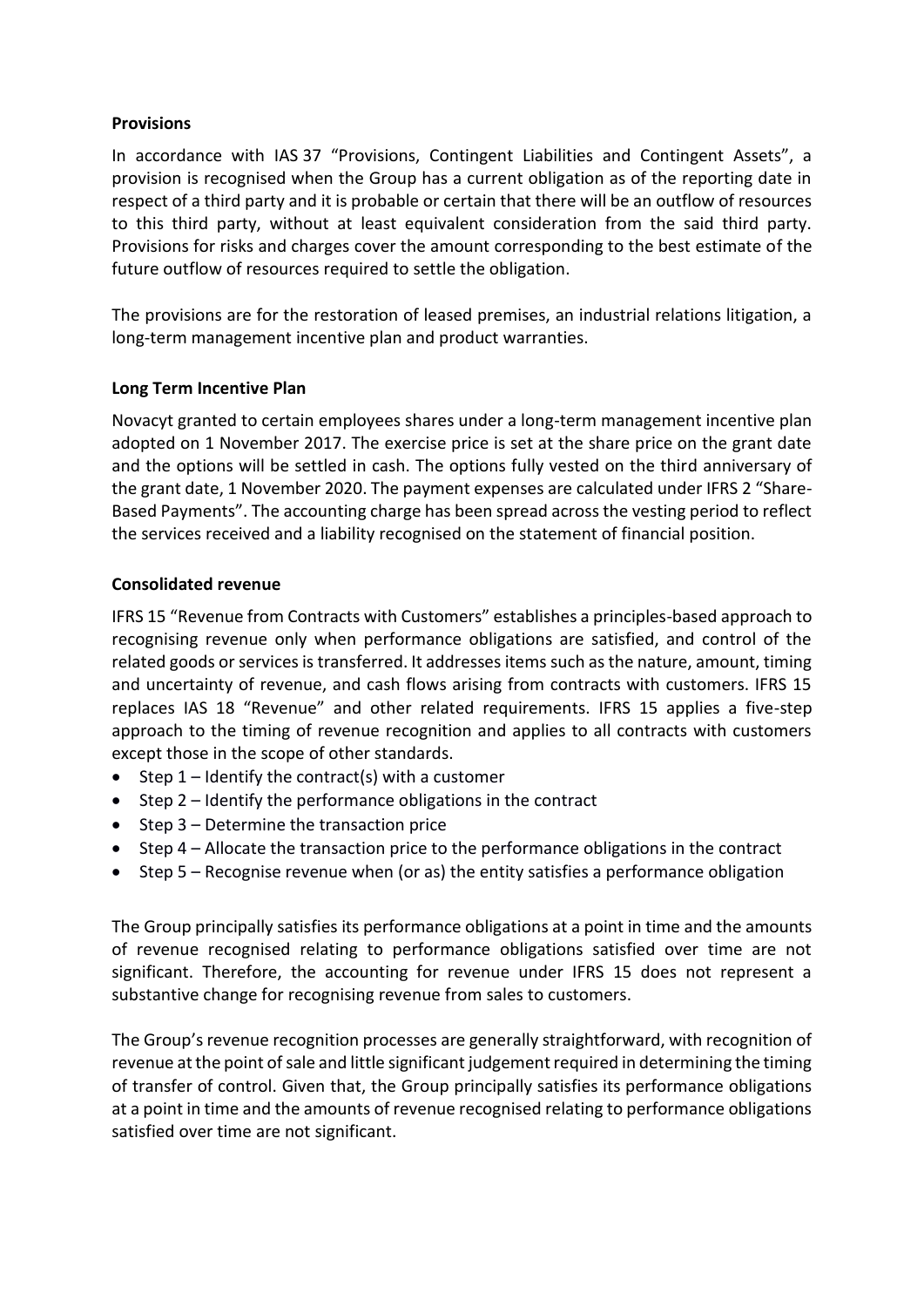Some contracts with customers contain a limited assurance warranty that is accounted for under IAS 37 (see provisions accounting policy). If a repair or replacement is not possible under the assurance warranty, a full refund of the product price may be given. The potential refund liability represents variable consideration.

Under IFRS 15.53, the Group can use either:

- The expected value (sum of probability weighted amounts); or
- The most likely amount (generally used when the outcomes are binary).

The method used is not a policy choice. Management use the method that it expects will best predict the amount of consideration based on the terms of the contract. The method is applied consistently throughout the contract. Variable revenue is constrained if appropriate. IFRS 15 requires that revenue is only included to the extent that it is highly probable that there will not be a significant reversal in future periods.

In making this assessment, management have considered the following factors (which are not exclusive):

- If the amount of consideration is highly susceptible to factors outside the Group's influence;
- Whether the uncertainty about the amount of consideration is not expected to be resolved for a long period of time;
- The Group's experience (or other evidence) with similar types of contract;
- The Group has a practice of either offering a broad range of price concessions or changing the payment terms and conditions of similar contracts in similar circumstances; and
- The contract has a large number and broad range of possible consideration amounts.

The decision as to whether revenue should be constrained is considered to be a significant judgement as the term 'highly probable' is not defined in IFRS 15, management consider highly probable to be significantly more likely than probable.

#### **Taxation**

The income tax expense represents the sum of the tax currently payable and deferred tax.

#### • **Current tax**

The tax currently payable is based on taxable profit for the year. Taxable profit differs from net profit as reported in profit or loss because it excludes items of income or expense that are taxable or deductible in other years, and it further excludes items that are never taxable or deductible. The Group's liability for current tax is calculated using tax rates that have been enacted or substantively enacted by the end of the reporting period.

A provision is recognised for those matters for which the tax determination is uncertain but it is considered probable that there will be a future outflow of funds to a tax authority. The provisions are measured at the best estimate of the amount expected to become payable.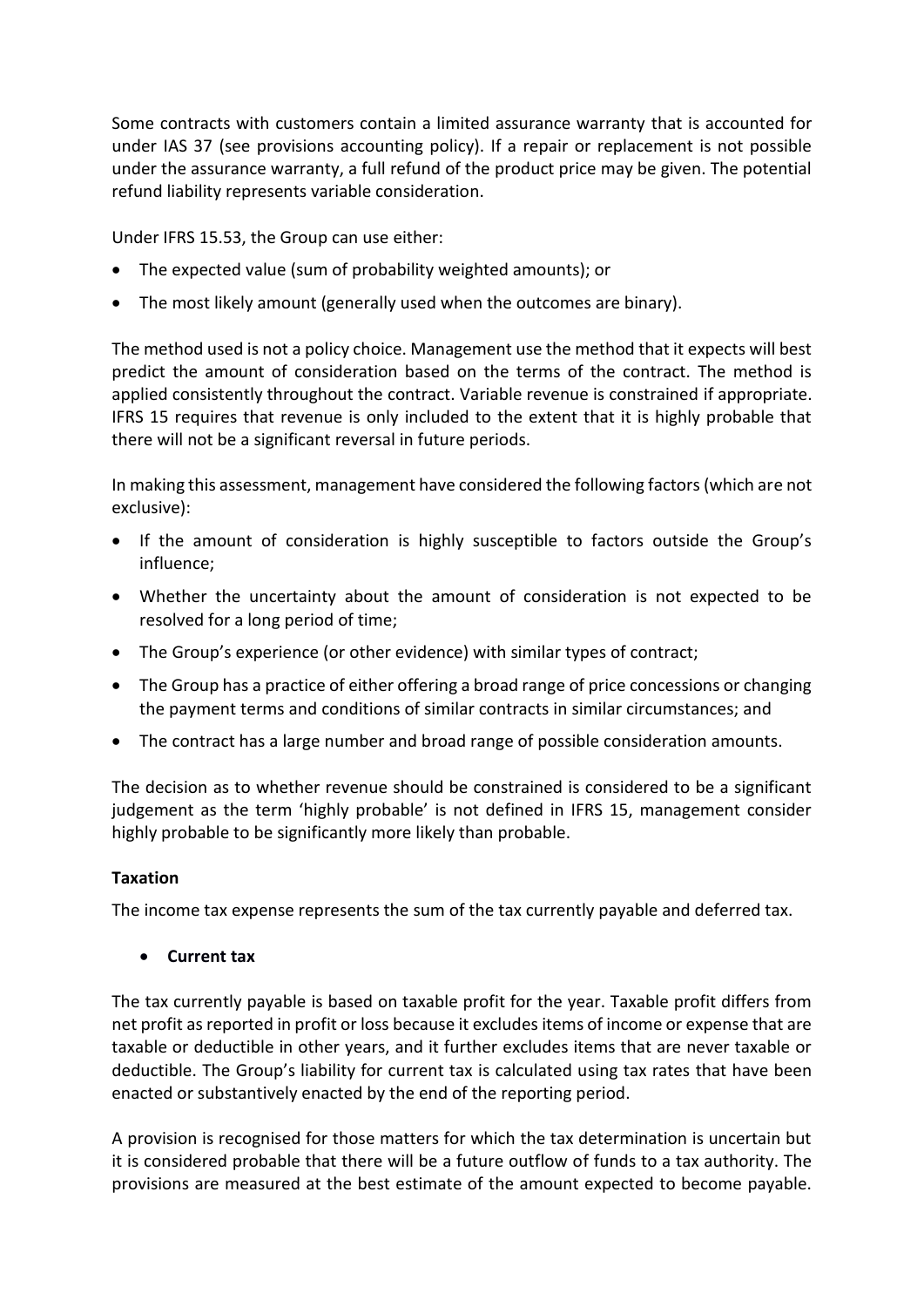The assessment is the result of the Group's judgement based on the advice of external tax professionals and supported by previous experience in respect of such activities.

### • **Deferred tax**

Deferred tax is the tax expected to be payable or recoverable on differences between the carrying amounts of assets and liabilities in the financial statements and the corresponding tax bases used in the computation of taxable profit and is accounted for using the liability method. Deferred tax liabilities are generally recognised for all taxable temporary differences and deferred tax assets are recognised to the extent that it is probable that taxable profits will be available against which deductible temporary differences can be utilised. Such assets and liabilities are not recognised if the temporary difference arises from the initial recognition of goodwill or from the initial recognition (other than in a business combination) of other assets and liabilities in a transaction that affects neither the taxable profit nor the accounting profit.

Deferred tax liabilities are recognised for taxable temporary differences arising on investments in subsidiaries and associates, and interests in joint ventures, except where the Group is able to control the reversal of the temporary difference and it is probable that the temporary difference will not reverse in the foreseeable future. Deferred tax assets arising from deductible temporary differences associated with such investments and interests are only recognised to the extent that it is probable that there will be sufficient taxable profits against which to utilise the benefits of the temporary differences and they are expected to reverse in the foreseeable future.

The carrying amount of deferred tax assets is reviewed at each reporting date and reduced to the extent that it is no longer probable that sufficient taxable profits will be available to allow all or part of the asset to be recovered.

Deferred tax is calculated at the tax rates that are expected to apply in the period when the liability is settled, or the asset is realised based on tax laws and rates that have been enacted or substantively enacted at the reporting date. Deferred tax is charged or credited in the income statement, except when it relates to items charged or credited in other comprehensive income, in which case the deferred tax is also dealt with in other comprehensive income.

The measurement of deferred tax liabilities and assets reflects the tax consequences that would follow from the manner in which the Group expects, at the end of the reporting period, to recover or settle the carrying amount of its assets and liabilities.

Deferred tax assets and liabilities are offset when there is a legally enforceable right to set off current tax assets against current tax liabilities and when they relate to income taxes levied by the same taxation authority and the Group intends to settle its current tax assets and liabilities on a net basis.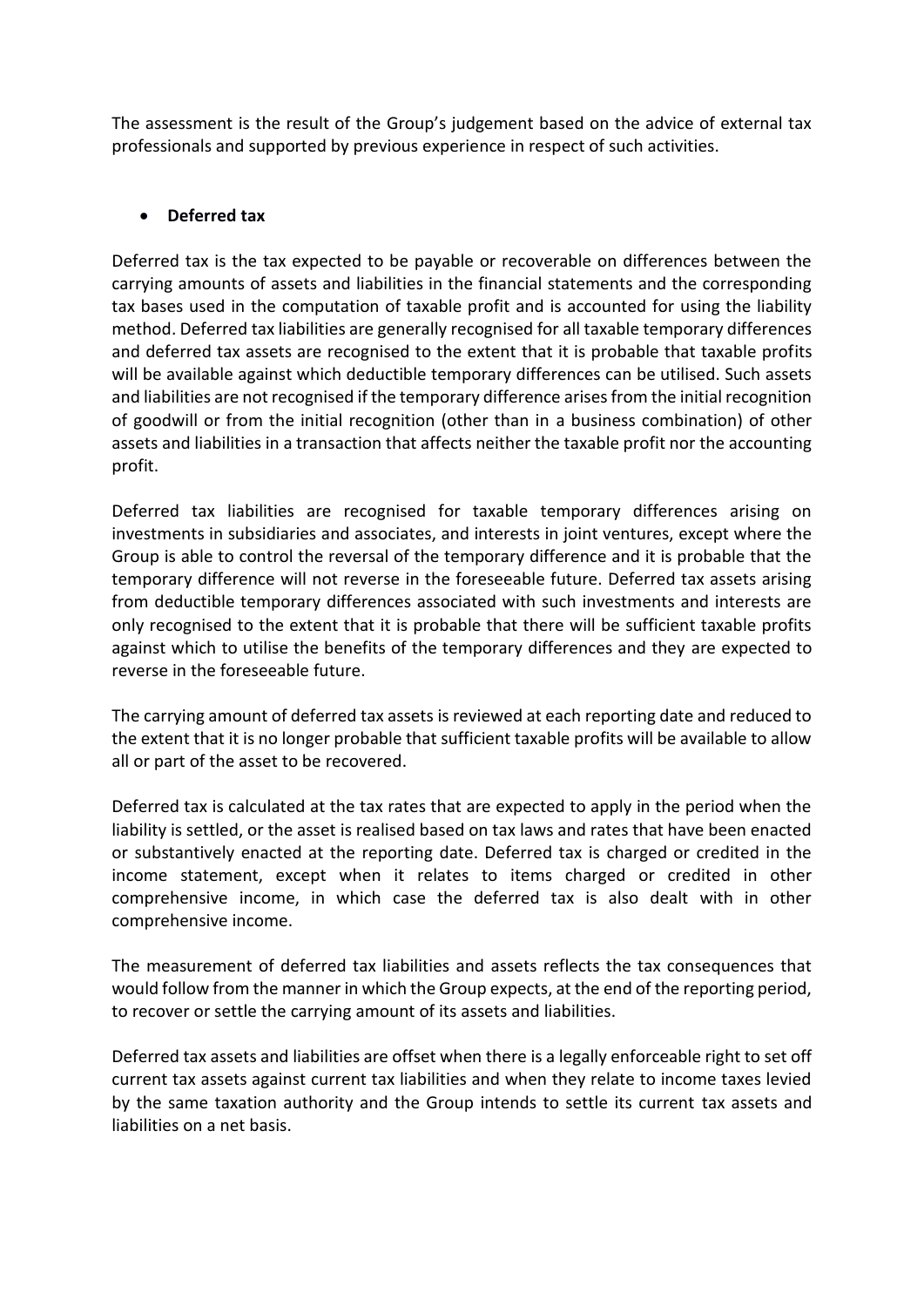#### **Profit/loss per share**

The Group reports basic and diluted profit/loss per ordinary share. Basic profit/loss per share is calculated by dividing the profit/loss attributable to ordinary Shareholders of the Company by the weighted average number of ordinary shares outstanding during the period.

Diluted profit/loss per share is determined by adjusting the profit/loss attributable to ordinary Shareholders by the weighted average number of ordinary shares outstanding, taking into account the effects of all potential dilutive ordinary shares, including options. These options are taken into account for the calculation of the profit/loss per share only if their exercise price is higher than the market price and if they have a dilutive effect on the result per share.

#### **Exceptional items**

Exceptional items are those costs or incomes that in the view of the Board of Directors, require separate disclosure by virtue of their size or incidence, and are charged/credited in arriving at operating profit on the face of the consolidated income statement.

# **3. CRITICAL ACCOUNTING JUDGEMENTS AND KEY SOURCES OF ESTIMATE UNCERTAINTY**

In the application of the Group's accounting policies, the Directors are required to make judgements (other than those involving estimations) that have a significant impact on the amounts recognised and to make estimates and assumptions about the carrying amounts of assets and liabilities that are not readily apparent from other sources. The estimates and associated assumptions are based on historical experience and other factors that are considered to be relevant. Actual results may differ from these estimates.

The estimates and underlying assumptions are reviewed on an ongoing basis. Revisions to accounting estimates are recognised in the period in which the estimate is revised if the revision affects only that period, or in the period of the revision and future periods if the revision affects both current and future periods.

#### **Critical accounting judgements**

#### • **Constraint of revenue**

Revenue is only constrained if it is highly probable there will not be a significant reversal of revenue in the future. Highly probable is not defined in IFRS 15 and so it is a significant judgement to be exercised by management.

#### • **Trade and other receivables**

An estimate of the risks of non-receipt based on commercial information, current economic trends and the solvency of individual customers is made to determine the need for impairment on a customer-by-customer basis. Management use significant judgement in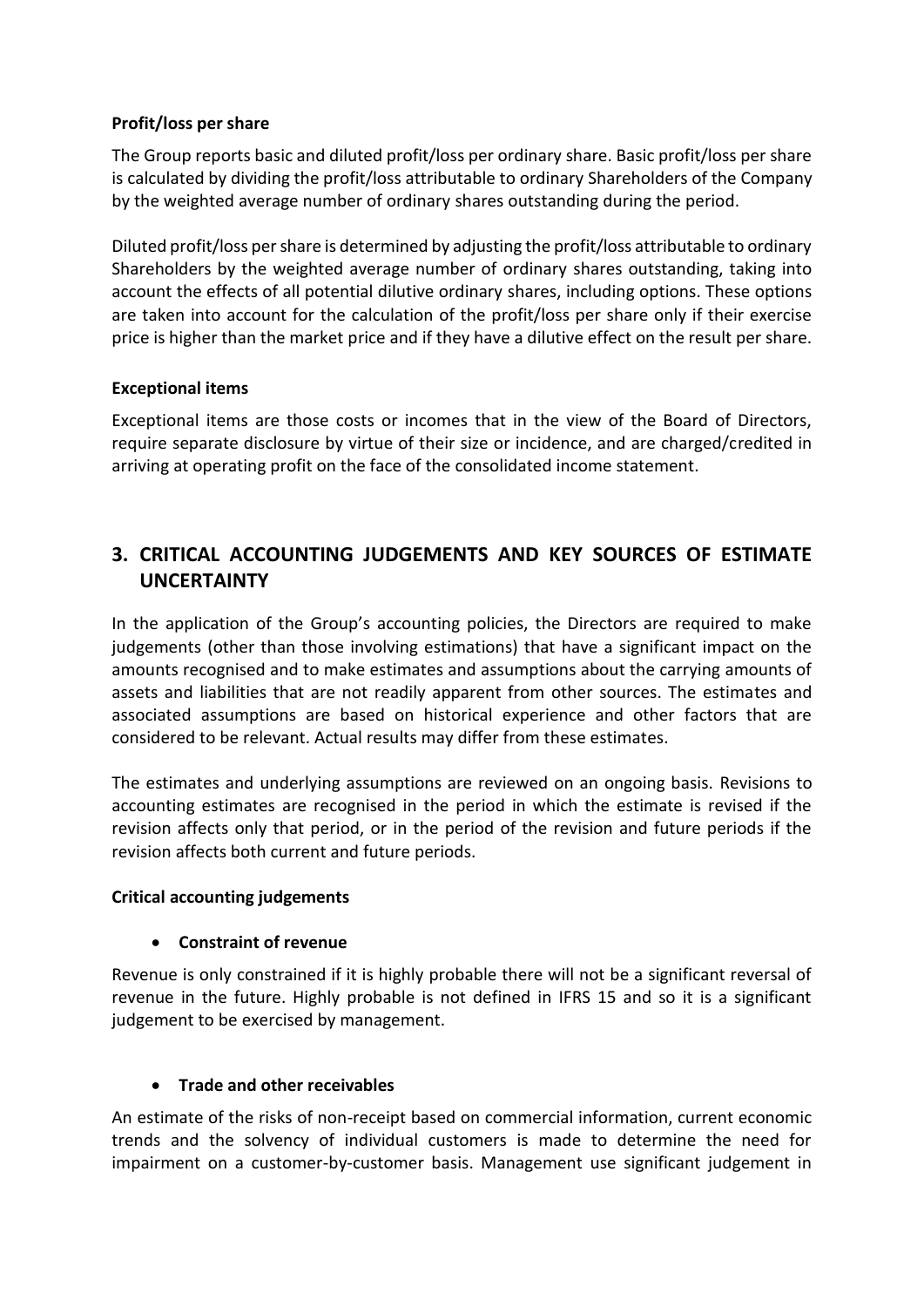determining whether a credit loss provision is required.

At 30 June 2021, the Group had trade receivables of £32,452,000 against which a credit loss provision of £246,000 has been applied. At the date of releasing the interim financial statements, £23,957,000 of the 30 June 2021 receivables were overdue due to the contract dispute with the Department of Health and Social Care "DHSC" (see Note 20). Management considers it to be more likely than not that the 30 June 2021 balances are recoverable; this is a significant judgement.

#### • **Provisions for product warranty**

The value of provision required is determined by management based on available information, experience and, in some cases, expert estimates. Product warranty provisions are only included if it is considered to be probable that an outflow of economic benefit will be required. Determination of probable is a significant judgement especially in light of the resolution of the contract dispute with the DHSC described in Note 20.

#### **Key sources of estimation uncertainty**

The Group has a number of key sources of estimation uncertainty as listed below. Of these items, only the measurement of goodwill is considered likely to give material adjustment. Where there are other areas of estimates these have been deemed not material.

#### • **Measurement of goodwill**

Goodwill is tested for impairment at minimum on an annual basis. The recoverable amount of goodwill is determined mainly on the basis of forecasts of future cash flows. The total amount of anticipated cash flows reflects management's best estimate of the future benefits and liabilities expected for the relevant CGU. The assumptions used and the resulting estimates sometimes cover very long periods, taking into account the technological, commercial and contractual constraints associated with each CGU. These estimates are mainly subject to assumptions in terms of volumes, selling prices and related production costs, and the exchange rates of the currencies in which sales and purchases are denominated. They are also subject to the discount rate used for each CGU.

The value of the goodwill is tested whenever there are indications of impairment and reviewed at each annual closing date or more frequently should this be justified by internal or external events.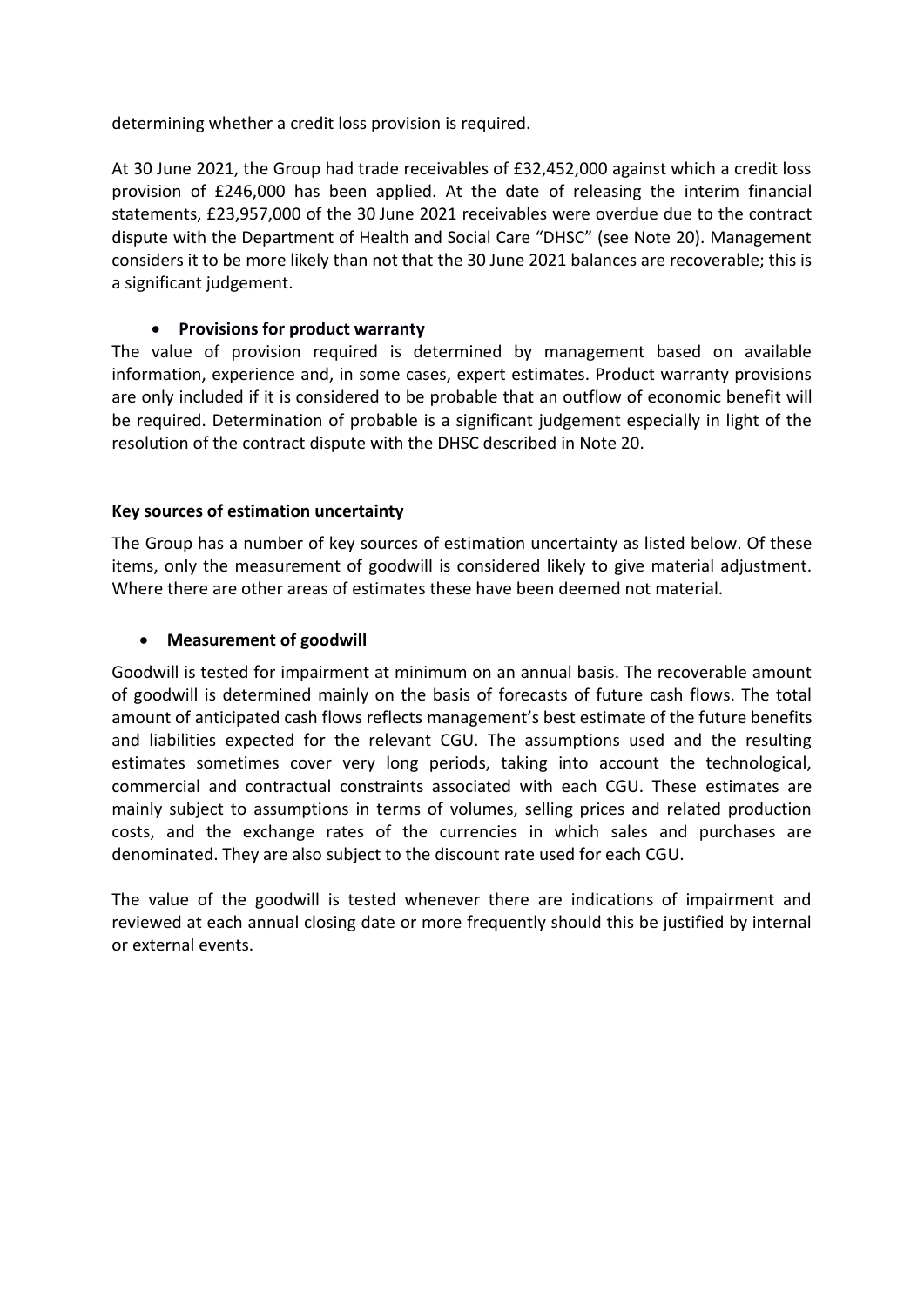# **4. REVENUE**

The table below shows revenue from ordinary operations:

| Amounts in £'000     | (Unaudited)<br>Six month<br>30 June<br>2021 | (Unaudited)<br>Six month<br>30 June<br>2020 |
|----------------------|---------------------------------------------|---------------------------------------------|
|                      |                                             |                                             |
| Manufactured goods   | 53,610                                      | 63,113                                      |
| Traded goods         | 69                                          | 23                                          |
| Other                | 271                                         | 121                                         |
|                      |                                             |                                             |
| <b>Total revenue</b> | 53,950                                      | 63,257                                      |

£40,759,000 (excluding VAT) of revenue for goods and services delivered to the DHSC during the first half of 2021 have been excluded from the interim accounts in accordance with IFRS 15. This accounting treatment does not change the Group's legal position or rights in relation to the dispute between the DHSC and the Group's subsidiary, Primer Design Limited, and the Group believes it has strong grounds to assert its contractual rights

A portion of the Group's revenue is generated in foreign currencies (particularly in Euros and US Dollars). The Group has not hedged against the associated currency risk.

The breakdown of revenue by operating segment and geographic area is presented in Note 5.

# **5. OPERATING SEGMENTS**

#### **Segment reporting**

Pursuant to IFRS 8, an operating segment is a component of an entity:

- that engages in business activities from which it may earn revenues and incur expenses (including revenues and expenses relating to transactions with other components of the same entity);
- whose operating results are regularly reviewed by the Group's Chief Executive to make decisions regarding the allocation of resources to the segment and to assess its performance; and
- for which discrete financial information is available.

The Group has identified four operating segments, whose performances and resources are monitored separately:

<sup>o</sup> **Primerdesign**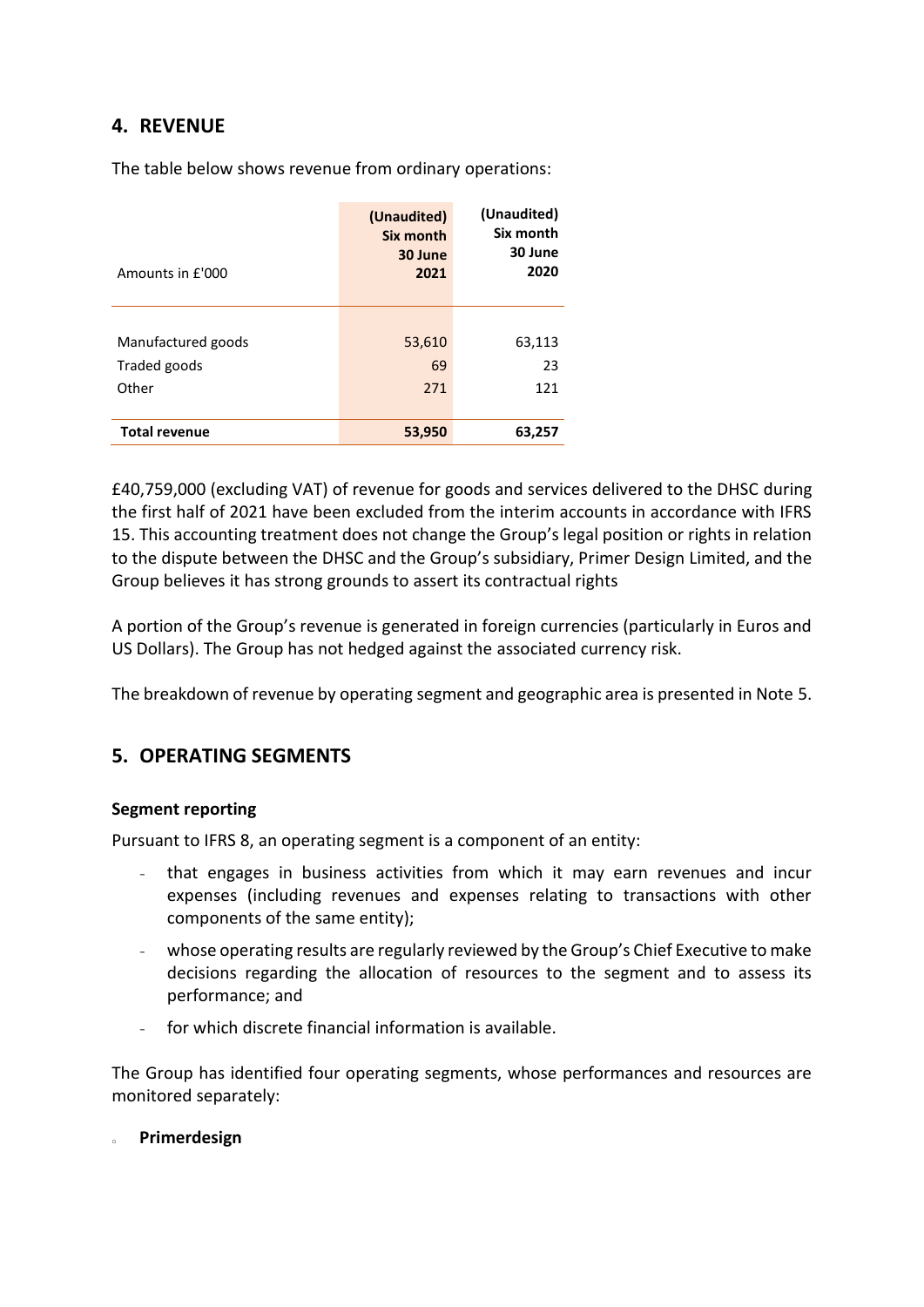This segment represents the activities of Primer Design Ltd, which is a designer, manufacturer and marketer of molecular 'real-time' qPCR testing devices and reagents in the areas of infectious diseases based in Southampton, UK.

#### Lab21 Products

This segment represents the activities of Lab21 Products, which is a developer, manufacturer and distributor of a large range of protein-based infectious disease IVD products with both Microgen Bioproducts Ltd and Lab 21 Healthcare Ltd based in Camberley, UK.

#### <sup>o</sup> **IT-IS International**

This segment represents the activities of IT-IS International Ltd, a diagnostic instrument development and manufacturing company specialising in the development of PCR devices for the life sciences and food testing industry based in Stokesley, UK.

#### <sup>o</sup> **Corporate**

This segment represents Group central/corporate costs. Where appropriate, costs are recharged to individual business units via a management recharge process.

#### <sup>o</sup> **Intercompany eliminations**

This column represents intercompany transactions across the Group that have not been allocated to an individual operating segment, but it is not a discreet segment.

The Chief Operating Decision Maker is the Chief Executive Officer.

#### **Reliance on major customers and concentration risk**

Primerdesign's revenue includes approximately £9,264,000 (H1 2020: £nil) from sales to the Group's largest customer. One other customer contributed 10% or more to the Group's revenue in the reporting period.

74% of receivables are with one counterparty, with whom there is a contract dispute as disclosed in Note 20. Management considers it to be more likely than not that the 30 June 2021 balances are recoverable.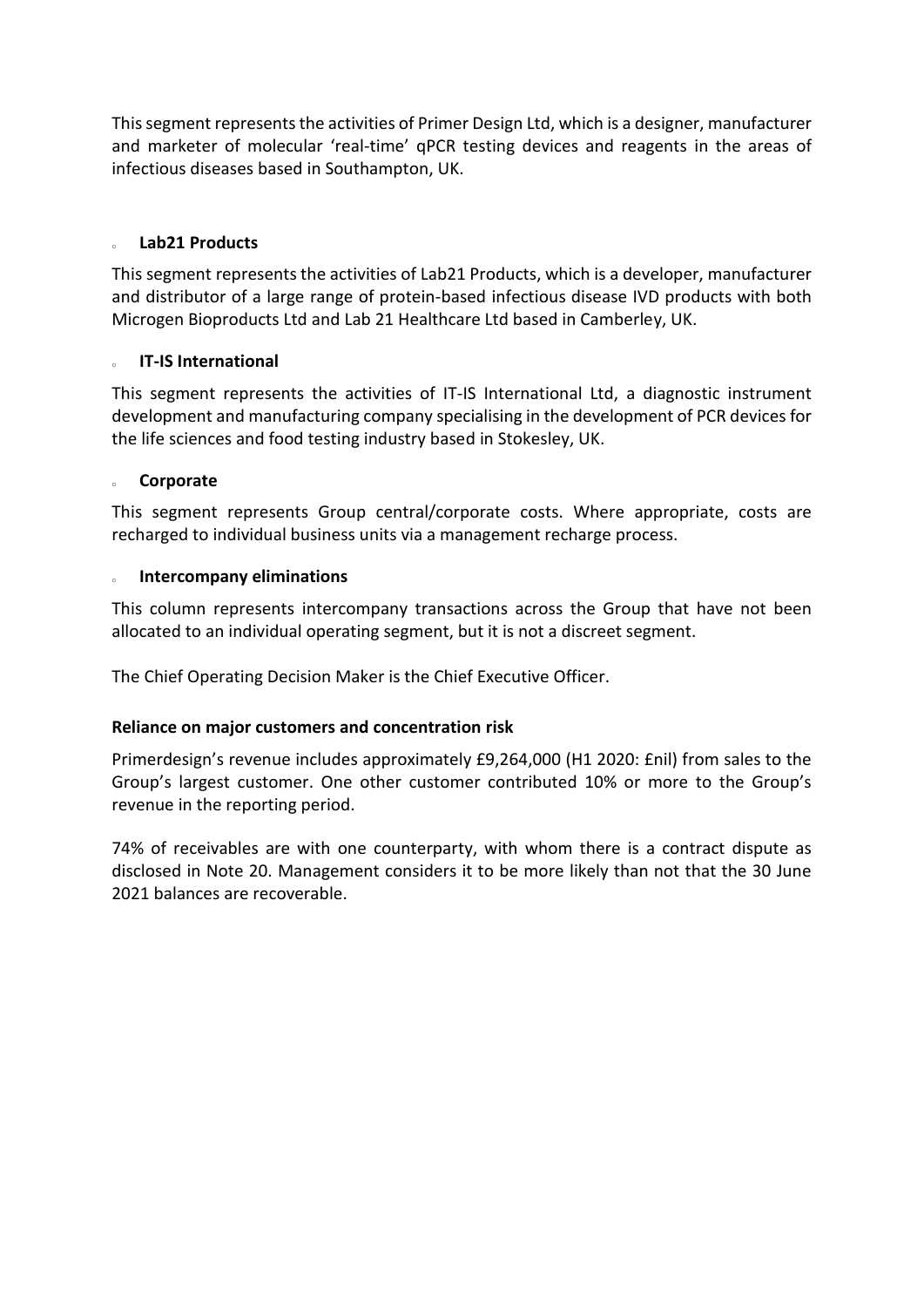# **Breakdown of revenue by operating segment and geographic area**

#### <sup>o</sup> At 30 June 2021

| Amounts in £'000      | Primerdesign | Lab <sub>21</sub><br><b>Products</b> | <b>IT-IS International</b> | Total  |
|-----------------------|--------------|--------------------------------------|----------------------------|--------|
| Geographical area     |              |                                      |                            |        |
| United Kingdom        | 20,898       | 320                                  | 217                        | 21,435 |
| Europe (excluding UK) | 20,201       | 600                                  | 166                        | 20,967 |
| America               | 4,949        | 143                                  | 392                        | 5,484  |
| Asia-Pacific          | 3,650        | 458                                  | 709                        | 4,817  |
| Africa                | 700          | 103                                  | 50                         | 853    |
| Middle East           | 253          | 125                                  | 16                         | 394    |
| <b>Total revenue</b>  | 50,651       | 1,749                                | 1,550                      | 53,950 |

#### <sup>o</sup> At 30 June 2020

| Amounts in £'000      | Primerdesign | Lab21 Products | <b>Total</b> |
|-----------------------|--------------|----------------|--------------|
|                       |              |                |              |
| Geographical area     |              |                |              |
| United Kingdom        | 34,349       | 302            | 34,651       |
| Europe (excluding UK) | 16,379       | 522            | 16,901       |
| America               | 3,221        | 171            | 3,392        |
| Asia-Pacific          | 2,416        | 453            | 2,869        |
| Africa                | 1,760        | 56             | 1,816        |
| Middle East           | 3,567        | 61             | 3,628        |
| <b>Total revenue</b>  | 61,692       | 1,565          | 63,257       |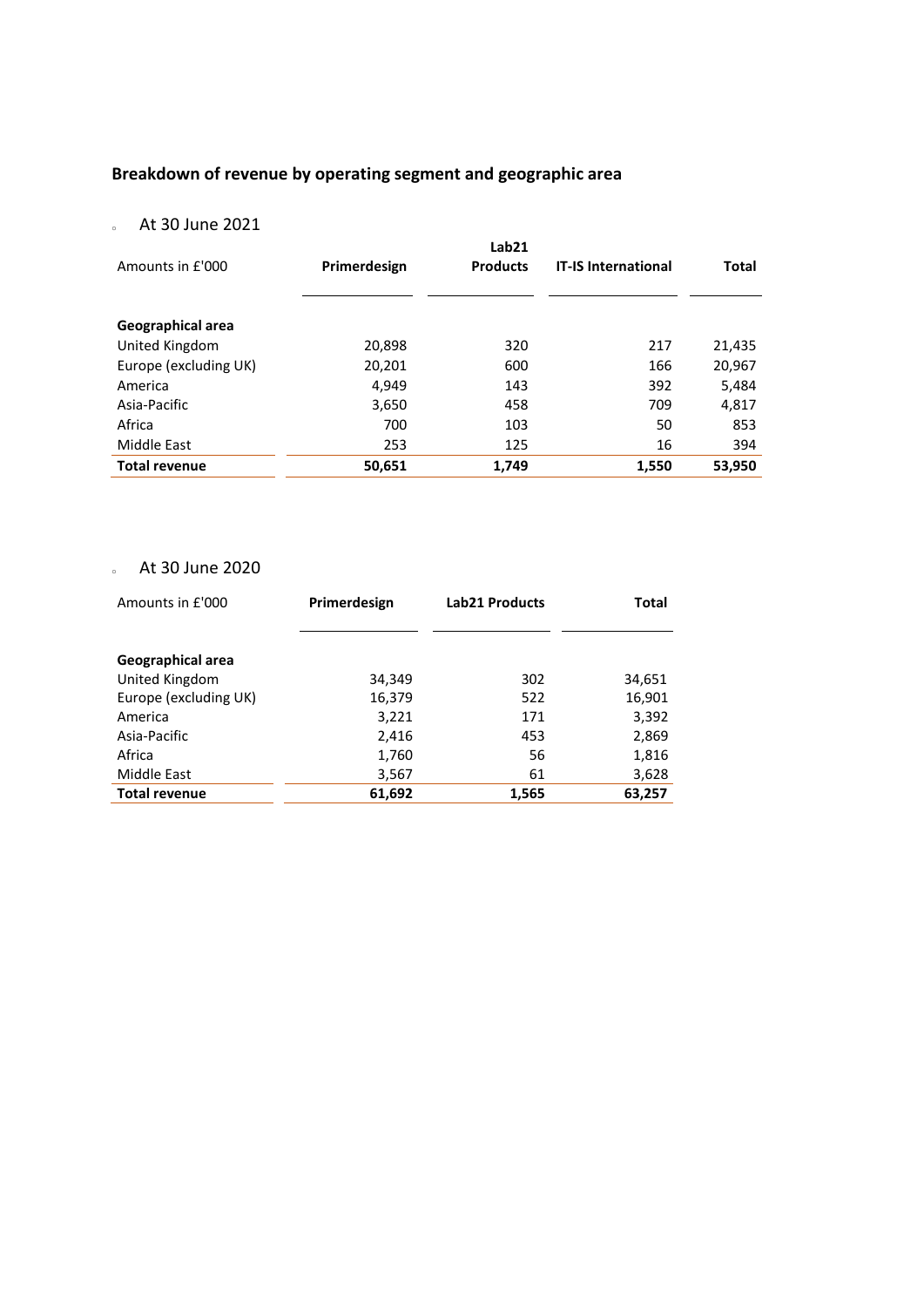# **Breakdown of result by operating segment**

# <sup>o</sup> 6 month ended 30 June 2021

|                                           |              | Lab <sub>21</sub> | IT-IS                |           | Intercompany             |              |
|-------------------------------------------|--------------|-------------------|----------------------|-----------|--------------------------|--------------|
| Amounts in £'000                          | Primerdesign | <b>Products</b>   | <b>International</b> | Corporate | <b>Eliminations</b>      | <b>Total</b> |
|                                           |              |                   |                      |           |                          |              |
| Revenue                                   | 50,651       | 3,124             | 7,424                |           | -7,249                   | 53,950       |
| Cost of sales                             | $-16,252$    | $-1,132$          | $-3,579$             |           | 5,057                    | $-15,906$    |
| Cost of sales - exceptional               | $-37,192$    |                   | $-3,984$             |           | 5,406                    | $-35,770$    |
| Sales and marketing costs                 | $-2,814$     | $-379$            | -80                  | -97       | $\overline{\phantom{a}}$ | $-3,370$     |
| Research and development                  | $-1,662$     | -6                | $-213$               |           |                          | $-1,881$     |
| General and administrative                | $-6,915$     | $-1,189$          | $-852$               | $-875$    |                          | $-9,831$     |
| Governmental subsidies                    | 208          |                   | -                    |           |                          | 208          |
|                                           |              |                   |                      |           |                          |              |
| <b>ADJUSTED Earnings before interest,</b> |              |                   |                      |           |                          |              |
| tax, depreciation, amortisation and       |              |                   |                      |           |                          |              |
| cost of sales - exceptional, as per       |              |                   |                      |           |                          |              |
| management reporting                      | 23,216       | 418               | 2,700                | -972      | $-2,192$                 | 23,170       |
|                                           |              |                   |                      |           |                          |              |
| Earnings before interest, tax,            |              |                   |                      |           |                          |              |
| depreciation and amortisation as per      |              | 418               | $-1.284$             | -972      | 3.214                    |              |
| management reporting                      | $-13,976$    |                   |                      |           |                          | $-12,600$    |
|                                           |              |                   |                      |           |                          |              |
| Depreciation and amortisation             | $-620$       | $-104$            | $-202$               | $-12$     |                          | $-938$       |
|                                           |              |                   |                      |           |                          |              |
| <b>Operating (loss)/profit before</b>     |              |                   |                      |           |                          |              |
| exceptional items                         | $-14,596$    | 314               | $-1.486$             | -984      | 3.214                    | $-13.538$    |

#### <sup>o</sup> 6 month ended 30 June 2020

| Amounts in £'000                                                                               | Primerdesign | Lab <sub>21</sub><br><b>Products</b> | Corporate | Intercompany<br><b>Eliminations</b> | Total     |
|------------------------------------------------------------------------------------------------|--------------|--------------------------------------|-----------|-------------------------------------|-----------|
| Revenue                                                                                        | 61,692       | 1,579                                |           | $-14$                               | 63,257    |
| Cost of sales                                                                                  | $-9,381$     | -1,219                               |           | 16                                  | $-10,584$ |
| Sales and marketing costs                                                                      | $-1,106$     | -584                                 | $-1$      | $-27$                               | $-1,718$  |
| Research and development                                                                       | $-516$       | $-2$                                 |           |                                     | $-518$    |
| General and administrative                                                                     | $-1,811$     | $-1,014$                             | $-4.491$  | 25                                  | $-7,291$  |
| Governmental subsidies                                                                         |              |                                      |           |                                     |           |
| Earnings before interest, tax,<br>depreciation and amortisation as per<br>management reporting | 48,878       | $-1,240$                             | -4,492    |                                     | 43,146    |
| Depreciation and amortisation                                                                  | -368         | $-229$                               | -9        |                                     | -606      |
| Operating profit/(loss) before                                                                 |              |                                      |           |                                     |           |
| exceptional items                                                                              | 48,510       | $-1.469$                             | -4,501    |                                     | 42,540    |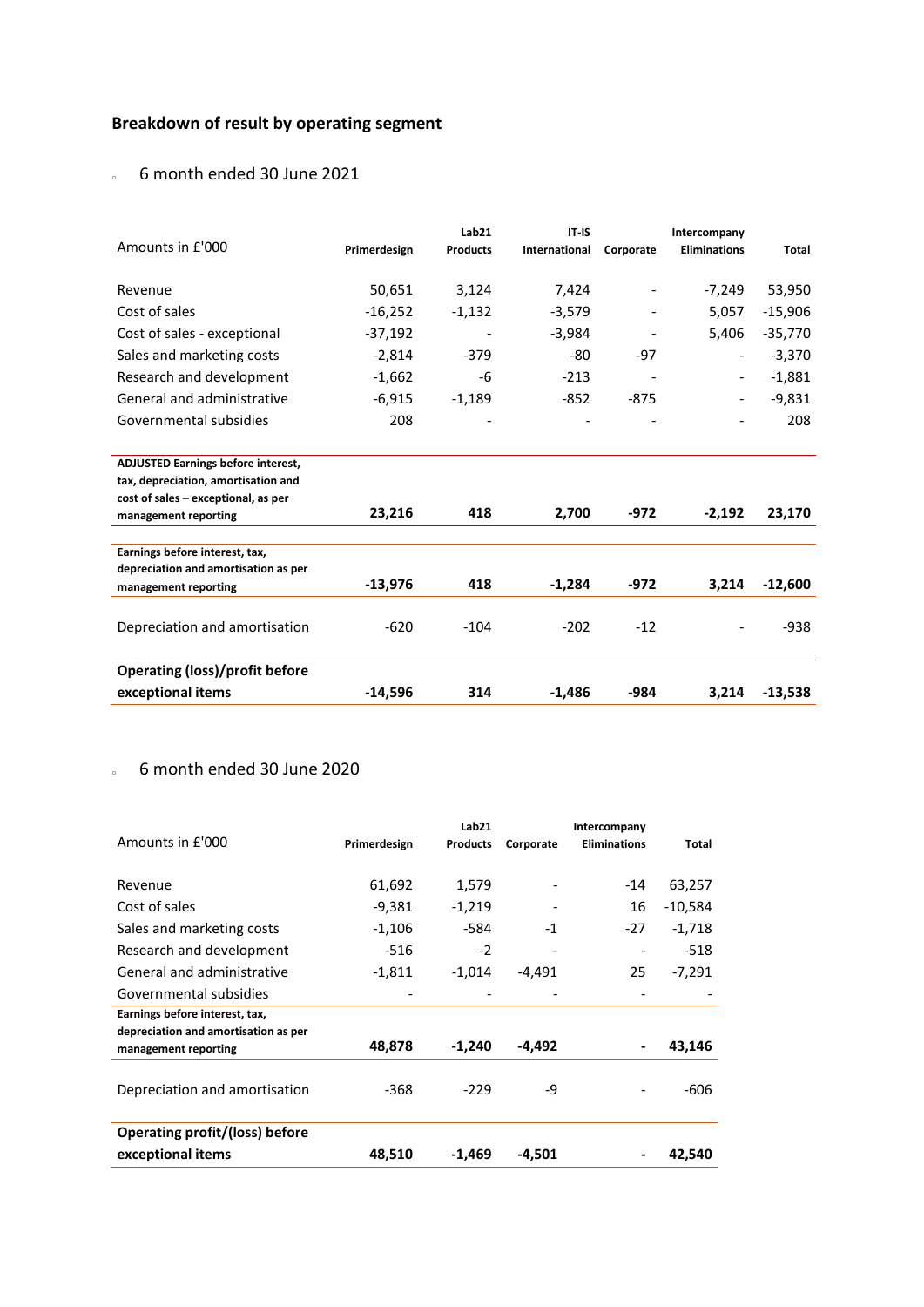# **6. COST OF SALES**

The table below shows the cost of sales:

| Amounts in £'000                             | (Unaudited)<br><b>Six month</b><br>30 June<br>2021 | (Unaudited)<br>Six month<br>30 June<br>2020 |
|----------------------------------------------|----------------------------------------------------|---------------------------------------------|
|                                              |                                                    |                                             |
| Cost of inventories recognised as an expense | 5,960                                              | 4,205                                       |
| Change in stock provision                    | 2,277                                              | 127                                         |
| Non-stock items and supplies                 | 167                                                | 114                                         |
| Freight costs                                | 369                                                | 107                                         |
| Direct labour                                | 7,133                                              | 6,003                                       |
| Other                                        |                                                    | 28                                          |
|                                              |                                                    |                                             |
| <b>Total cost of sales</b>                   | 15,906                                             | 10,584                                      |

Cost of sales is higher year on year as a result of increasing the stock provision for the underlying business and due to product mix, with increased direct labour and product costs as the portfolio of COVID-19 products have evolved and higher instrument sales.

# **7. COST OF SALES - EXCEPTIONAL**

The table below shows the cost of sales - exceptional:

| Amounts in £'000                                                                                    | (Unaudited)<br>Six month<br>30 June<br>2021 | (Unaudited)<br>Six month<br>30 June<br>2020 |
|-----------------------------------------------------------------------------------------------------|---------------------------------------------|---------------------------------------------|
| Cost of inventories recognised as an expense<br>Change in stock provision<br>Direct labour<br>Other | 4,802<br>26,098<br>4,133<br>737             |                                             |
| Total cost of sales - exceptional                                                                   | 35,770                                      |                                             |

Due to the dispute mentioned in Note 20, Management have booked a number of charges that it is presenting as one-off, non-recurring cost of sales. Two of the key items making up the £35,770,000 are a £26,098,000 stock provision, as a result of the Group buying stock to fulfil expected future DHSC orders that have not materialised, and the expensing of £6,884,000 of stock delivered to the DHSC which has not been paid for as it is now included in the ongoing contract dispute.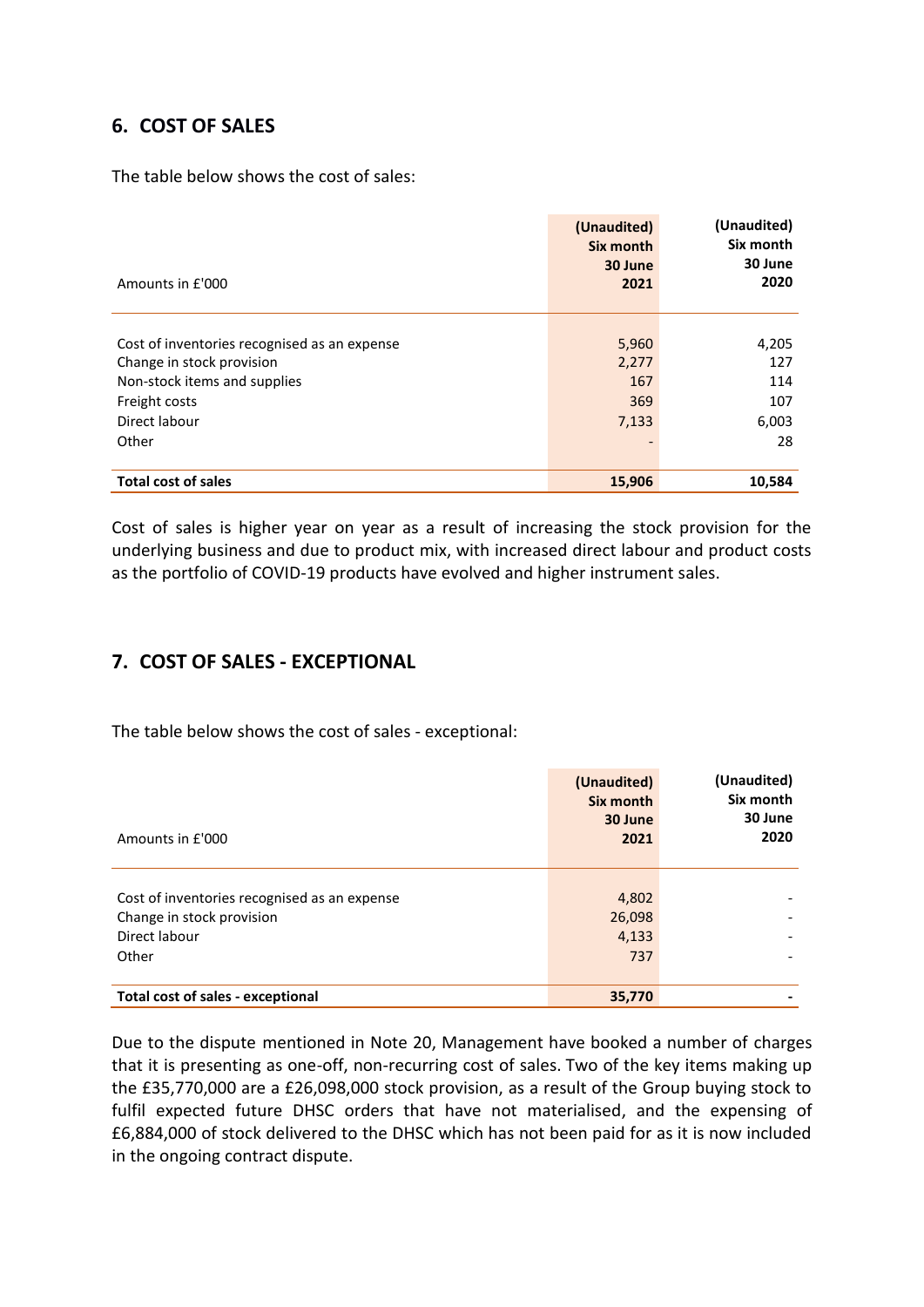# **8. GROSS PROFIT**

The table below provides a view of the underlying business gross profit performance when adjusting for one-off exceptional items:

| Amounts in £'000                                   | (Unaudited)<br>Six month<br>30 June<br>2021 | (Unaudited)<br>Six month<br>30 June<br>2020 |
|----------------------------------------------------|---------------------------------------------|---------------------------------------------|
| Revenue                                            | 53,950                                      | 63,257                                      |
| Cost of sales<br>Cost of sales - exceptional       | $-15,906$<br>$-35,770$                      | -10,584                                     |
| <b>Gross profit</b>                                | 2,274                                       | 52,673                                      |
| Add back cost of sales - exceptional               | 35,770                                      |                                             |
| <b>Underlying Business gross profit</b>            | 38,044                                      | 52,673                                      |
| <b>Underlying Business gross profit percentage</b> | 71%                                         | 83%                                         |

The H1 2021 underlying business gross profit of 71% is slightly below the Group's historic margin. This is due to booking a higher business as usual stock provision; margin dilution as result of significantly higher instrument sales as the Group builds its installed base and as a result of commencing the donation of approximately one million tests to UNICEF, with over 194,000 tests delivered free of charge at the end of June 2021.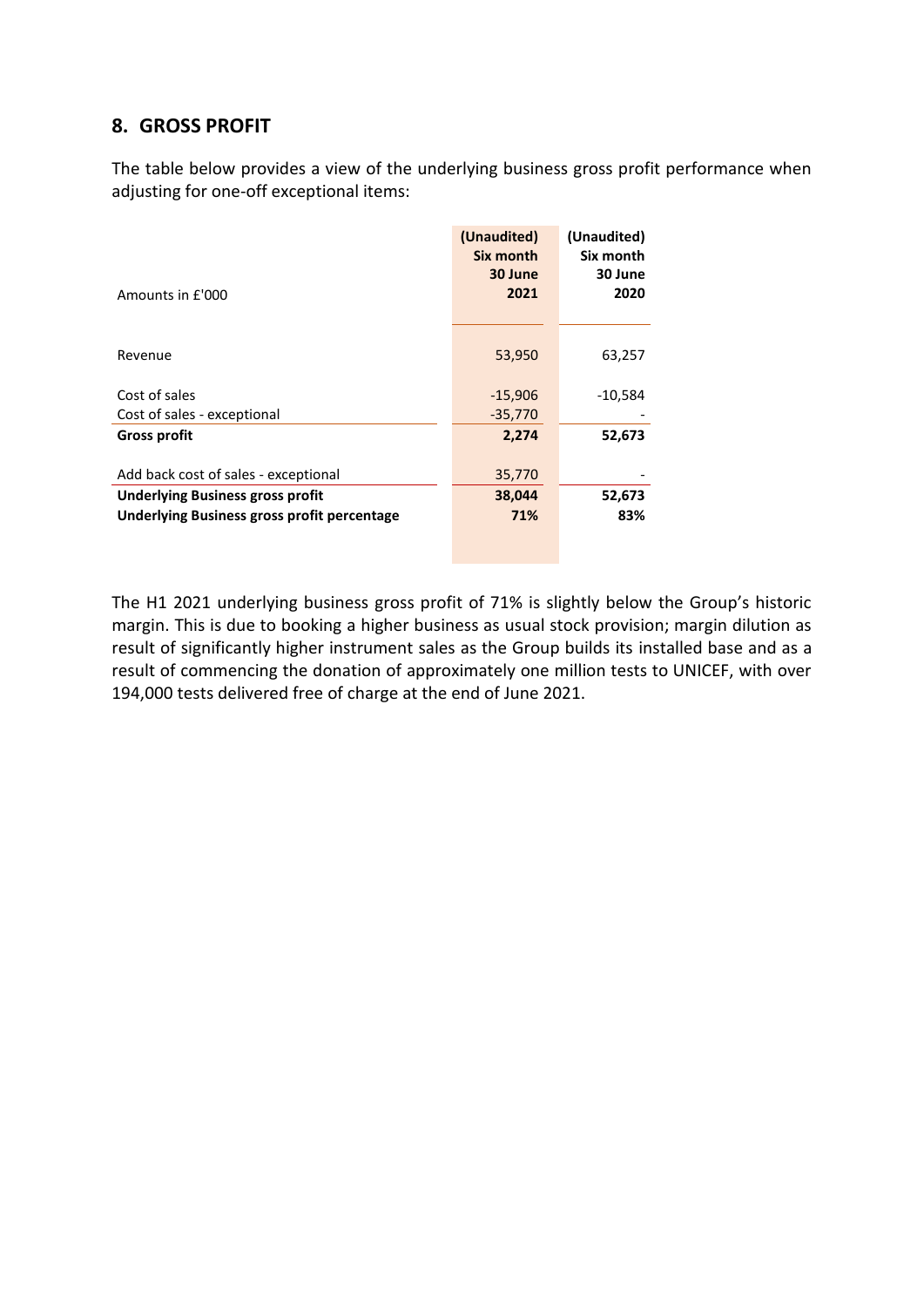# **9. FINANCIAL INCOME AND EXPENSE**

The table below shows financial income and expense:

|                                   | (Unaudited)<br>Six month<br>30 June | (Unaudited)<br>Six month<br>30 June |
|-----------------------------------|-------------------------------------|-------------------------------------|
| Amounts in £'000                  | 2021                                | 2020                                |
| Financial foreign exchange gains  | 211                                 | 29                                  |
| Discount of financial instruments | 6                                   | 47                                  |
| Other financial income            | 16                                  |                                     |
| <b>Total financial income</b>     | 233                                 | 76                                  |
|                                   |                                     |                                     |
| Interest on IFRS 16 liabilities   | $-105$                              | $-107$                              |
| Interest on loans                 |                                     | $-1,417$                            |
| Financial foreign exchange losses | $-1,596$                            | $-100$                              |
| Other financial expense           | $-72$                               | $-378$                              |
| <b>Total financial expense</b>    | $-1,773$                            | $-2,002$                            |

#### **Financial Expense:**

#### *Interest on loans*

The decrease in loan interest from June 2020 is due to the settlement of all outstanding debts, predominantly the €5,000,000 Harbert European Growth Capital bond and its associated interest charges, in H1 2020.

#### *Financial foreign exchange losses*

Financial foreign exchanges losses in H1 2021 are driven by revaluations of the LTIP and bank and intercompany accounts held in foreign currencies.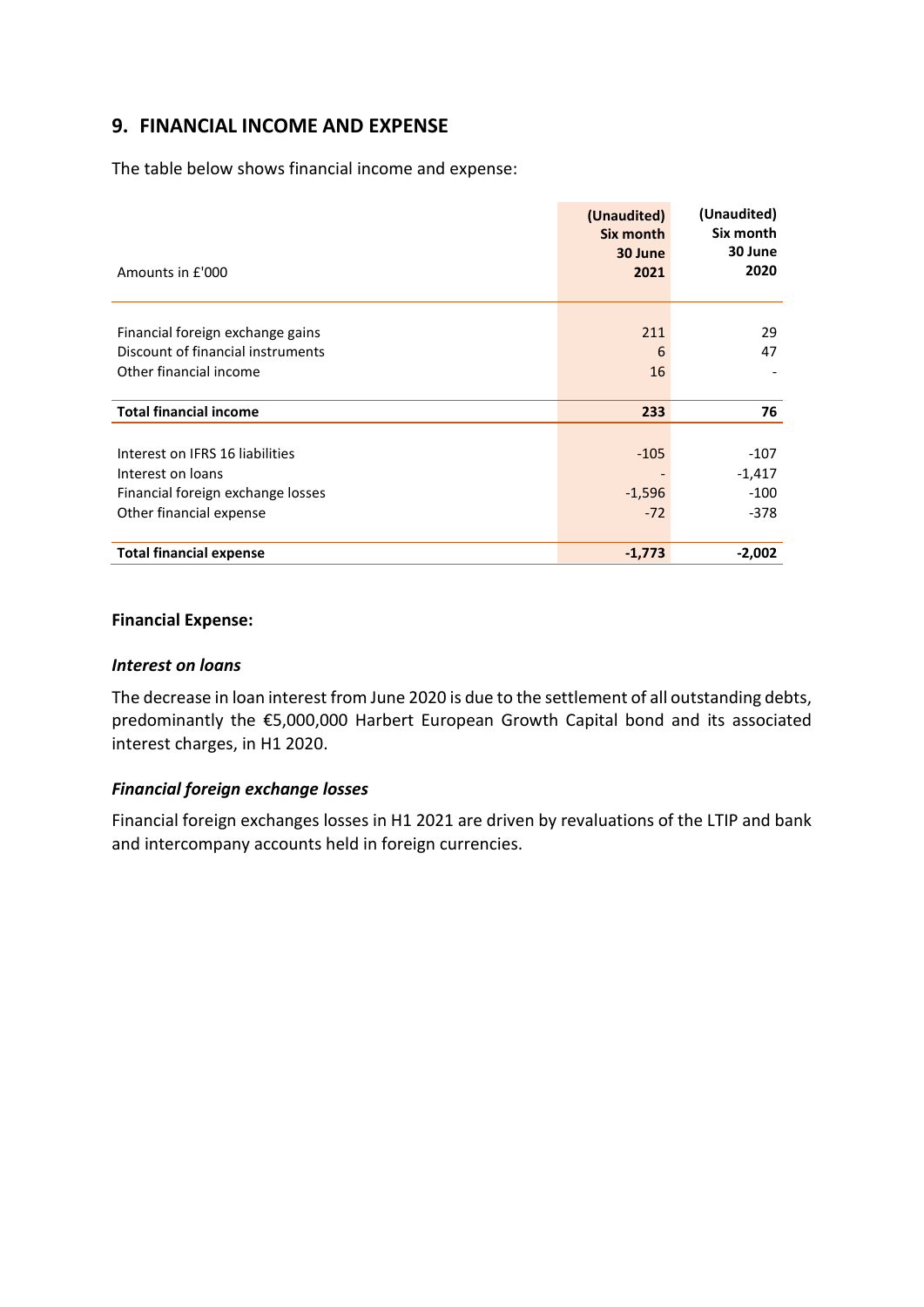## **10.INCOME TAX**

The standard rate of corporation tax applied to reported profit is 26.5%, which is the tax rate applicable to Novacyt S.A. in France for the financial year 2021. It was 28.0% for the year 2020.

Taxation for other jurisdictions (mainly the UK) is calculated at the rates prevailing in the respective jurisdictions.

| Amounts in '000 £                                          | (Unaudited)<br>Six month<br>30 June<br>2021 | (Unaudited)<br>Six month<br>30 June<br>2020 |
|------------------------------------------------------------|---------------------------------------------|---------------------------------------------|
| <b>Current tax expense</b><br>Current year income/(charge) | 3,201                                       | $-5,179$                                    |
| Deferred tax expense<br>Deferred tax                       | $-735$                                      |                                             |
| Total income tax income/(expense) in the income statement  | 2,466                                       | $-5.179$                                    |

The credit/(charge) for the period can be reconciled to the (loss)/profit before tax as follows:

|                                                                                | (Unaudited)<br>Six month<br>30 June | (Unaudited)<br>Six month<br>30 June |
|--------------------------------------------------------------------------------|-------------------------------------|-------------------------------------|
| Amounts in £'000                                                               | 2021                                | 2020                                |
| (Loss)/profit before tax on continuing operations                              | $-15,141$                           | 40,310                              |
|                                                                                |                                     |                                     |
| Tax at the French corporation tax rate (2021: 26.5%, 2020: 28.0%)              | 4,013                               | $-11,287$                           |
| Effect of different tax rates of subsidiaries operating in other jurisdictions | $-987$                              | 4,098                               |
| Effect of non-deductible expenses and non-taxable income                       | $-39$                               | -88                                 |
| Effect of utilisation of tax losses not previously recognised                  |                                     | 213                                 |
| Change in unrecognised deferred tax assets                                     | $-524$                              | $-1,407$                            |
| Research tax expenditure enhancement                                           |                                     | 78                                  |
| Patent box relief                                                              |                                     | 3,219                               |
| Other adjustments                                                              | 3                                   | -5                                  |
| Total tax income/(expense) for the period                                      | 2,466                               | $-5,179$                            |

#### **Matters affecting the tax charge**

During 2020, Novacyt applied for a number of patents for technology it developed during the period. Patents can take several years to be granted, if at all, and at the reporting date, all the patents were still going through the process for approval. If one or more of the patents ultimately are granted then the Group hopes to be able to benefit from the UK Patent Box regime, which is a special low corporate tax rate used by several countries to incentivise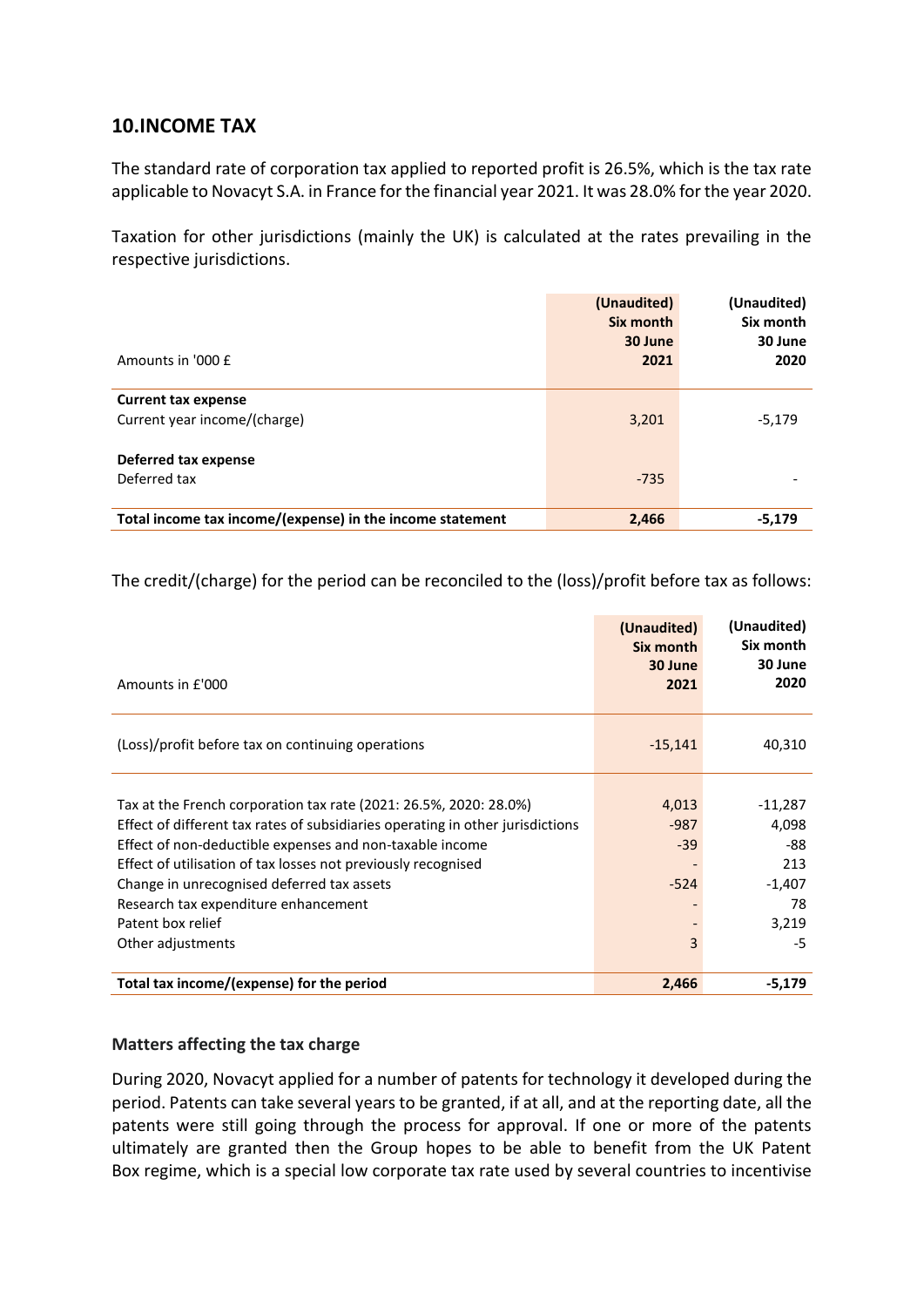research and development by taxing revenues from patented products differently from other revenues. Subject to a number of adjustments, the effective rate of tax on profits derived from the sale of products subject to patents is close to 10% rather than the current UK corporation tax rate of 19% (due to rise to 25% in 2023). The Patent Box rate can only be claimed once a patent has been granted, although the benefit can be backdated to the time at which the patent was applied for, and so this is not reflected in the interim accounts. The H1 2020 estimated patent box tax relief of £3,219,000 was reversed in the full year 2020 accounts and a revised figure will be booked once/if patents are granted.

The corporation tax liability of £15,116,000 at 31 December 2020 was paid in January 2021.

# **11.PROFIT/LOSS PER SHARE**

The profit or loss per share is calculated based on the weighted average number of shares outstanding during the period. The diluted profit or loss per share is calculated based on the weighted average number of shares outstanding and the number of shares issuable as a result of the conversion of dilutive financial instruments. At June 2021 there are no outstanding dilutive instruments.

| Amounts in £'000                                                                          | (Unaudited)<br>Six month<br>30 June<br>2021 | (Unaudited)<br>Six month<br>30 June<br>2020 |
|-------------------------------------------------------------------------------------------|---------------------------------------------|---------------------------------------------|
| Net (loss)/profit attributable to owners of the Company<br>Impact of dilutive instruments | $-12,675$                                   | 35,131                                      |
| Net (loss)/profit attributable to owners of the Company                                   | $-12,675$                                   | 35,131                                      |
| Weighted average number of shares<br>Impact of dilutive instruments                       | 70,626,248                                  | 65,721,150                                  |
| Weighted average number of diluted shares                                                 | 70,626,248                                  | 65,721,150                                  |
|                                                                                           |                                             |                                             |
| (Loss)/profit per share (£)                                                               | $-0.18$                                     | 0.53                                        |
| Diluted (loss)/profit per share (£)                                                       | $-0.18$                                     | 0.53                                        |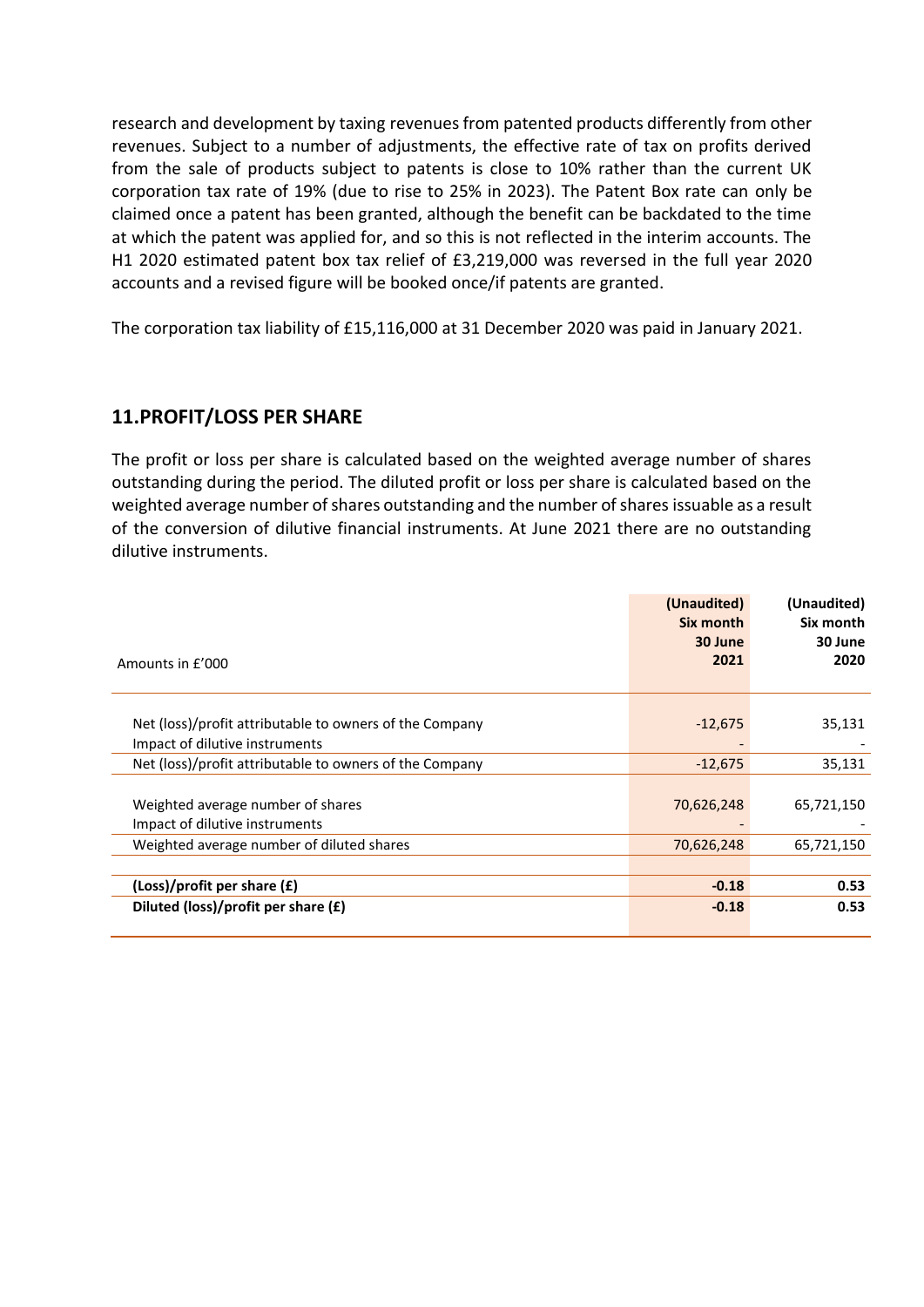# **12.INVENTORIES AND WORK IN PROGRESS**

The table below shows inventories and work in progress:

| Amounts in £'000                       | (Unaudited)<br>Six month<br>30 June<br>2021 | (Audited)<br>Year ended<br>31 December<br>2020 |
|----------------------------------------|---------------------------------------------|------------------------------------------------|
|                                        |                                             |                                                |
| Raw materials                          | 21,508                                      | 14,406                                         |
| Work in progress                       | 11,558                                      | 8,999                                          |
| Finished goods                         | 13,503                                      | 9,550                                          |
| Stock provisions                       | $-31,442$                                   | $-3,067$                                       |
|                                        |                                             |                                                |
| Total inventories and work in progress | 15,127                                      | 29,888                                         |

Gross inventory has increased significantly since the year end. This inventory build was the Group's direct response to support the UK Government's call for UK manufacturers to build manufacturing capacity and supply chain flexibility in response to the COVID-19 pandemic and was based on likely demand indicated by the DHSC. As such, the stock provision has increased to £31,442,000 at 30 June 2021 of which £26,098,000 relates to not securing additional contracts with the DHSC and £5,344,000 relates to the usual ongoing operations of the business. The Group will continue to look for ways to use this inventory.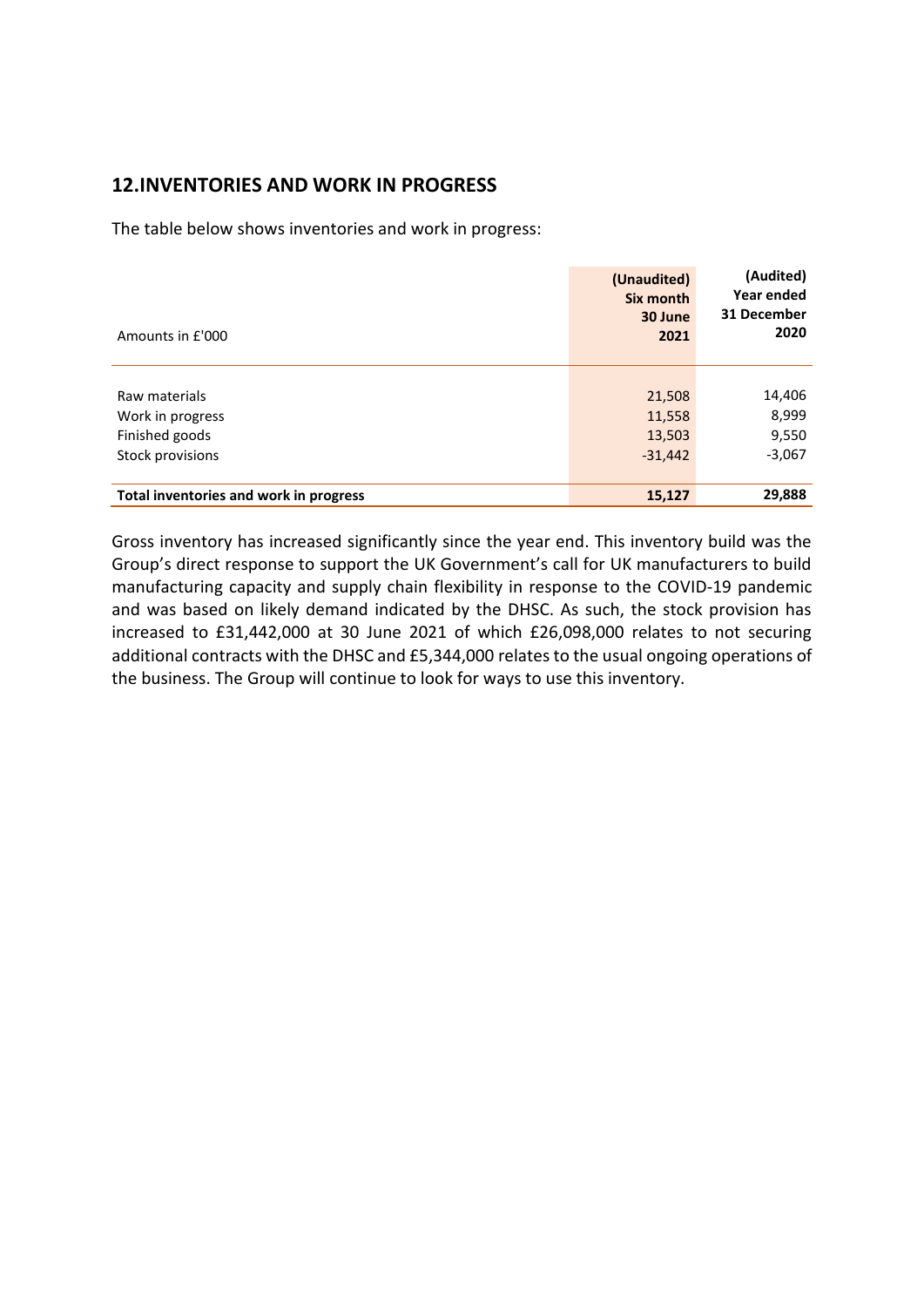# **13.TRADE AND OTHER RECEIVABLES**

The table below shows trade and other receivables:

|                                          | (Unaudited)<br>Six month | (Audited)<br>Year ended |
|------------------------------------------|--------------------------|-------------------------|
| Amounts in £'000                         | 30 June<br>2021          | 31 December<br>2020     |
|                                          |                          |                         |
| Trade and other receivables              | 32,452                   | 79,341                  |
| Estimated credit loss provision          | $-246$                   | $-160$                  |
| Tax receivables - Value Added Tax        | 8,262                    | 343                     |
| Receivables on sale of businesses        | 67                       | 67                      |
| Other receivables                        | 35                       | 1                       |
| <b>Total trade and other receivables</b> | 40,570                   | 79,592                  |

The main driver for the reduction in the trade receivables balance is a £47,927,000 receipt from the DHSC clearing a 2020 invoice. The current trade receivables balance includes a £23,957,000 unpaid DHSC invoice raised in 2020 in respect of products delivered during 2020 that remains unpaid at the date of signing the interim accounts, recovery of the invoice is dependent on the outcome of the contract dispute.

During the first half of 2021, £49,034,000 (including VAT) of product and services were delivered and invoiced to the DHSC and has now been included as part of the ongoing dispute. As these sales have not been recognised in accordance with IFRS 15, the revenue, trade receivable and VAT element of the transactions have been reversed. This accounting treatment does not change the Group's legal position or rights in relation to the dispute with the DHSC and the Group believes it has strong grounds to assert its contractual rights.

The 'Tax receivables – Value Added Tax' balance of £8,262,000 mainly relates to VAT paid in the UK on sales invoices in dispute with the DHSC. As these sales have not been recognised in accordance with IFRS 15, the revenue, trade receivable and VAT element of the transactions have been reversed, resulting in a VAT debtor balance.

Trade receivables balances are due within one year. Once an invoice is more than 90 days overdue, it is deemed more likely to default and as such, these invoices have been provided for in full as part of an expected credit loss model, except where management have reviewed and judged otherwise.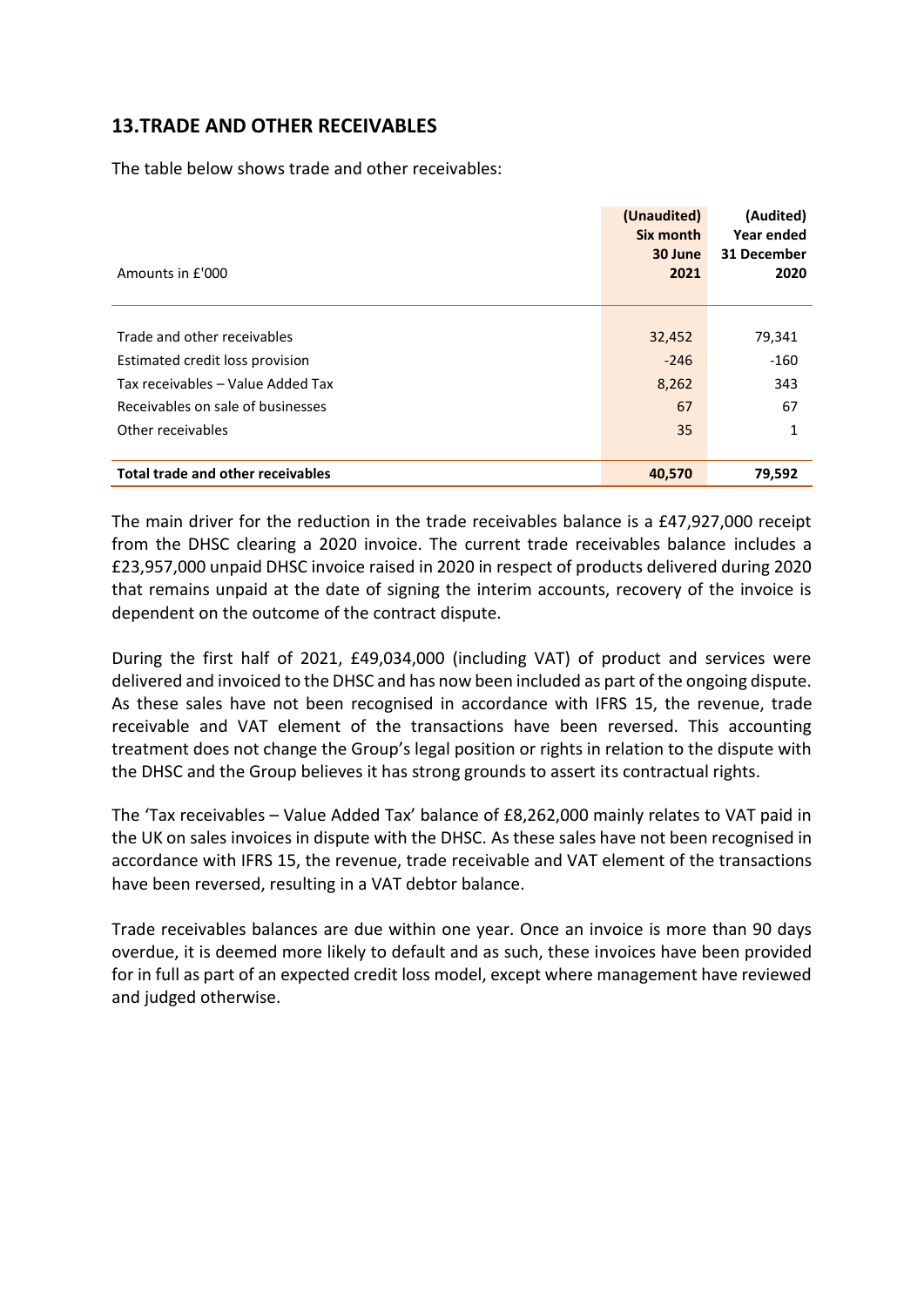## **14.TAX RECEIVABLES**

There are three key items that make up the corporation tax receivable balance of £17,725,000. A £4,346,000 overpayment of corporation tax in relation to 2020 and an overpayment of £9,976,000 in relation to 2021, as a result of the late impact the DHSC contract dispute had on the financial results after payments had been made. The final element of £3,201,000 relates to H1 2021 losses that can be carried back to be offset against 2020 taxable profits.

# **15.PROVISIONS**

The table below shows the nature of and change in provisions for risks and charges for the period from 1 January 2021 to 30 June 2021:

| Amounts in £'000                                               | (Audited)<br>At 1<br>January<br>2021 | <b>Increase</b> | <b>Reduction</b> | <b>Unwindi</b><br>ng<br>discount | Change in<br>exchange<br>rates | (Unaudited)<br>At 30 June<br>2021 |
|----------------------------------------------------------------|--------------------------------------|-----------------|------------------|----------------------------------|--------------------------------|-----------------------------------|
| Provisions for restoration of<br>premises                      | 242                                  | 4               | $-70$            | 5                                |                                | 181                               |
| <b>Provisions long-term</b>                                    | 242                                  | 4               | -70              | 5                                |                                | 181                               |
| Provision for litigation<br>Provisions for product<br>warranty | 68<br>19,788                         |                 |                  |                                  | $-4$                           | 64<br>19,788                      |
| <b>Provisions short-term</b>                                   | 19,856                               |                 |                  |                                  | -4                             | 19,852                            |

Management have assessed the product warranty claim provision held at 31 December 2020 and deem it to still be appropriate as at 30 June 2021. This predominantly relates to the ongoing contract dispute with the DHSC as detailed in Note 20.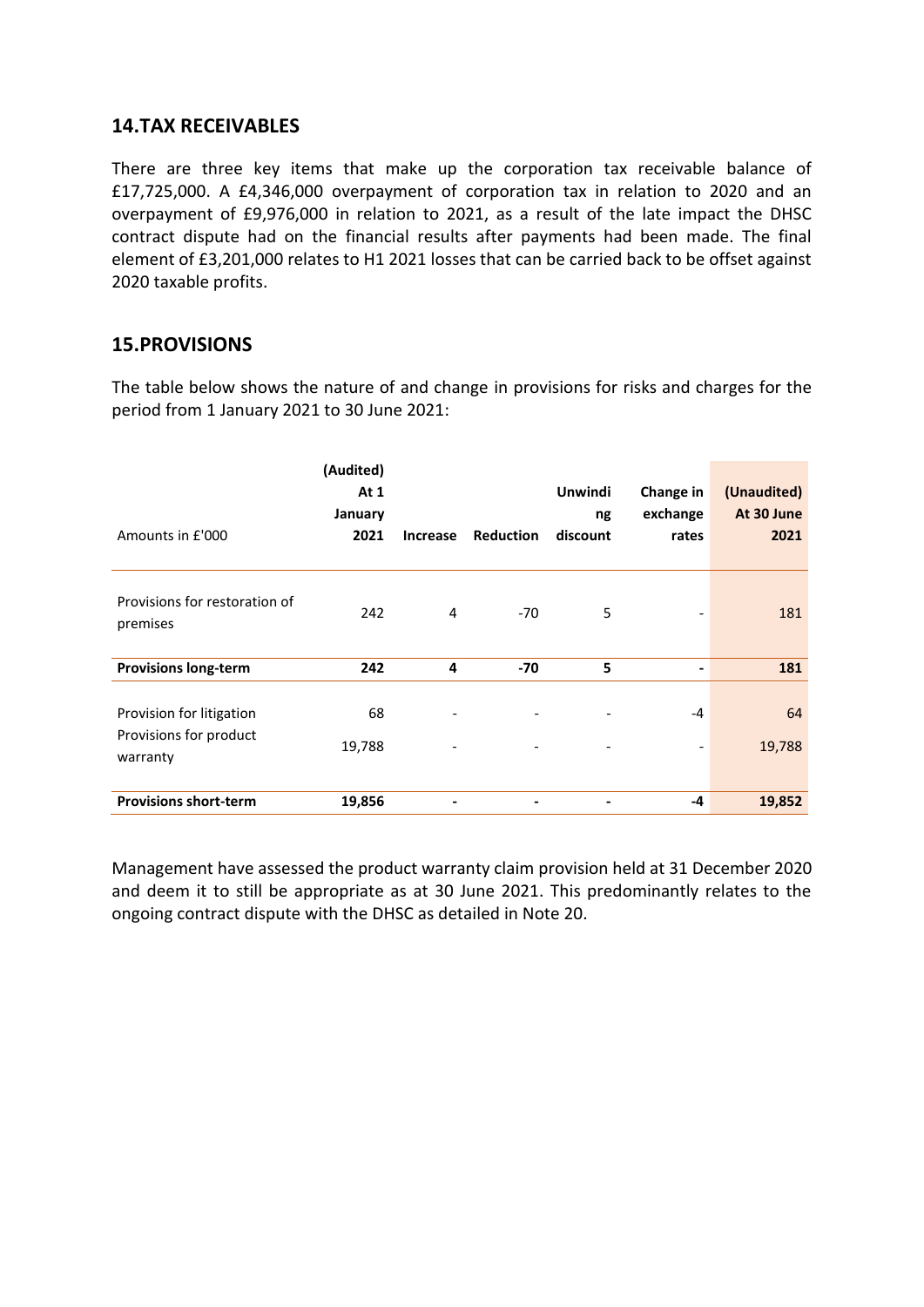## **16.TRADE AND OTHER LIABILITIES**

|                                          | (Unaudited) | (Audited)   |
|------------------------------------------|-------------|-------------|
|                                          | Six month   | Year ended  |
|                                          | 30 June     | 31 December |
| Amounts in £'000                         | 2021        | 2020        |
|                                          |             |             |
| Trade payables                           | 1,587       | 5,228       |
| Accrued invoices                         | 4,602       | 8,016       |
| Social security liabilities              | 884         | 1,082       |
| Tax liabilities - Value Added Tax        | 139         | 16,831      |
| <b>Other liabilities</b>                 | 5,614       | 5,627       |
| <b>Total trade and other liabilities</b> | 12,826      | 36,784      |
|                                          |             |             |

Trade payables and accrued invoices have fallen in line with reduced sales in Q2 2021 versus Q4 2020.

The closing 2020 Tax liability - Value Added Tax balance predominantly relates to UK VAT payable to HMRC covering the months of November and December 2020. This was paid in Q1 2021.

The other liabilities balance relates to the second tranche of the LTIP payment that is due to be paid in November 2021.

#### **17.SHARE CAPITAL**

| (Audited) At 31 December 2020 | Amount of<br>share<br>capital in<br>£'000<br>4,053 | Amount of<br>share<br>capital in<br>€'000<br>4,708 | Unit value<br>per share<br>in €<br>0.07 | Number of<br>shares<br>issued<br>70,626,248 |
|-------------------------------|----------------------------------------------------|----------------------------------------------------|-----------------------------------------|---------------------------------------------|
|                               |                                                    |                                                    |                                         |                                             |
| (Unaudited) At 30 June 2021   | 4,053                                              | 4,708                                              | 0.07                                    | 70,626,248                                  |

As of 31 December 2020, the Company's share capital of €4,708,416.54 was divided into 70,626,248 shares with a par value of 1/15th of a Euro each.

As of 30 June 2021, the Company's share capital of €4,708,416.54 was divided into 70,626,248 shares with a par value of 1/15th of a Euro each.

The Company's share capital consists of one class of share. All outstanding shares have been subscribed, called and paid.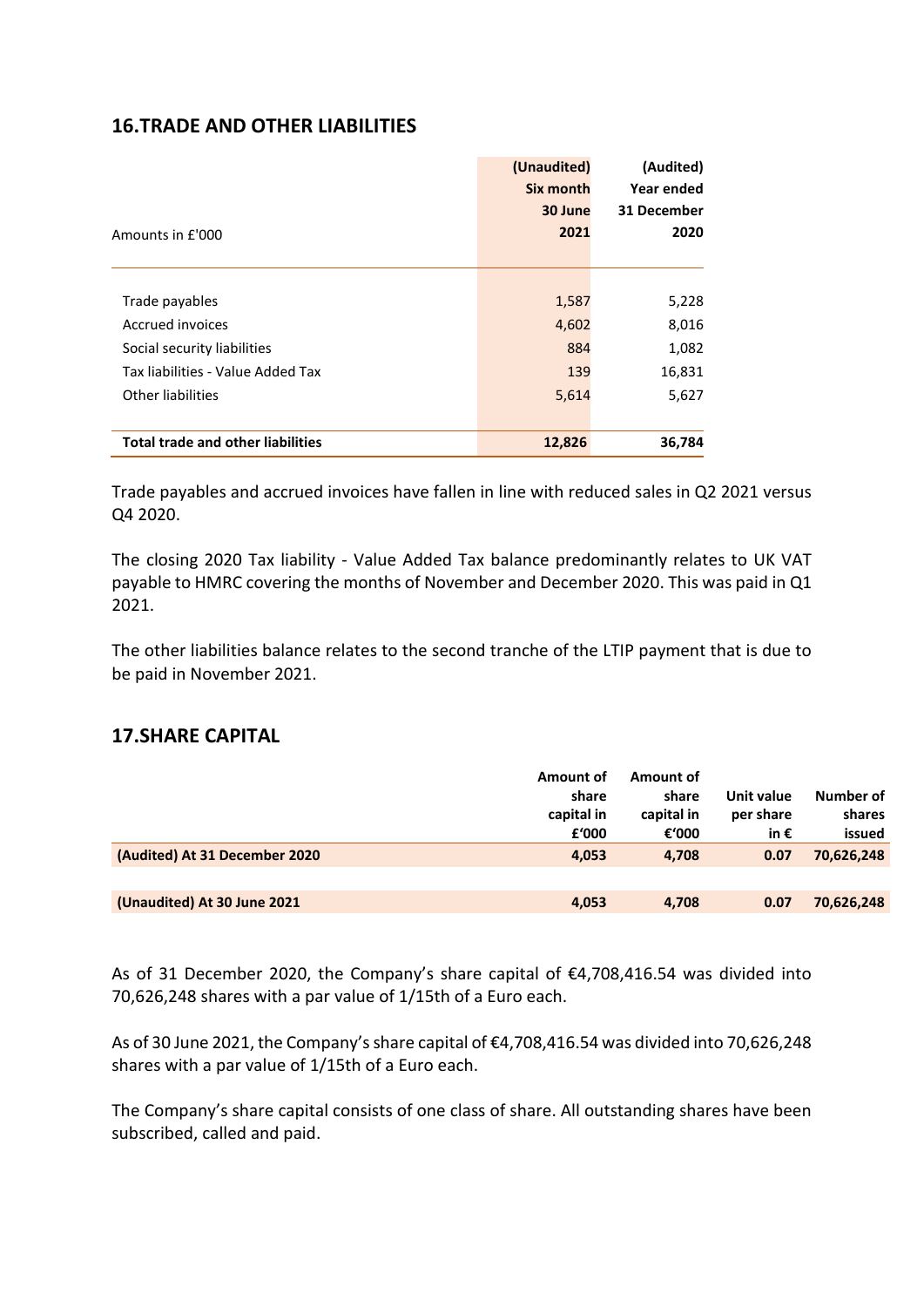# **18.NOTES TO THE CASH FLOW STATEMENT**

|                                                            | (Unaudited) | (Unaudited) |
|------------------------------------------------------------|-------------|-------------|
|                                                            | Six month   | Six month   |
|                                                            | 30 June     | 30 June     |
| Amounts in £'000                                           | 2021        | 2020        |
| (Loss)/profit for the period                               | $-12,675$   | 35,131      |
| <b>Adjustments for:</b>                                    |             |             |
| Depreciation, amortisation, impairment loss and provisions | 938         | 784         |
| Management long-term incentive plan                        |             | 3,648       |
| (Increase)/decrease of fair value                          |             | $-79$       |
| Losses/(gains) on disposal of assets                       | 35          | 145         |
| Income tax (credit)/charge                                 | $-2,673$    | 5,178       |
| Other non-cash movements                                   | $-7$        | -47         |
| Operating cash flows before movements of working capital   | $-14,382$   | 44,760      |
| (Increase)/decrease in inventories (*)                     | 14,760      | $-12,032$   |
| (Increase)/decrease in receivables                         | 40,396      | $-24,768$   |
| Increase/(decrease) in payables                            | $-23,596$   | 11,584      |
| Cash from/(used in) operations                             | 17,178      | 19,544      |
| Income taxes (paid)/received                               | $-29,447$   | 3           |
| Finance costs                                              | 90          | 1,957       |
| Net cash (used in)/from operating activities               | $-12,179$   | 21,504      |

(\*) The variation of the inventories value results from the following movements:

|                                                 | (Unaudited) | (Unaudited) |
|-------------------------------------------------|-------------|-------------|
|                                                 | Six month   | Six month   |
|                                                 | 30 June     | 30 June     |
| Amounts in £'000                                | 2021        | 2020        |
|                                                 |             |             |
|                                                 |             |             |
| Increase in the gross value of inventory        | $-13,615$   | $-12,130$   |
| Increase in the stock provision                 | 28,375      | 98          |
| Total variation of the net value of inventories | 14,760      | $-12,032$   |

The details for the increase in the stock provision are covered in Notes 6, 7 and 12.